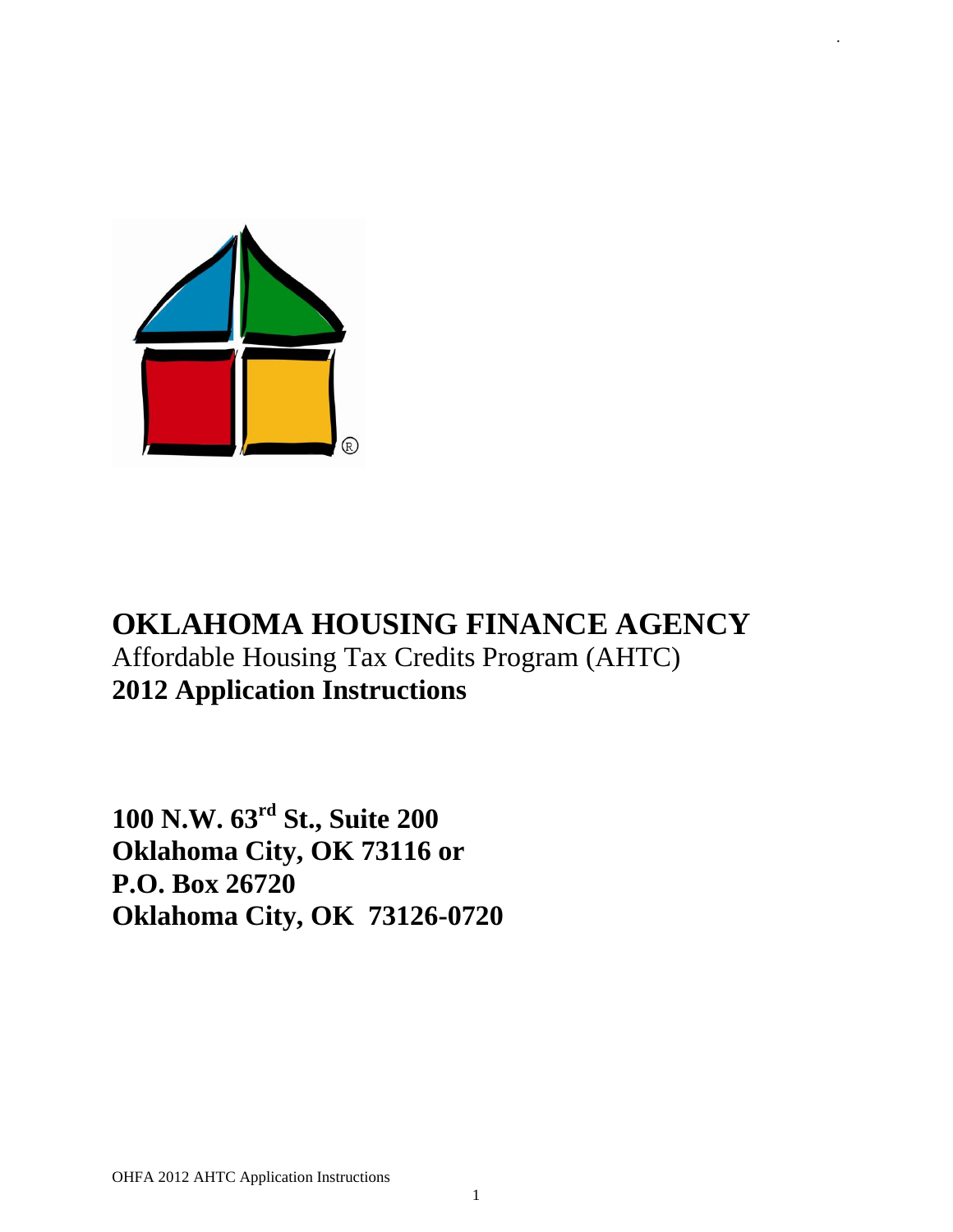# **Table of Contents**

| 1.  |  |
|-----|--|
| 2.  |  |
| 3.  |  |
| 4.  |  |
| 5.  |  |
| 6.  |  |
|     |  |
| 7.  |  |
| 8.  |  |
| 9.  |  |
|     |  |
|     |  |
|     |  |
| 1.  |  |
| 2.  |  |
| 3a. |  |
| 3b. |  |
| 4.  |  |
| 5.  |  |
| 6.  |  |
| 7.  |  |
| 8.  |  |
| 9.  |  |
| 10. |  |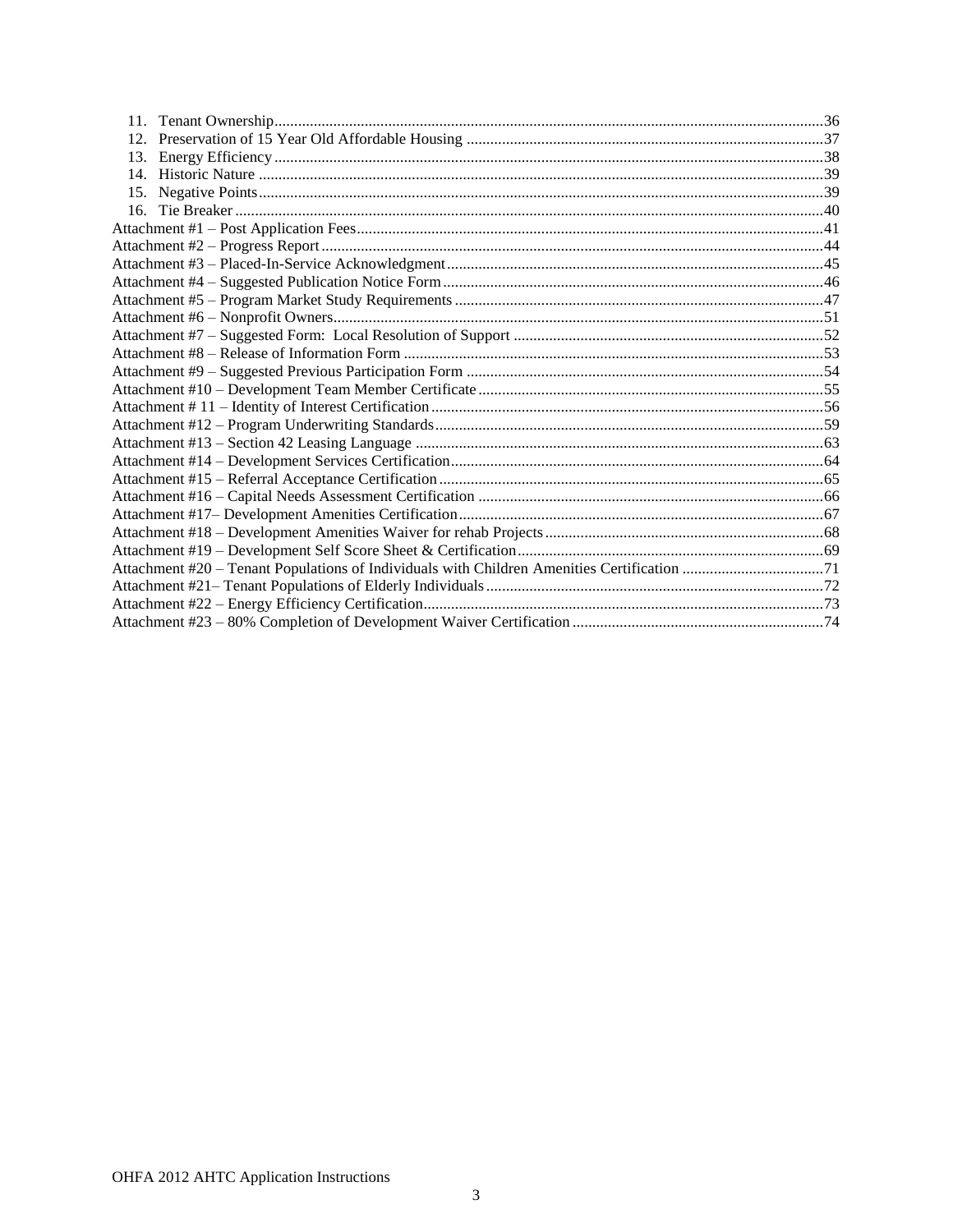# **AHTC Application Instructions**

# <span id="page-3-0"></span>**Qualified Allocation Plan (QAP)**

Oklahoma Housing Finance Agency (OHFA)'s QAP consists of the Application Instructions, Application Form, and Title 330, Chapter 36 Affordable Housing Tax Credit (AHTC) Program Rules. In any instance where there is a conflict between the Rules and the Instructions and/or the Application Form, the Rules shall control. In any instance where there is a conflict between Oklahoma's QAP and Section 42 of the IRS Code, the IRS Code shall control. However, in some areas OHFA has chosen to be more restrictive than the Code. All parts of the QAP can be accessed on OHFA's website, [www.ohfa.org.](http://www.ohfa.org/)

It is the responsibility of the Applicant to confirm with OHFA the Application instructions and forms are the current ones in use. The instructions, forms, and the information contained herein are effective January 1, 2012.

<span id="page-3-1"></span>A copy of Section 42 IRS Code can be found at [www.irs.gov.](http://www.irs.gov/)

## **Introduction**

The purpose of Oklahoma's AHTC Program is to use federal Tax Credits available under Section 42 of the Internal Revenue Code of 1986, as amended (the Code), to the maximum extent possible each year as a tool for the creation and maintenance of rental Housing Units for low and very low Income households in the State of Oklahoma in such a way as to further the following goals:

- Make such units affordable to households having the lowest Income and for the longest time period
- Assist in the provision of financially viable, market appropriate housing in areas of greatest need in the State
- Assist in the provision of quality housing at a reasonable cost to meet a variety of needs, including family, Elderly and Special Needs populations
- Provide opportunities to a variety of qualified sponsors, both for-profit and Nonprofit, for a variety of housing Development sizes
- Allocate only the amount of Credits necessary for financial feasibility of a Development and its viability as a qualified Low-Income Housing Development throughout the affordability period
- Allocate Tax Credits to rental housing Developments which provide the greatest overall public benefits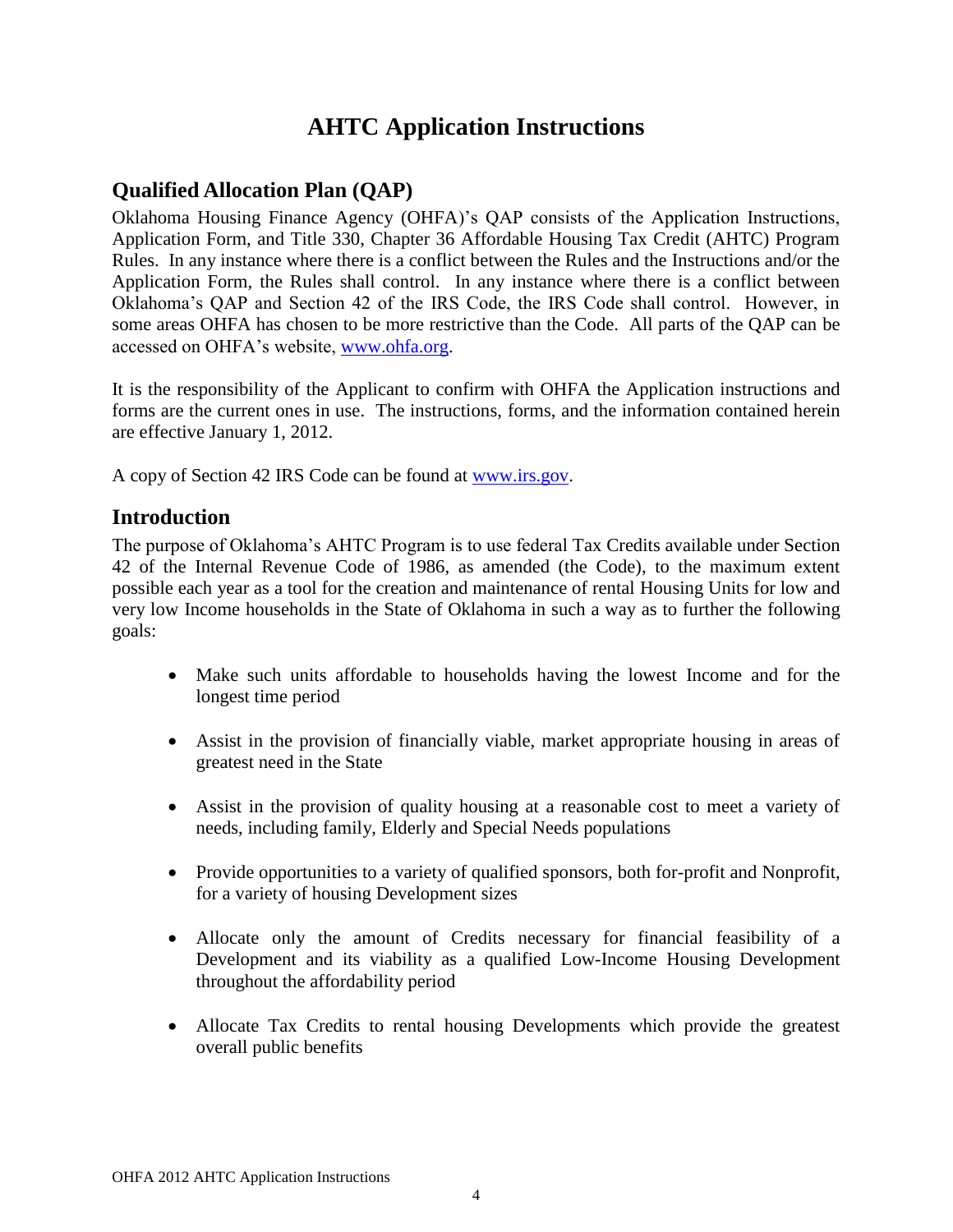Allocate Tax Credits to as many quality rental housing Developments as possible, considering cost, size, location, and income mix of proposals

# <span id="page-4-0"></span>**Eligible Activities**

- 1. Acquisition
- 2. Substantial Rehabilitation
- 3. Acquisition/Substantial Rehabilitation
- 4. Acquisition/Substantial Rehabilitation/New Construction
- 5. New Construction

## <span id="page-4-1"></span>**Geographic Use of Development Resources**

AHTCs may be used statewide.

# <span id="page-4-2"></span>**AHTCs Available for Award**

The total 2012 AHTC Program Allocation is not known at this time. The AHTC Program Allocation for 2011 was \$8,065,405 based on the Oklahoma population.

## <span id="page-4-3"></span>**Development Award Maximums**

The maximum amount of Tax Credits that will be awarded to any Development is \$750,000. This maximum applies to all Developments including those that receive the 130% boost.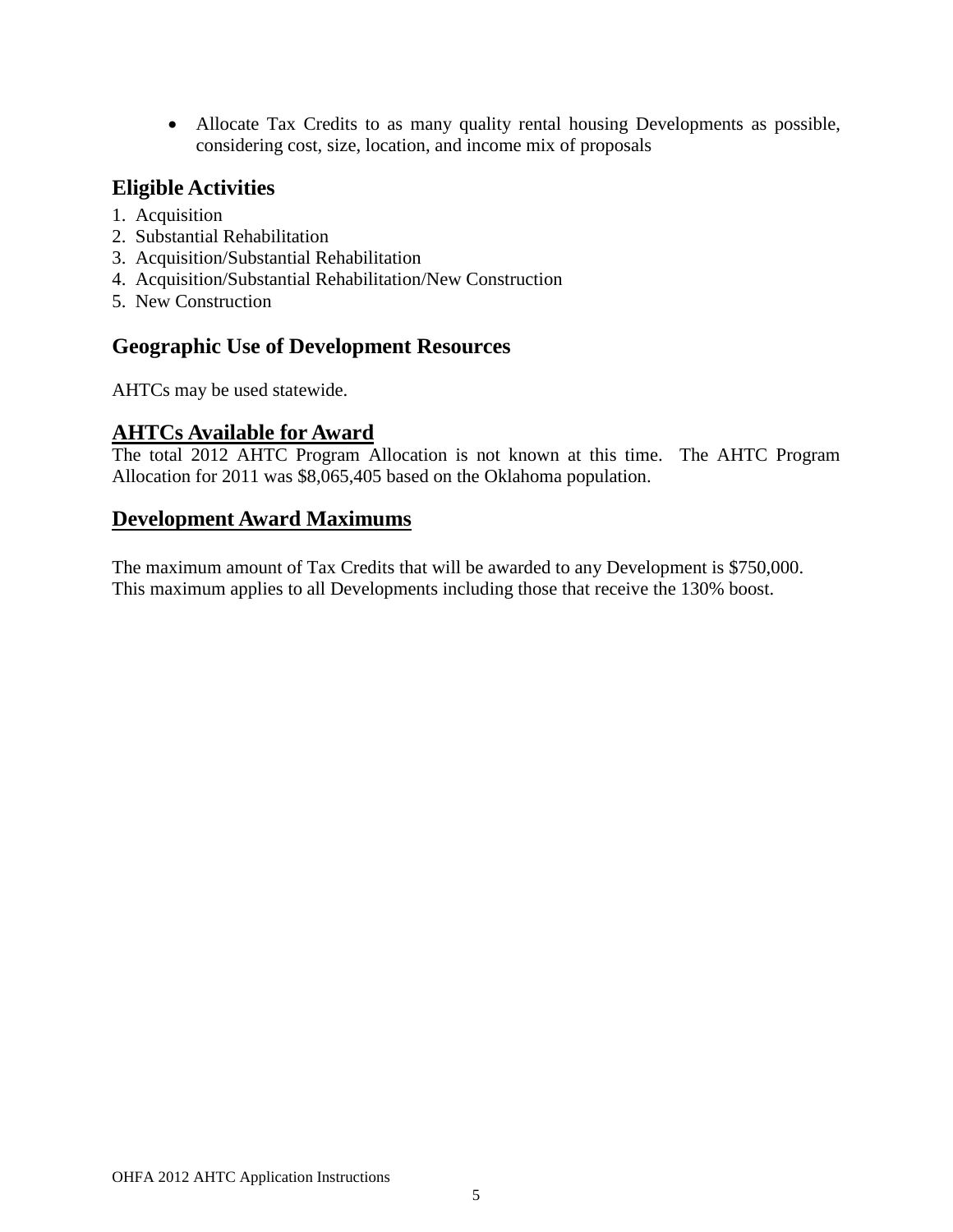# <span id="page-5-0"></span>**Application Questions**

Questions regarding any information contained in this Application Package may be directed in writing to: Oklahoma Housing Finance Agency

Housing Development Team P.O. Box 26720 Oklahoma City, Oklahoma 73126-0720

All OHFA/Housing Development Team (HDT) Staff can be accessed by email or phone. The individual fax number for each Staff member is 405.419.9 last three digits (extension number).

| john.marshall@ohfa.org                                                           | <b>HDT</b> Leader                                                      | 405.419.8263                 |
|----------------------------------------------------------------------------------|------------------------------------------------------------------------|------------------------------|
| darrell.beavers@ohfa.org                                                         | <b>HDT</b> Manager                                                     | 405.419.8261                 |
| darcy.green@ohfa.org                                                             | <b>HDT</b> Program Supervisor                                          | 405.419.8145                 |
| jody.glaze@ohfa.org                                                              | <b>HDT</b> Secretary                                                   | 405.419.8133                 |
| alicia. thomas@ohfa.org                                                          | <b>Housing Financial Analyst</b>                                       | 405.419.8137                 |
| brandi.muse@ohfa.org                                                             | <b>Housing Financial Analyst</b>                                       | 405.419.8201                 |
| corey.farmer@ohfa.org                                                            | <b>Housing Financial Analyst</b>                                       | 405.419.8135                 |
| danette.carr@ohfa.org                                                            | <b>Housing Financial Analyst</b>                                       | 405.419.8136                 |
| emily.anderson@ohfa.org                                                          | <b>Housing Financial Analyst</b>                                       | 405.419.8162                 |
| gerda.elpedes@ohfa.org                                                           | <b>Housing Financial Analyst</b>                                       | 405.419.8269                 |
| pamela.miller@ohfa.org                                                           | <b>Housing Financial Analyst</b>                                       | 405.419.8134                 |
| <b>Program Compliance:</b><br>tricia.braden@ohfa.org<br>sandra.mcgougan@ohfa.org | <b>AHTC Compliance Specialist</b><br><b>AHTC Compliance Specialist</b> | 405.419.8272<br>405.419.8271 |

## <span id="page-5-1"></span>**Technical Assistance Requests**

Applicants are expected to have a clear understanding of IRC Section 42, OHFA Rules and Application Instructions that govern the AHTC, and must demonstrate their capacity to operate the Program with all applicable requirements.

Staff is available to provide technical assistance regarding a variety of housing and community development issues as they relate to individual Development Applications. Interested parties seeking technical assistance regarding affordable housing development are encouraged to make written requests citing the specific topics of interest. This allows Staff to perform appropriate research and prepare copied materials applicable to the meeting.

Upon receipt of requests for technical assistance, Staff will contact the interested parties to establish a mutually agreeable date and time for a meeting that will include all relevant parties to the Applications(s).

#### **Drop-in technical assistance requests are not allowed.**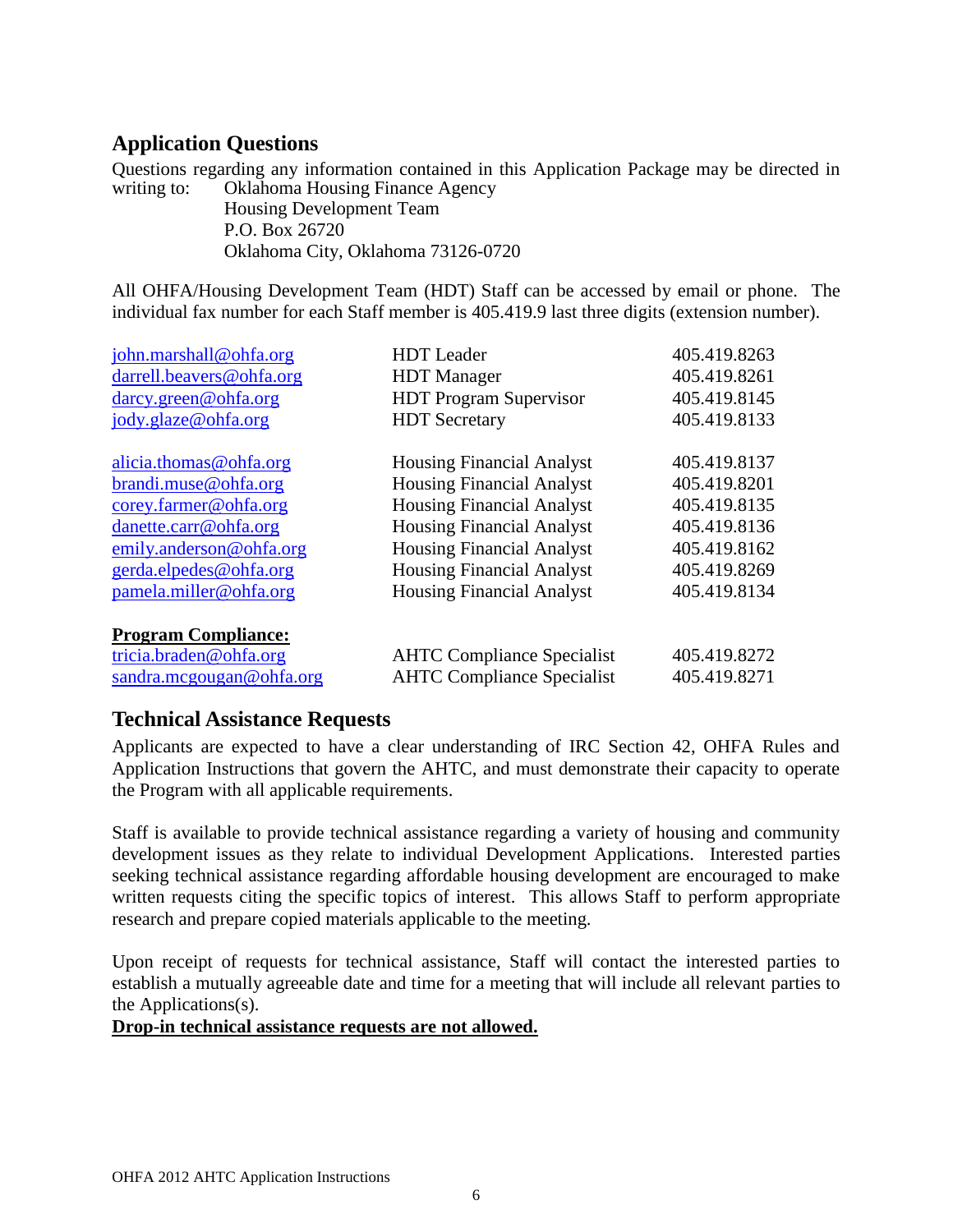## <span id="page-6-0"></span>**Timely Application Submission**

# **For 2012 there will be two Funding Periods for which Applications will be accepted.**

**NOTICE!!!** All Applications for Funding Period One must be submitted no later than 4:30 p.m. on **Thursday, January 12, 2012**. All Applications for Funding Period Two must be submitted no later than 4:30 p.m. on **Tuesday, July 3, 2012.**

**LATE APPLICATIONS** - No Applications will be accepted after **4:30 p.m**. of the Due Date. Late Applications will be returned.

**All information to be considered with an Application must be received by the deadline.**  Applications that are submitted by electronic means (email or fax) will not be accepted.

| Applications can be mailed to the following address: |    |                                             |
|------------------------------------------------------|----|---------------------------------------------|
| OKLAHOMA HOUSING FINANCE AGENCY                      |    |                                             |
| <b>Housing Development Team</b>                      |    |                                             |
| P. O. Box 26720                                      | OR | 100 N.W. $63^{\text{rd}}$ Street, Suite 200 |
| Oklahoma City, OK 73126-0720                         |    | Oklahoma City, OK 73116                     |

Hand delivered Applications **must be** submitted to Jody Glaze, an HDT Housing Financial Analyst, the HDT Program Supervisor, or the HDT Manager. Deliverers should ensure their Applications are date-stamped and obtain a receipt. Applications must be delivered to the following address:

OKLAHOMA HOUSING FINANCE AGENCY 100 NW 63rd Street, Suite 200 Oklahoma City, OK 73116

It is the responsibility of the Applicant to verify timely receipt of the Application by designated staff.

**A HOME or Oklahoma Housing Trust Fund (HTF) application submitted in conjunction with a Tax Credit Application must be submitted before or at the same time as the Tax Credit Application**. The Applicant is encouraged to secure funding from these sources before submission of the Tax Credit Application, or be confident in the success of the Application submitted at the same time. If a HOME or HTF application is submitted with a Tax Credit Application and the HOME or HTF application is denied, the Applicant will not be allowed to submit a new HOME or HTF application for use with the Tax Credit Application after the Tax Credit Application Due Date.

A financial contingency plan, or Plan B, will only be considered for those Applicants requesting HOME funds (from OHFA) in conjunction with their AHTC request. The sole purpose of the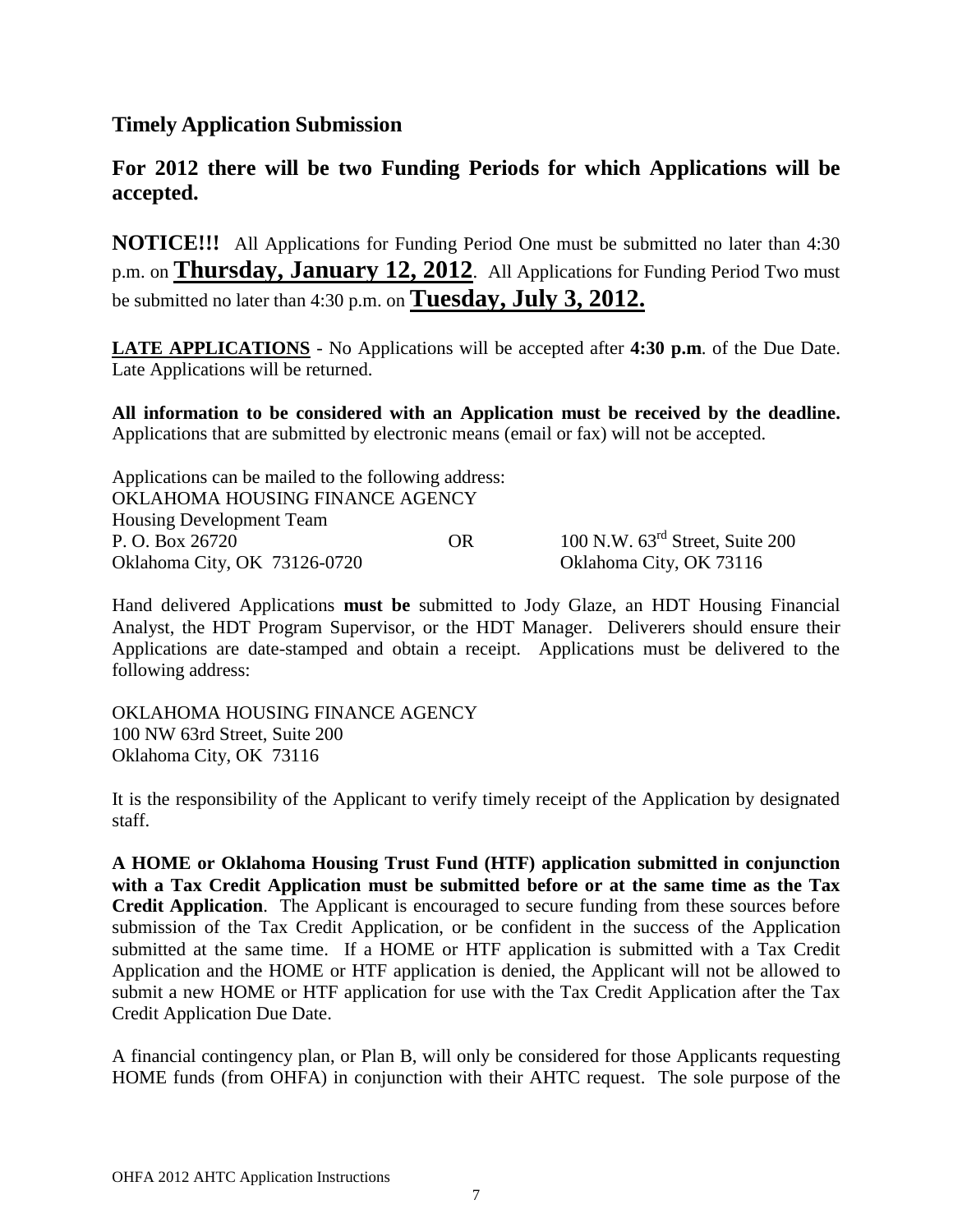Plan B should be to cover the potential financial gap caused if for some reason HOME funds are not secured for the Development.

# <span id="page-7-0"></span>**Application Fees and Postage Fees**

- \$500.00 for single or contiguous sites 1 to 4 unit Developments
- \$1,000.00 for single or contiguous sites 5 to 50 unit Developments
- \$2,000.00 for single or contiguous sites 51 to 100 unit Developments
- \$3,000.00 for single or contiguous sites Developments of over 100 units
- \$500.00 for scattered sites, per site, up to a maximum of \$3,000.00
- **\$500.00 for all Nonprofit Sponsored Developments regardless of size or proximity. If a Nonprofit is applying, but not claiming the set-aside, the reduced fee shall still apply.**
- **The costs to notify elected officials by certified mail of Applications filed and to send Preliminary Reports by FedEx to Applicants shall be reimbursed to OHFA at the time of Application. The fees will be \$25.00 for each of the mail outs. A total of \$50.00 is due at Application for postage, in addition to the Application fees delineated above. The Application and postage fees must be included in the budget.**
- **Application and postage fees are due upon submission of the Application. If payment is returned for insufficient funds, it will be deemed nonpayment and the amount to defray bank costs will be due. Failure to submit the total amount due may cause the Application not to be considered for funding.**

# <span id="page-7-1"></span>**Post Application Fees**

 **The AHTC Program utilizes a series of post Application fees. These fees are fully delineated in Attachment #1.** 

## <span id="page-7-2"></span>**Late Fees**

For 2012, late fees will be assessed upon progress reports, Carryover Allocations, final Allocation, and annual Owner Certifications as well as other pertinent documentation. Fees will accumulate per calendar day. For more detailed information **see Attachment #1.**

# <span id="page-7-3"></span>**Format**

Applications must be submitted in the following format:

All sections are to be tabbed according to the Application Requirements/Format and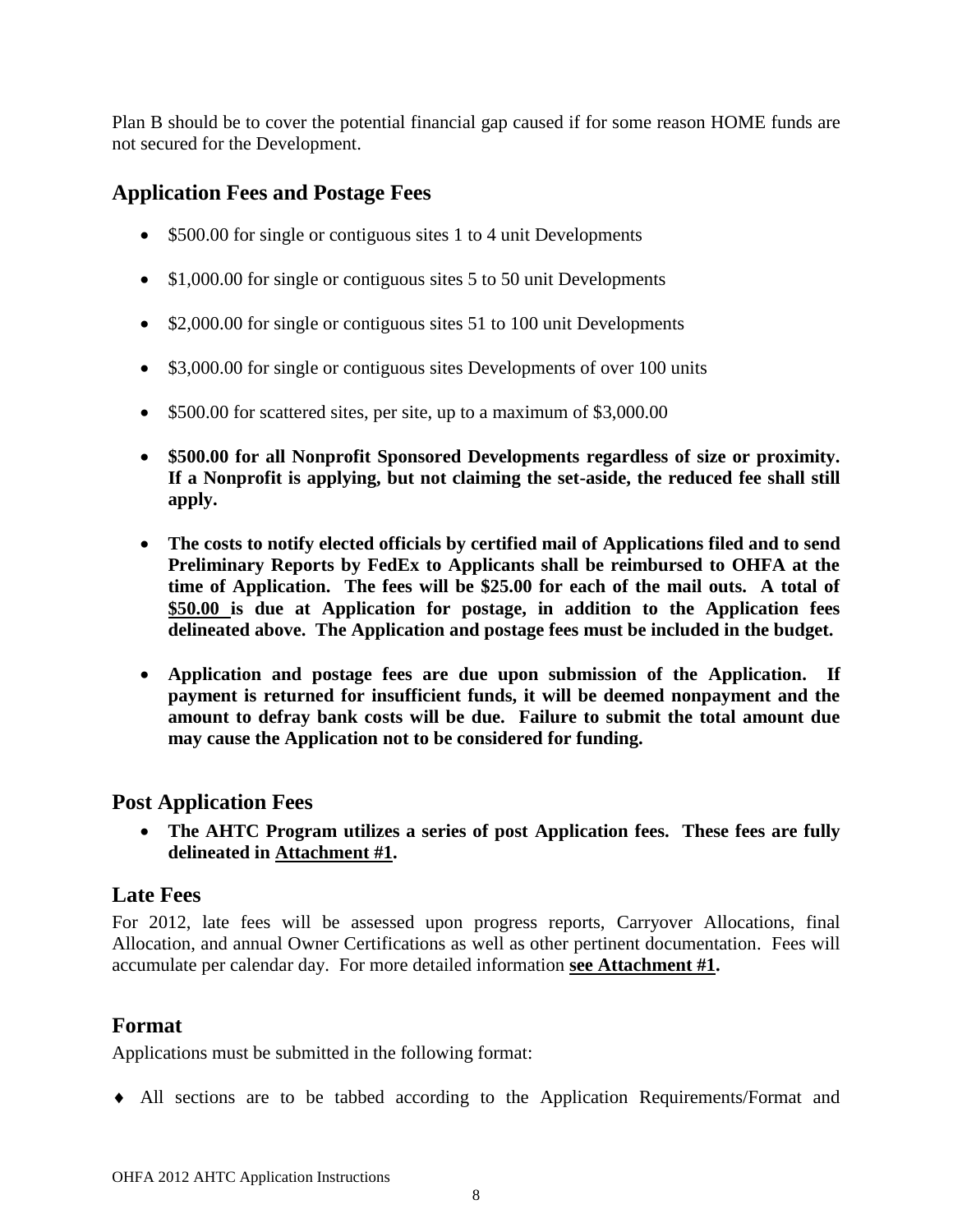Evaluation and Rating Criteria Review as outlined in the Document & Tab Requirements Format list in the Application Form.

- **All pages are to be numbered sequentially within each tab. Handwritten numbering is acceptable.**
- Do not modify Application attachment forms that are marked as "DO NOT MODIFY THIS FORM."

**Applicants for AHTCs are only required to submit one (1) original Application**.

**Use of large, three ring loose-leaf binders are required.**

## **All information to be considered with an Application must be received by the deadline.**

# <span id="page-8-0"></span>**Provide a Fully Responsive Application**

It is the responsibility of the Applicant to provide a full and complete Application that contains sufficient information and documentation relevant to all Threshold and Selection Criteria to allow HDT Staff to make a factual determination as to whether, on its face:

- An Application satisfies each of the applicable Threshold Criteria.
- A Development is qualified to be evaluated under a given set-aside.
- There is sufficient information with which to conduct a review, assessment, and evaluation for Selection Criteria.

No blanks should be on the Application Form. If the information does not apply to you or your Application, then type N/A.

**Failure to provide a complete and fully responsive Application may result in denial of the Application for funding.** 

**Prior to submission, Applicant should verify that numbers as identified in the Application Form agree with the supporting documentation located in the individual Tabs.**

## <span id="page-8-1"></span>**Resubmissions**

If an Applicant is resubmitting an Application for an award of Tax Credits for the same Development as an Application that was denied funding in the immediately preceding Tax Credit funding cycle, the Applicant will not be required to submit an entirely new Application. Only the following items are required for resubmissions:

- New Written and Publication Notices
- New Application Affidavit
- New Processed **Attachment # 8s**
- The required documentation for any Threshold or Selection Criteria that caused the prior Application to be denied for funding, or that was an area of concern to OHFA in the prior Application.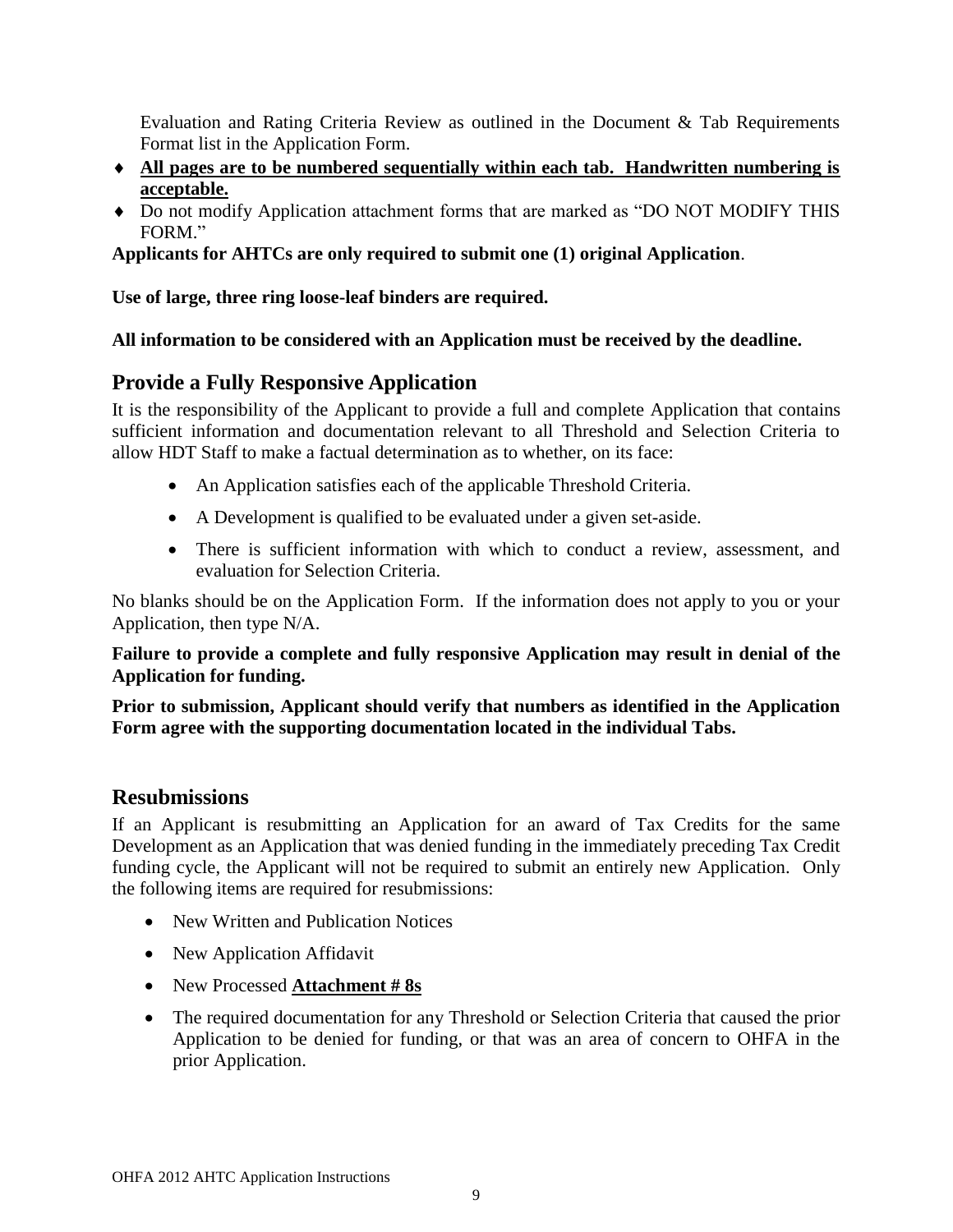- All documents must still meet all requirements. For example, the market study and Resolution of Support cannot be older than one year.
- Any information that has changed from the prior Application, including Application pages from Tab 1.
- This information must be provided in the same numbered tab order as the original Application.

# <span id="page-9-0"></span>**Credit Funding Period**

**For 2012 there will be two Funding Periods for which Applications will be accepted.** 

Applications for Funding Period One are due **Thursday, January 12, 2012** and will be considered at the **May Board of Trustees Meeting**. Applications for Funding Period Two are due **Tuesday, July 3, 2012** and will be considered at the **November Board of Trustees Meeting.**

Applications are considered based upon the Development's attributes. Award of Credits is made using a system of Threshold and Selection Criteria.

- **Credits available for distribution will be based on the following:**
	- o **100% of annual State Credit ceiling; plus**
	- o **prior year unused AHTC; plus**
	- o **AHTCs returned from Allocations made in previous years; plus**
	- o **AHTCs received from National Pool**
- **If applicable and determined to be in the State's best interest, OHFA may choose to use these Credits in various other capacities.**
- **The OHFA Board of Trustees may adjust credit distributions and/or set-asides at their discretion.**

## <span id="page-9-1"></span>**Set-Asides**

The set-aside percentages and categories for the Credit Funding Period are as follows:

| Nonprofit                           | 20%  |
|-------------------------------------|------|
| Rural Development (USDA/RD) 515     | 10%  |
| <b>Other Rural</b>                  | 15%  |
| Elderly                             | 20%  |
| <b>General Pool</b>                 | 30%  |
| Discretionary                       | 5%   |
| <b>Total Allocation percentages</b> | 100% |

Applications will be considered in the following order for the set-aside categories selected by the Applicant and for which the Development qualifies:

- 1 st Nonprofit
- $2^{nd}$ Rural Development 515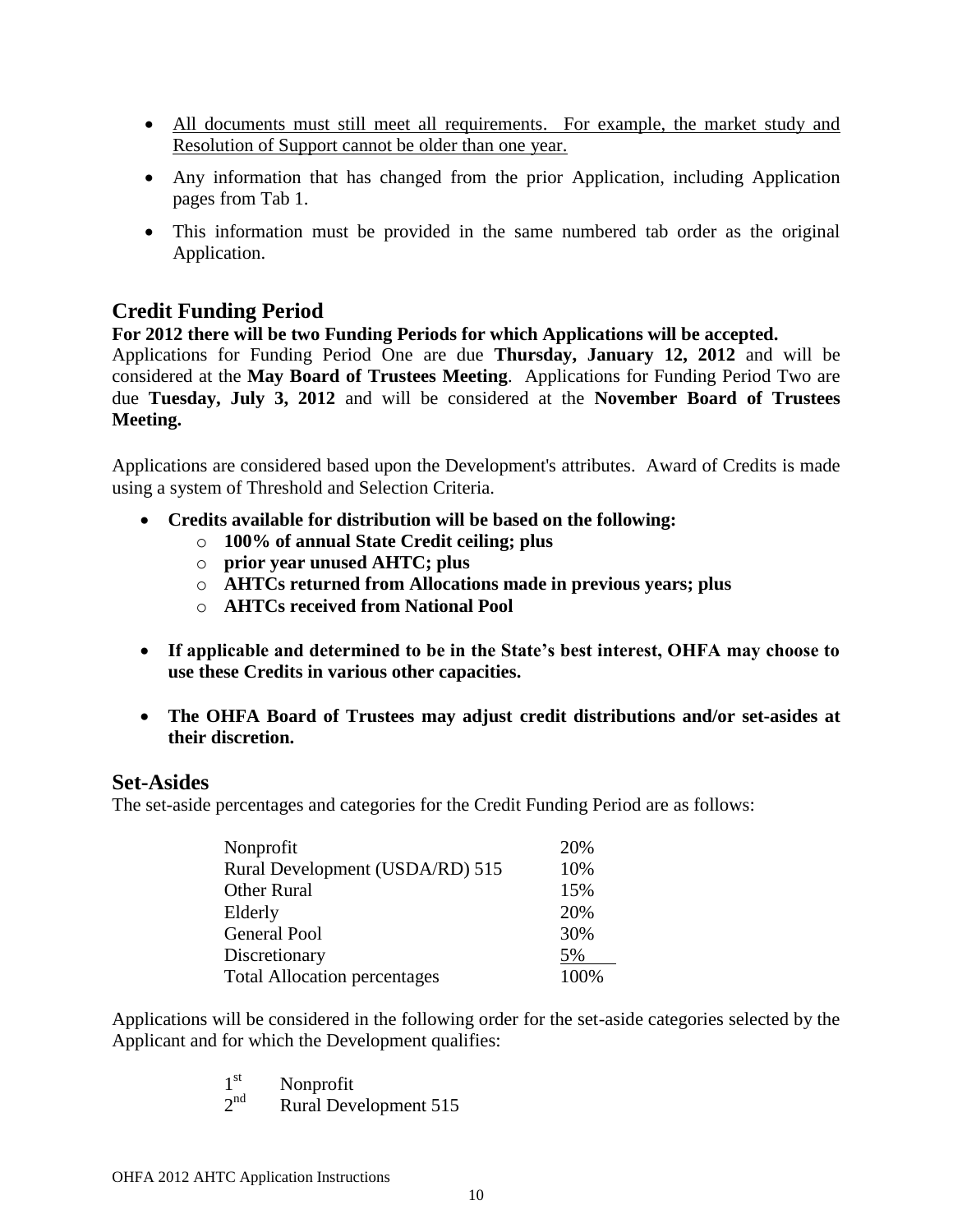- $2^{rd}$ **Other Rural**
- $4<sup>th</sup>$ Elderly
- $5<sup>th</sup>$ General Pool

Developments shall only be considered in set-asides in which they qualify and request.

AHTC set-asides shall be applied as follows:

- All Applicants in each set-aside category will be considered based on total score by ranking Applications from highest to lowest score until the total amount of the AHTCs within each set-aside category have been reserved.
- Applicants not funded in their first qualified and requested set-aside will be considered in their next qualified and requested set-aside category.
- In the event the AHTC balance in any set-aside category is equal to at least 75% or more of the total Credits requested by the next highest ranked Applicant, Credits will be drawn from the Discretionary set-aside to fully fund the Application.
- In the event the AHTC balance in any set-aside category is less than 75% of the total Credits requested by the next highest ranked Applicant, the funds will remain in the setaside until all Applicants in the set-aside have been awarded or all Applicants have been moved to their next qualified and requested set-asides.
- Applicants in the RD 515 set-aside must have 515 funding. Developments with only 538 funding do not qualify for this set-aside. Developments with 24 units or less will have priority over larger Developments in that set-aside. After funding the priority Applicants, all remaining Applicants in the set-aside will be considered in rank score order.
- In the event there is a balance remaining in any set-aside category the balance will be transferred to the Discretionary set-aside category, except Rural Development 515. Any amount remaining in the Rural Development 515 set-aside category after funding the Applications in that category shall be moved to the Other Rural set-aside.
- AHTCs used from the Discretionary set-aside category will be applied to the set-aside categories in the following order: Nonprofit, Rural Development 515, Other Rural, Elderly, and then the Discretionary set-aside balance transferred to the General Pool.
- Once AHTCs for each set-aside category have been reserved, remaining qualified Applicants will be moved to the General Pool set-aside category and ranked ordered by score from highest to lowest irrespective of any set-aside elections. AHTCs will be reserved in descending order by score.
- AHTCs in the General Pool will be reserved until such time as the amount of AHTCs remaining is less than the next qualified Applicant. The next qualified Applicant will have the option to accept the remaining AHTCs, if the Applicant can demonstrate that the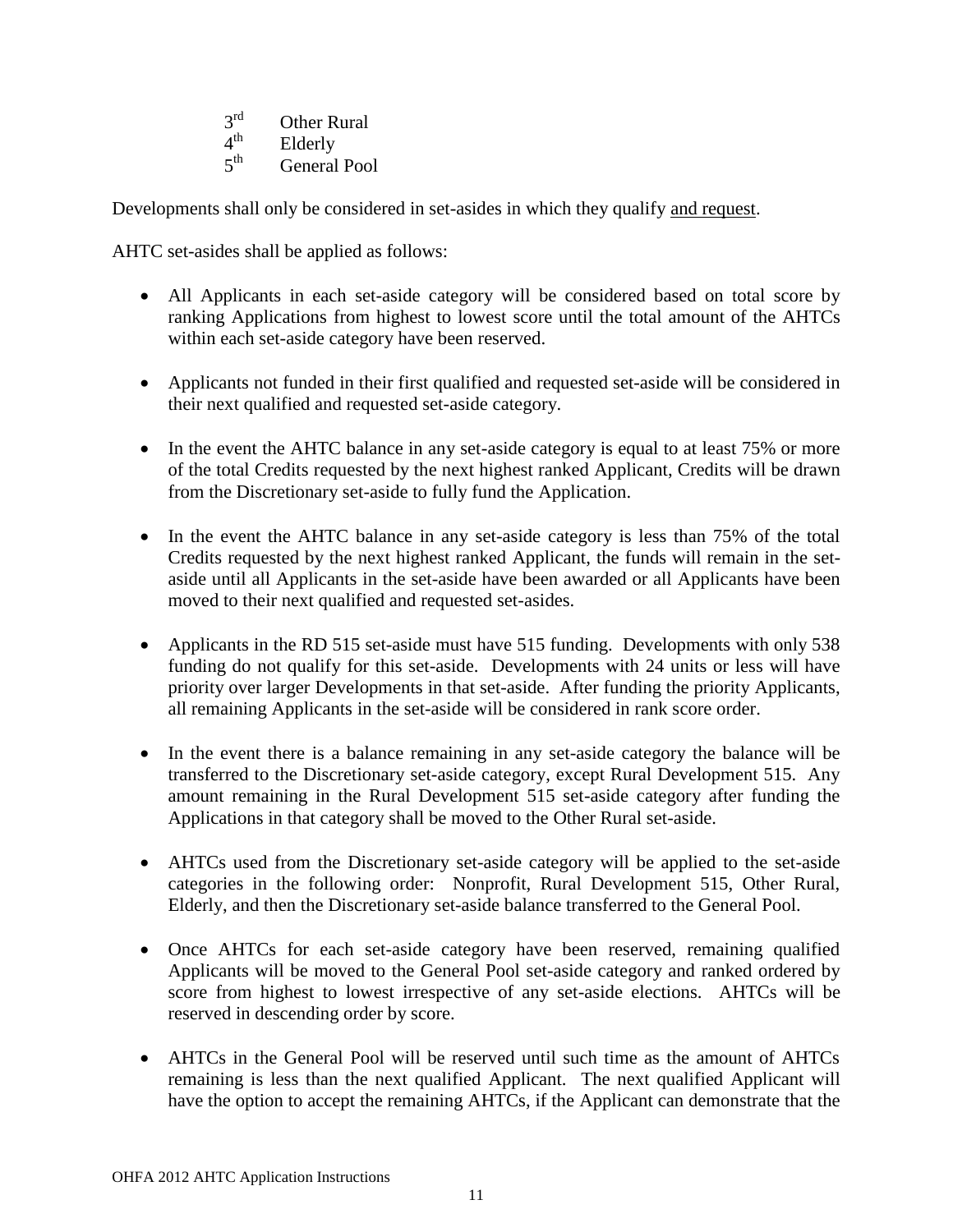Development is financially feasible with the balance of AHTCs. If an Applicant is not willing to accept or is unable to show financial feasibility with the balance of AHTCs, then the remaining balance of AHTCs shall be offered to the next qualified Applicant in rank order. This procedure shall be followed until all AHTCs have been reserved. In the event no Applicant is willing or can demonstrate financial feasibility to accept the remaining AHTCs the balance will carry forward to the next AHTC Funding Period.

 Total AHTCs reserved for the year shall not exceed the maximum ninety percent (90%). Allocation limitation to those entities other than Nonprofits as required by the Code.

# <span id="page-11-0"></span>**Communications with OHFA during Application Review**

Following submission of an Application, neither the Applicant nor any representative or Affiliate of the Applicant shall contact any OHFA employee, concerning the Application or any other Applications filed in the same Credit funding period. OHFA reserves the right to contact the contact person(s) identified by the Applicant for the purpose of clarifying any matter.

Submission of an Application does not guarantee a full and complete review of all Threshold and/or Selection Criteria. If OHFA receives a large number of Applications for a Credit funding period, such that a complete review of all Applications is not reasonably possible, OHFA may refuse to review any Applications for that Credit funding period that clearly fail to meet one of the Threshold Criteria, or that clearly cannot achieve a sufficient score to be considered for funding. Applicants will be notified in writing of OHFA's decision not to review their Application. No refund of the Application fee will be due to the Applicant based upon the lack of a full and complete review of the Application.

Preliminary Review Report: Following the release of the preliminary Review Report, the Applicant may submit questions or request clarification concerning the preliminary Review Report. All such questions or inquiries must be in writing and addressed to the Staff member designated in the cover letter accompanying the preliminary Review Report. These questions may be submitted electronically. OHFA suggests that emailed questions are sent to at least two Staff members. OHFA reserves the right to grant or deny requests for meetings with the Staff of OHFA at any time during the Application process. Any and all requests must be in writing.

Failure to comply may result in termination of the review process and denial of the Application.

# <span id="page-11-1"></span>**Communications with the Board of Trustees of OHFA**

Neither an Applicant nor members of the public shall communicate, directly or indirectly, with the Trustees regarding an Application under consideration by OHFA (except upon notice and opportunity for all parties to participate.) Applicants and others who wish to communicate with the Trustees must follow the specific steps as set forth in AHTC Chapter 36 Rules at 330:36-2- 12.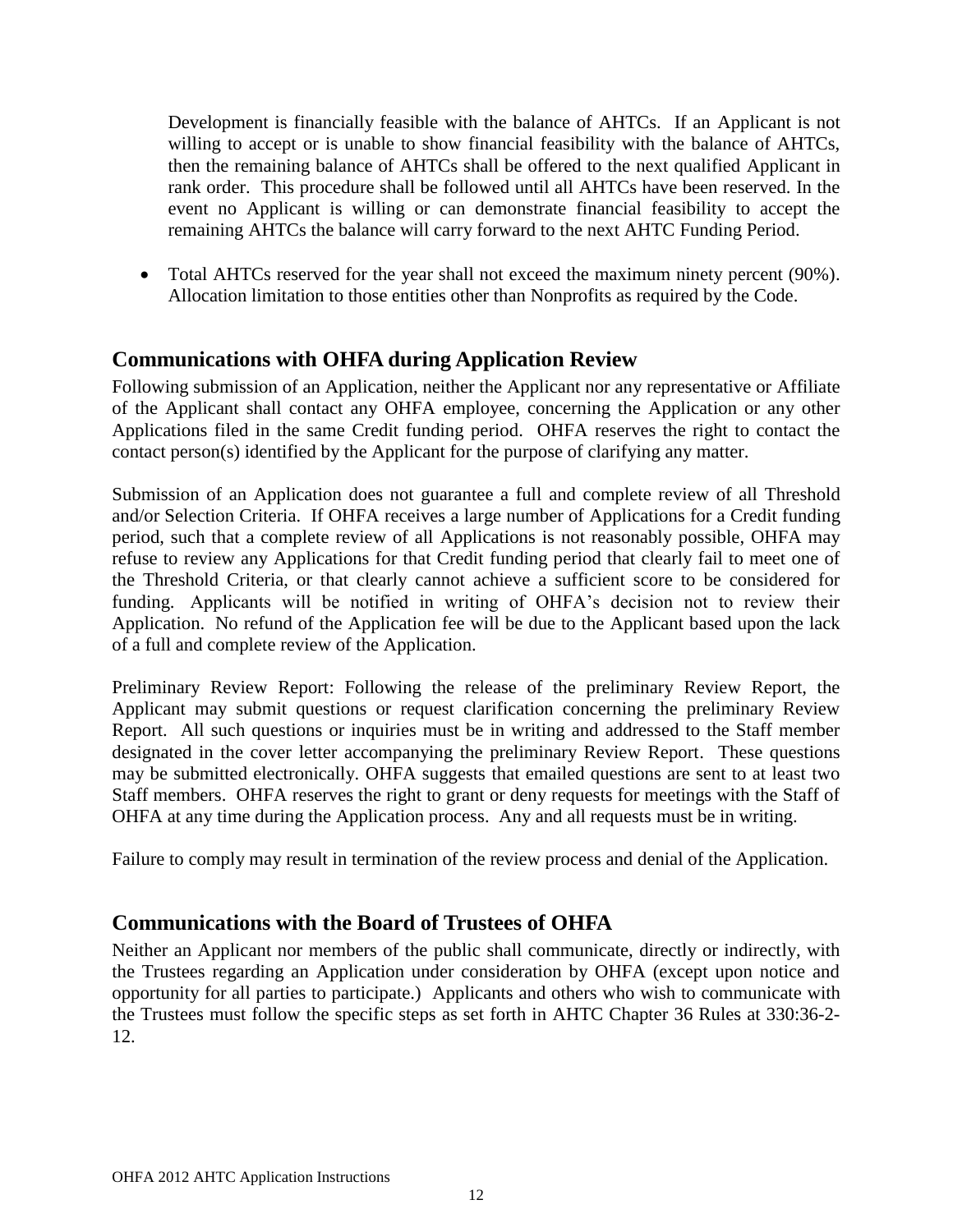# <span id="page-12-0"></span>**Preliminary Review Reports**

Upon completion of review of all Applications, HDT Staff will forward the preliminary Review Report to the contact person identified by the Applicant in the Application. Staff will mail the Review Report by certified mail with return receipt requested or other form of traceable delivery system to provide proof of transmission and receipt. Staff will make every effort to highlight areas that need a response, but Applicant should read the Reports in their entirety.

The Applicant must provide any information requested in the preliminary Review Report or other clarifying information by the deadline given in the cover letter accompanying the preliminary Review Report. Neither the Staff nor the Trustees will be required to consider a late response to the preliminary Review Report.

In the event the Applicant disputes any matter contained in the preliminary Review Report, including without limitation any finding, determination, recommendation or scoring, the Applicant's response to the Review Report must identify with specificity the disputed matter, finding, determination, recommendation, scoring, etc, and the Applicant's reason for disputing same, including any evidence which controverts the preliminary Review Report. Any applicable statutes, rules, regulations, or ordinances should be cited. Documentary evidence should be attached.

Failure to respond or dispute a finding or determination in the preliminary Review Report shall be deemed the acceptance of the finding or determination by the Applicant.

When providing updated documentation, the Applicant should make every effort to highlight, mark, note, or in some way bring attention to any and all information that is new and/or changed from that of the originally submitted document.

**The Applicant's response to the preliminary Review Report must be in writing. Electronically transmitted responses, including fax and email transmissions, are not permitted and will not be reviewed. Applicants are encouraged to use certified mail, Federal Express, or another carrier providing proof of timely delivery to OHFA.**

## <span id="page-12-1"></span>**Final Review Reports**

The HDT Staff will consider the Applicant's response to the preliminary Review Report prior to issuing the final Review Report. The Applicant will be informed of Staff's recommendations prior to the meeting of the Trustees where the Application is being considered. Staff will mail a copy of the final Review Report and Staff's recommendations by certified mail with return receipt requested or other form of traceable delivery system to provide proof of transmission and receipt.

In the event the Applicant disputes any matter contained in the final Review Report, Applicants must file **ten (10) copies** of any response(s) to the final Review Report or other information they wish the Trustees to consider **not less than forty-eight (48) hours** prior to the commencement of the meeting when the Application will be considered.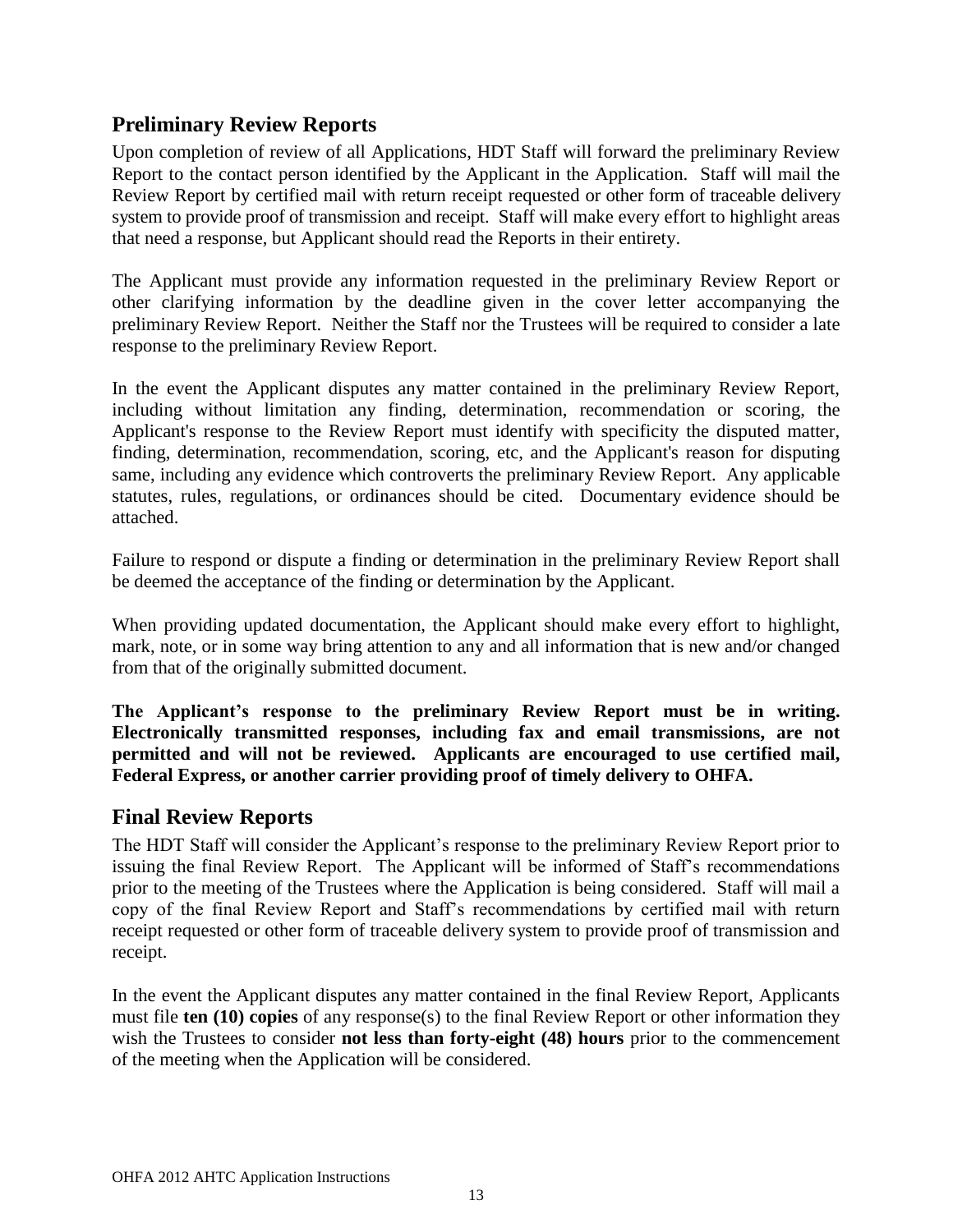**Any documentation and/or supporting evidence received by OHFA staff within the fortyeight (48) hour period preceding the Trustees meeting will NOT be accepted. Absolutely no materials will be presented to the Trustees that were not previously received by Staff in accordance with the forty-eight (48) hour requirement.**

**Electronically transmitted responses, including fax and e-mail transmissions, are not permitted and will not be accepted or considered by the Staff or the Trustees.**

# <span id="page-13-0"></span>**4% Tax Credits with Bond Financed Developments**

Tax-exempt bond Developments financed at least fifty percent (50%) with the proceeds of taxexempt bonds subject to the private activity bond volume cap are required to comply with all the requirements of the QAP, including the Rules and Application, with the exception of the competitive selection process.

Terms of the bond financing must be submitted at time of Application for Tax Credits and evidence of the bond financing must be submitted at least ten (10) business days before the Trustees meeting wherein the Application with four percent (4%) Tax Credits is to be considered. Failure to comply with this requirement may result in no Tax Credits being Allocated.

Code requirements for bond financed Developments must be met in addition to the AHTC requirements, i.e., rental units, rents, student exemptions, transfers on site, occupancy changes, verification of assets.

## **Bond Financed Development Application Deadlines:**

| <b>January 10, 2012</b>  | for consideration at May 2012 Board meeting   |
|--------------------------|-----------------------------------------------|
| <b>March 8, 2012</b>     | for consideration at July 2012 Board meeting  |
| <b>May 9, 2012</b>       | for consideration at Sept. 2012 Board meeting |
| <b>September 5, 2012</b> | for consideration at Nov. 2012 Board meeting  |

# <span id="page-13-1"></span>**Rents**

AHTC Developments often take advantage of multiple types of funding. Applicants should be advised that the maximum rents permitted will be based upon the most restrictive rent limits of the respective programs, **regardless of the amount of the Gross Rent Floor established by the AHTC Program.** If the property is receiving project based rental assistance support from HUD or RD, or other source the Applicant must provide the appropriate agency proposed rents and the number of units and bedroom size receiving assistance. The Applicant must use the appropriate agency proposed rents. Source documentation must be included in the Application.

If the Applicant is claiming "National Non-Metro" rents, appropriate documentation from RD must be provided.

# <span id="page-13-2"></span>**Utilities**

Utility allowances are to be calculated by the Applicant. The utility allowance used must be appropriate for the type of unit. These allowances may be derived from only one of following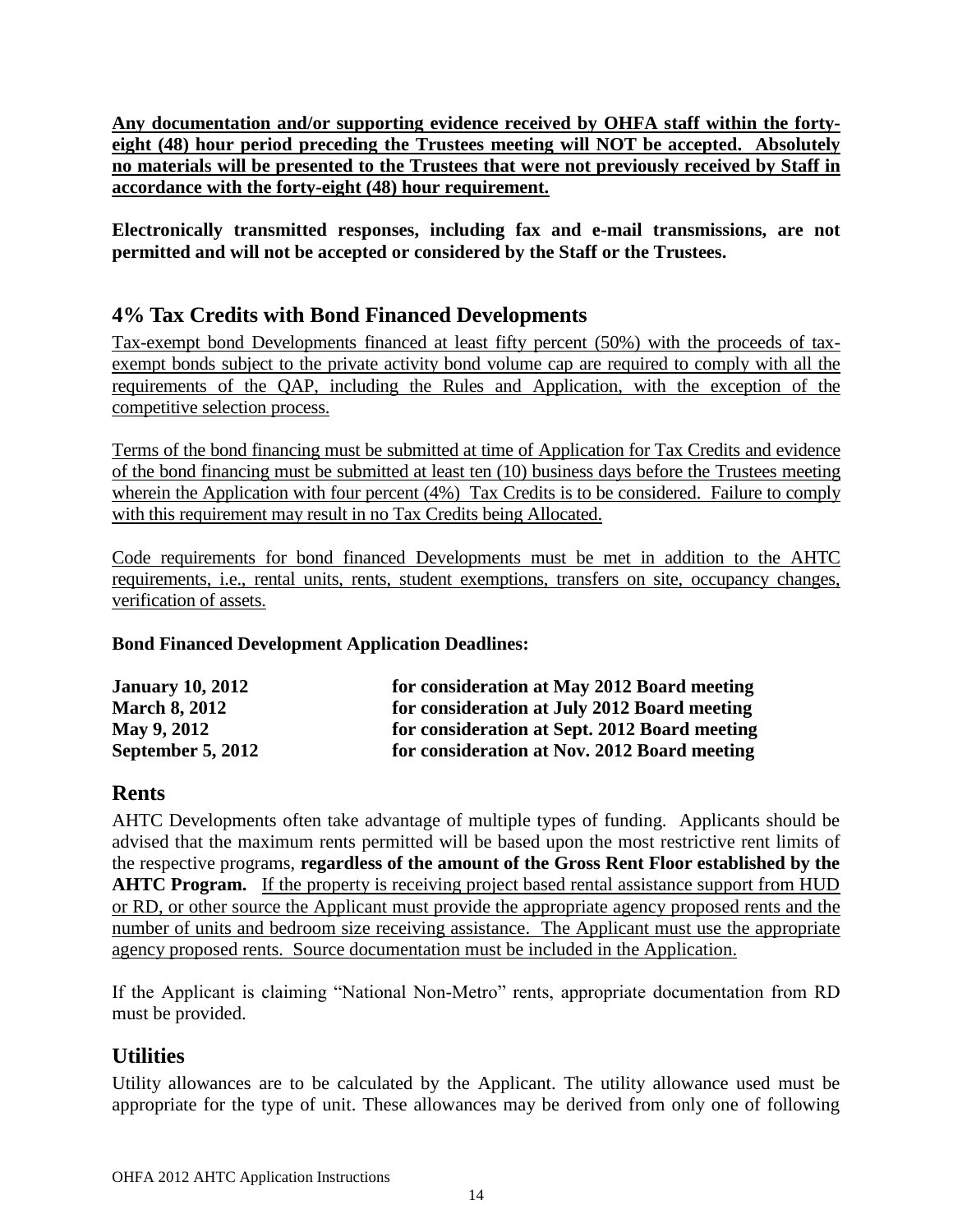sources: a local service provider, a local public housing authority, or OHFA's utility charts. They can be found on the OHFA website, [www.ohfa.org,](http://www.ohfa.org/) as Appendix B to the AHTC Compliance Manual. Source Documentation of the utility allowance as well as the calculation must be included in the Application. If the property is receiving project based rental assistance support from HUD, RD, or other source, the Applicant must use the appropriate agency approved allowance. For changes in allowances after the Placed-In-Service date, please contact compliance staff.

# <span id="page-14-0"></span>**Progress Reports**

Construction, not including site prep work, **must** begin within **nine (9) months** of the last calendar day of the month of the AHTC Credit reservation. HDT Staff may visit the site to ensure construction commencement.

Progress Reports **must** be filed each calendar quarter following approval of a reservation of Credits until the Form 8609 is issued for a Building. The form to be used for Progress Reports can be found as **Attachment #2**. Electronic submissions are preferred but not required. Progress Report Deadlines are as follows:

- January 10
- April 10
- $\bullet$  July 10
- October 10

Applicants will be notified of any other deadlines in a timely manner. Compliance Reports may overlap with the Progress Reports. **Late reports, including compliance reports, will generate negative points and late fees.** Failure to follow any of these provisions may result in a return of Credits as well as affect consideration for future Applications.

If the Due Date for submission of any documents for fees falls on a weekend or a designated Federal holiday, then the Due Date becomes the next business day.

# <span id="page-14-1"></span>**Completion Timelines**

**Within thirty (30) calendar days after the Certificate of Occupancy is issued for a Building in the Development**, the Owner must notify OHFA by completing and submitting the Placed-In-Service Acknowledgment located as **Attachment #3**. A copy of the Certificate of Occupancy for each Building must accompany this Attachment. For substantial rehabilitation Developments, the architect's verification of substantial completion for each Building must accompany this Attachment if there is no Certificate of Occupancy.

# <span id="page-14-2"></span>**Compliance**

Any questions regarding compliance issues should be directed to the HDT Tax Credit Compliance Staff. The current OHFA AHTC Compliance Manual is also available on our website at [www.ohfa.org.](http://www.ohfa.org/)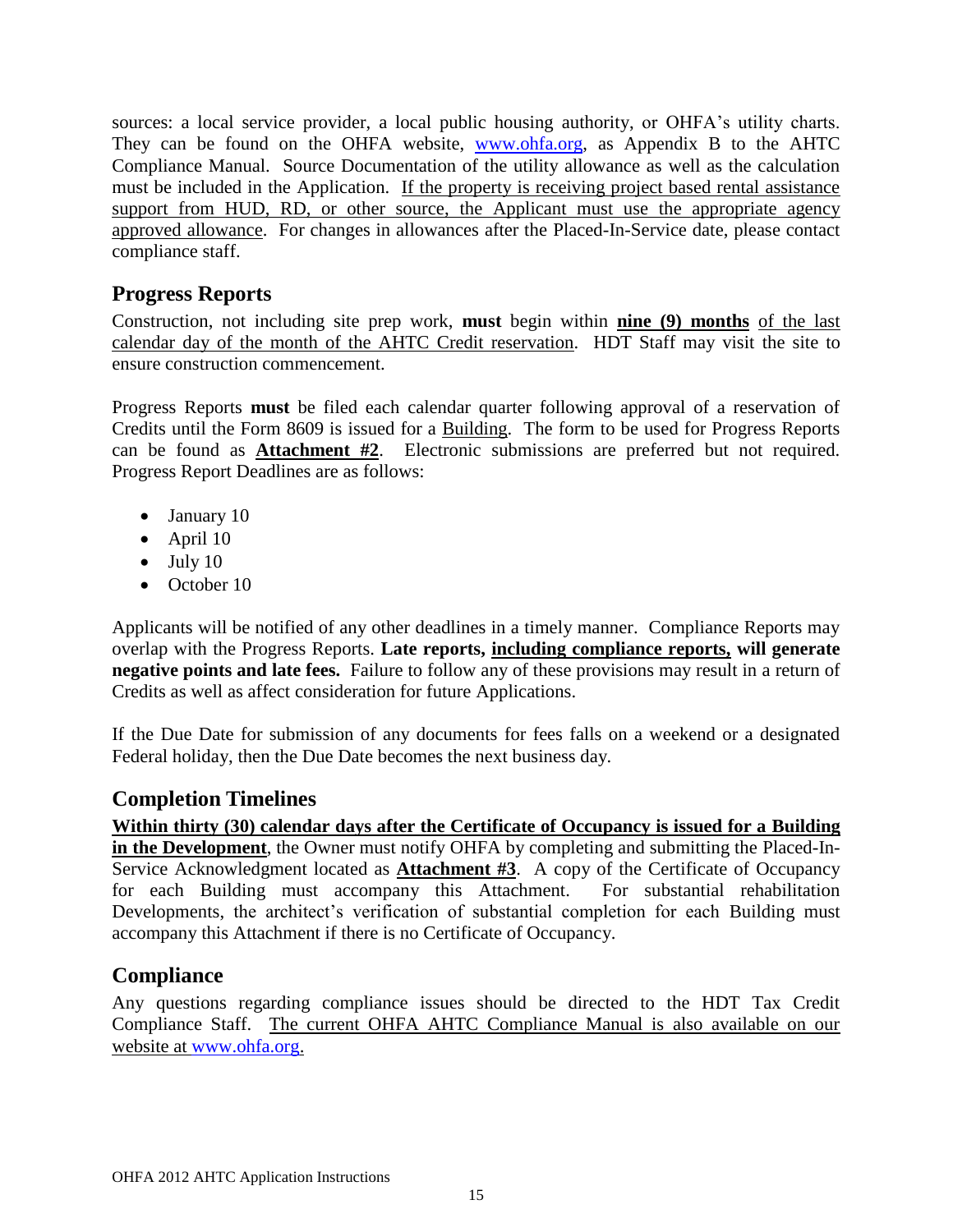An AHTC Compliance Manual CD may also be purchased by the Owner upon request at a cost sufficient to defray the cost of production.

**It is the responsibility of the Owner/Applicant to inform property managers of all details promised in the Application. This especially applies to Selection Criteria that received points. No changes in the Selection Criteria will be allowed after an award is made. Failure to comply with all of the Selection Criteria as presented in the Application may lead to 8823s being filed and/or a potential loss of Tax Credits. A detailed list given to the management company is recommended. All Selection Criteria awarded points are included in the Regulatory Agreement.**

Within two years of the last Building in the Development being Placed-In-Service, HDT Compliance Staff shall conduct the necessary file and unit inspections. This inspection process shall be repeated at a minimum once every three (3) years.

#### <span id="page-15-0"></span>**Fees are delineated in Attachment #1.**

## **Transfers**

It is the responsibility of the Owner/Applicant to notify OHFA no less than sixty (60) days prior to any Ownership, general partner or management Transfers after the Tax Credit Allocation has been awarded. For management Transfers, contact one of the AHTC Compliance Specialists for the checklist of documents required. For Ownership, general partner(s) or any interest in the Ownership entity, contact one of the Housing Financial Analysts for the checklist of required documents and fees. OHFA approval is required before a Transfer can occur.

Failure to submit the required documents and fees to OHFA within sixty (60) days of the date of the Transfer may cause any current or future Applications to be disqualified from further consideration.

## <span id="page-15-1"></span>**Fees are delineated in Attachment #1.**

# **Additional Credits**

Additional Credit Application(s), criteria, and deadline(s) for Applications will be established and all appropriate parties notified of such if and when circumstances arise that warrant the Allocation of additional Credits.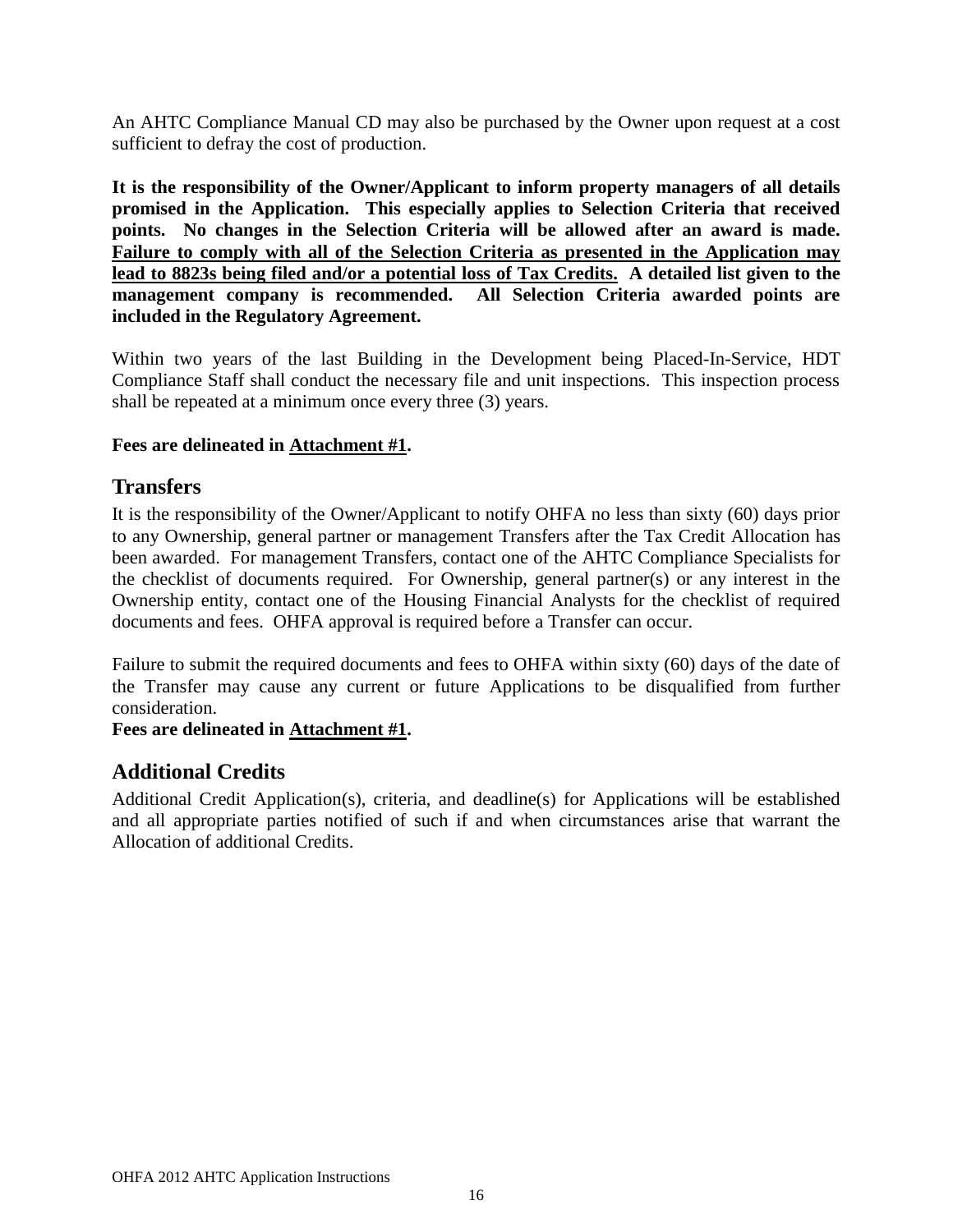# <span id="page-16-0"></span>**Threshold Criteria**

**Applications must meet all Threshold Criteria listed below. Failure to meet all applicable Threshold Criteria in the initial submission of an Application may result in the Application being rejected without further review.** 

**Please note that all Certifications require original signatures. Scanned and/or photocopied signatures will not be accepted.**

## <span id="page-16-1"></span>**1. Notice Requirements**

**Notice Requirements apply to all Applicants. All Notice Requirements must be satisfied not less than thirty (30) and no more than ninety (90) calendar days prior to submission of the Application.** The notice shall express the intent to submit an Application for Tax Credits to OHFA. If the Application is considered at a different Trustees meeting than in the notice, this notification requirement is considered to be met.

#### *Written Notice:*

Applicants must notify, in writing and by **certified mail**, the Mayor, or highest elected official. If neither of the aforementioned exists, then the Chief Executive Officer of the local Governing Body should be notified. Also, the Chairman of the appropriate county commissioners and State legislators within whose district the Development is located at the time of Application must be notified. This written notice serves to provide a reasonable opportunity to comment on the Application. Applicants must provide a map with their written notice that clearly shows the location of the Development.

#### *Additional Written Notice Requirements for Developments not within an Incorporated City/Town:*

If the site for the Development is not within the specific corporate limits of a town or city, but is within two miles of an incorporated town(s) or city (ies) limits, the Applicant must provide the same notice to each such town(s) and city (ies) as if the site was located within the corporate limits of each such town(s) and city (ies).

## *Publication Notice:*

All Applicants must provide notice of intent to file an Application published in a newspaper of general circulation in the area wherein the Development will be located. The purpose of this notice is to inform the general public in the primary market area of the proposed Development.

The suggested format for published notices is **Attachment #4**.

At a minimum, published notices must contain the following information:

- (a) The name of the Applicant;
- (b) The name of the proposed Development;
- (c) Whether the Development will be new construction, acquisition and substantial rehabilitation and/or substantial rehabilitation;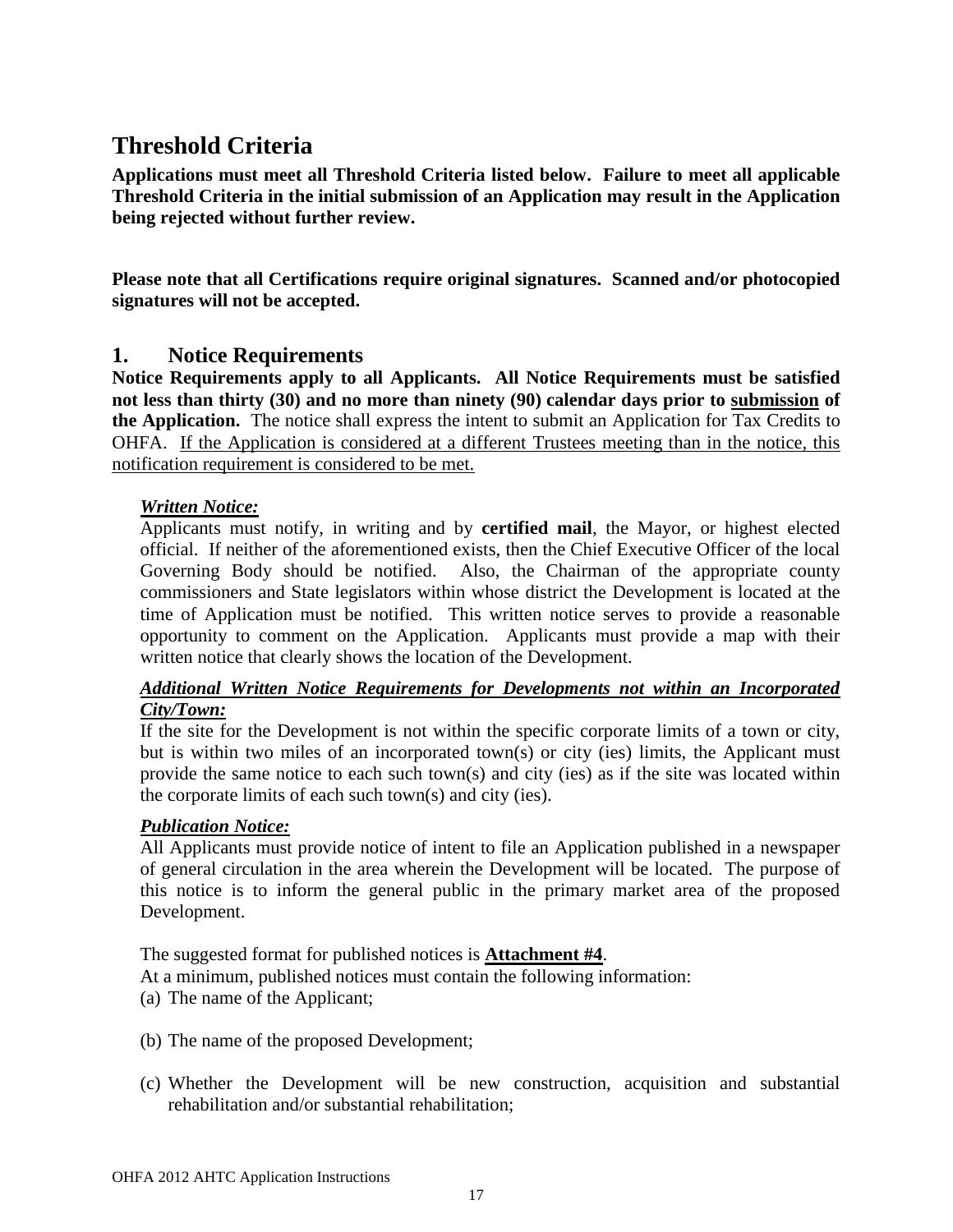- (d) Maximum number of units proposed, the type of Development, and percentage of Income restricted units, and whether the Development will be for families, the Elderly, or persons with Special Needs;
- (e) The Applicant must provide the location of the project.
	- The physical address, if available, must be used.
	- If no physical address is available, the Applicant must provide a description of the location that clearly identifies where it is located in relation to the nearest street/road intersection.
	- If neither a physical address nor a viable description of the location in reference to a street/road intersection is available, the Applicant must provide a full, complete, and exact legal description for the property.
- (f) The month the Applicant reasonably expects the Application to be considered by the OHFA Trustees for an award of TCA. (May or November)
- (g) The names, business addresses and telephone numbers of the Applicant or the Applicant's designated contact person in regard to the proposed Development;
- (h) The name, business address and telephone number of the contact person at OHFA (Darrell K. Beavers, Housing Development Team Manager, OHFA, P.O. Box 26720, Oklahoma City, OK 73126-0720, (405) 419-8261, [darrell.beavers@ohfa.org\)](mailto:darrell.beavers@ohfa.org) to whom inquiries about the hearing on the Application and the proposed Development should be directed.

*Documentation Requirement for Written Notice:* Applicants must provide originals of the PS Form 3800, Certified Mail Receipt (the white slip), the proof of mailing and PS Form 3811 (the green card), proof of receipt of all certified mailings, a copy of the written notice and map. Receipts should be legible. These forms can, in the alternative, be in electronic format.

*Documentation Requirement for Published Notice:* Applicants must provide the original (or copy if an original is not available) of any published notices along with a notarized Publication Affidavit.

# <span id="page-17-0"></span>**2. Market Analysis**

All Applicants must submit a third party, independent housing market analysis. Market analyses must clearly demonstrate and document the status of the market demand for the type and number of Housing Units proposed to be developed. All market analyses must contain specific minimum levels of information. OHFA's market study summary must be included in the beginning of the market study.

The minimum content requirements for market analyses are delineated in **Attachment #5**.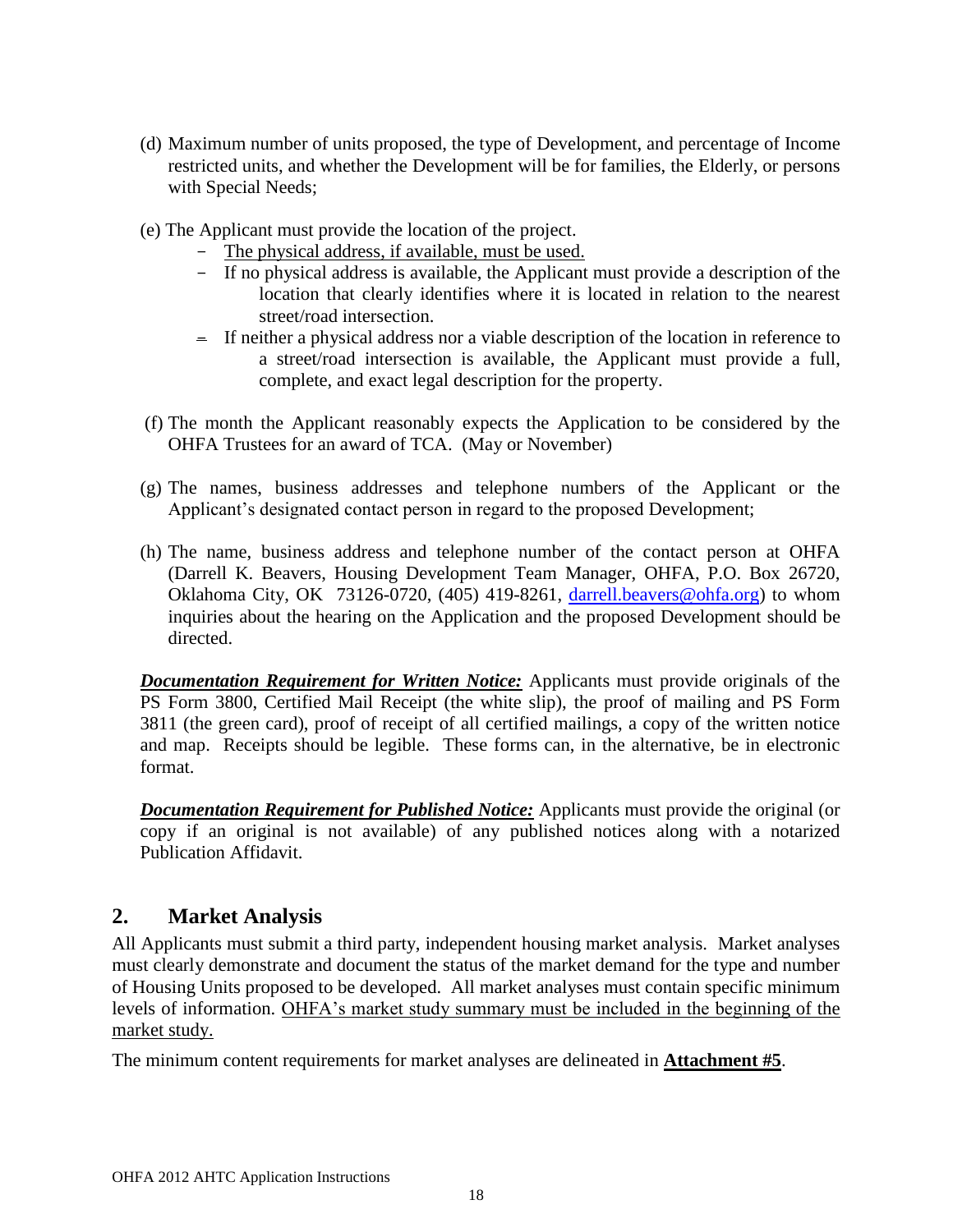All existing and/or under construction Tax Credit properties in the Primary Market Area (PMA) must be taken into consideration.

Market analyses must be prepared no more than twelve (12) months prior to the date the Application is filed with OHFA. Updates are not accepted.

Applicants are required to submit an electronic copy of their full market study along with their regular Application materials. This electronic version may be in the form of a CD, stick/flash drive, or other electronic storage device. Email attachments will not be accepted. (Note that this is in addition to, and not a substitution for, the regular hard copy of the study)

For those Applicants also applying for HOME funds (through OHFA), in Conjunction with a Tax Credit Application: The Applicant will only be required to submit one (1) market study between the two (2) (HOME & AHTC) Applications. The single market study should be submitted with the Tax Credit Application. Note that the study submitted must still cover all requirements of both the AHTC and HOME programs.

*Documentation Requirements:* Third party independent market analysis performed by a State certified general appraiser (may have a temporary license) **or** by an experienced market analyst with supporting documentation of qualifications and analyses completed in the past. Both an original hard copy and an electronic copy must be submitted.

## <span id="page-18-0"></span>**3. Nonprofit Owners**

Applicants proposing Developments under the Nonprofit set-aside of the AHTC Program must meet the definition of a Nonprofit Owner and/or Nonprofit Ownership participant as defined in Section 42(h)(5)(C) of the Tax Code and the AHTC Chapter 36 Rules at 330:36-1-4. Affiliated for profit entities will be reviewed for compliance with Code Section 42(h) (5) (B) (C). Profit motivated Applicants are prohibited from forming Nonprofit Affiliates or engaging non-housing related Nonprofits solely for the purpose of qualifying for the Nonprofit set-aside.

## **Applicants qualifying for the Nonprofit set-aside, even if not funded through the Nonprofit set-aside will still be bound to all Nonprofit requirements.**

#### *Documentation Requirement for the Nonprofits:*

- Provide a copy of Nonprofit certification letter from the IRS verifying that the Nonprofit is a qualified Nonprofit organization as described in paragraph (3) or (4) of section 501(c) and is exempt from tax under section 501(a). The Nonprofit organization must have already obtained this certification; letters regarding pending certifications are not acceptable.
- A copy of organizational documents and any amendments. Must include as one of the purposes to provide decent housing affordable to low Income persons.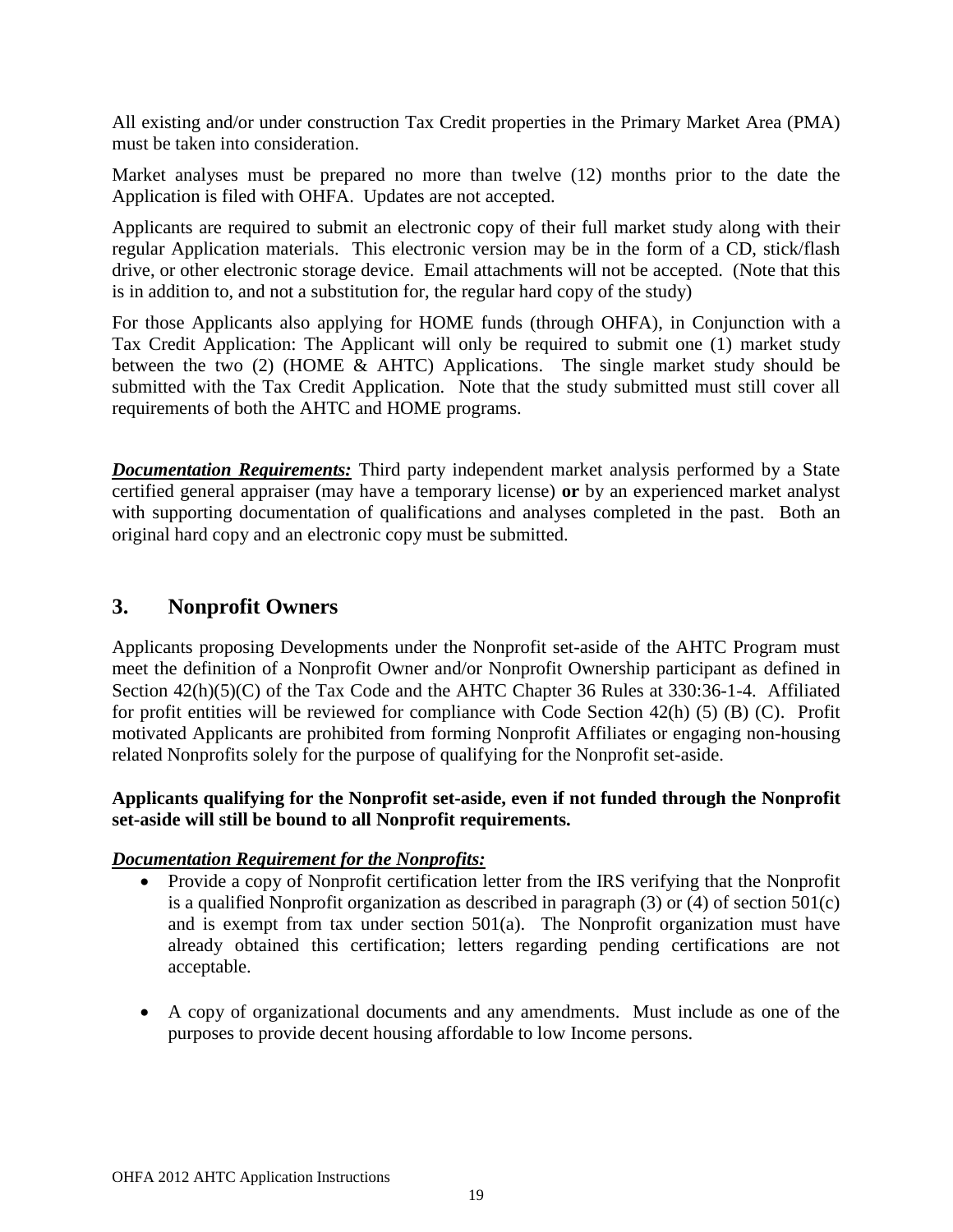- Documentation to show the Nonprofit is authorized to do business in the State. This documentation must be a Certificate of Good Standing dated no more than eighteen (18) months prior to the date of Application.
- A list of housing projects, demonstrating at least one year of demonstrable experience in affordable housing.
- At least fifty-one percent (51%) Ownership interest of the general partner or managing member. See **Attachment #6.** An Ownership chart is required.
- Evidence that the Nonprofit will materially participate on a regular basis, in the planning and construction of the Development, and in the operation and management of the Development throughout the Compliance Period. See **Attachment #6.**
- A Certification that the Nonprofit is not Affiliated with or Controlled By any for profit entity. See **Attachment #6.**

## <span id="page-19-0"></span>**4. Resolution of Local Support**

Applicants are required to demonstrate official local support by the local governing body with jurisdiction over the site within which the proposed Development is located at the time of Application. This support must take the form of a resolution duly adopted by the local governing body. Resolutions of support remain in effect for a period of one (1) year from the date of initial passage provided that no major changes are made to the proposed Development for which the resolution was issued.

## **Conditional Resolution:**

If the local governing body issues a conditional Resolution of Support, OHFA may contact the governing body to ascertain the impact of the conditions. Conditional resolutions may result in a determination the Application has not met Threshold Criteria.

**Documentation Requirement:** A resolution of local support, using the suggested form of resolution contained as **Attachment #7**, duly adopted by the local governing body, or by the elected tribal governing body. If the one (1) year period expires prior to the Trustees meeting in which the Application is being considered, Applicants are required to submit a signed certification in letter form from the same governing body certifying the resolution is still valid. If the Applicant has questions, Staff may be contacted.

## <span id="page-19-1"></span>**5. Capacity and Prior Performance**

Applicants must demonstrate and document the extent of the capacity of their Development Team in developing, managing, and operating the type of housing Development being proposed.

Applicants, general partners, Developers or principles of each, who are new to Oklahoma's AHTC Program are limited to an award of Tax Credits for only one (1) Development until the 8609(s) have been issued *and* compliance staff has conducted their first visit.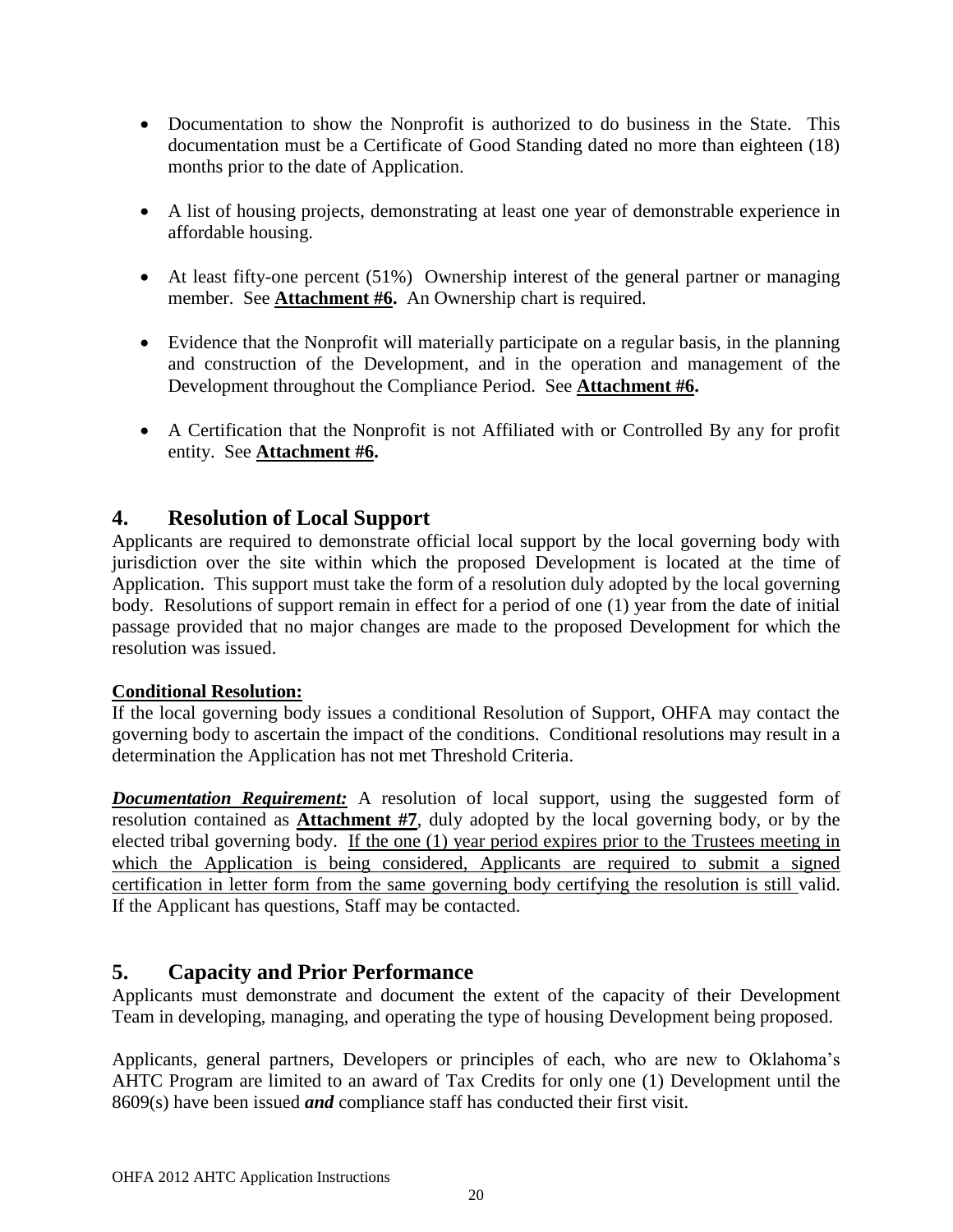An Applicant/Owner/Developer (or principals of each) may not have open, at any one time, more than five (5) Oklahoma AHTC Developments. Open means from Tax Credit award to the last Building Placed-In-Service date. \*See below for an exception to the definition of an "open" Development. If this requirement is not satisfied this may be a Failed Threshold.

\*A Development shall not count as "open" for the purposes stated above if it is certified that at least 80% of the total construction has been completed **(Attachment #23).** This Certification must be received by OHFA Staff a minimum of 10 business days prior to the date of consideration of the pending Application(s).

Certification must be signed by all parties which OHFA deems necessary including, at a minimum, the project architect for the open Development(s) in question.

Staff will use the documentation provided in the Application and any outside knowledge of the team to determine capacity. Staff will review the number and the severity of reasons for any extension request(s). If sufficient capacity is not demonstrated the Application may Fail Threshold.

**"Development Team"** means the Applicant, architect, attorney, Consultant, Developer, general contractor, market analyst/appraiser, property management company, Owner, tax professional, and the principals of each.

## **Removal of General Partner may be considered lack of capacity and performance.**

Applicants may be considered ineligible for an award of Tax Credits in scenarios whereby the documentation supports instances of nonperformance. Instances of poor or nonperformance may occur during construction, lease up, the Compliance Period, or the Extended Use Period. Below is a list of some possible performance issues. This is not an exclusive list.

- **Failure to meet and maintain minimum property standards;**
- **Failure to meet and maintain any material aspect of a Development as represented in an Application;**
- **Excessive late or incomplete reports to OHFA;**
- **Having been involved in uncured financing defaults, foreclosures, or placement on HUD's list of debarred contractors;**
- **Events of material uncorrected noncompliance with any Federal or State assisted housing programs within the prior seven (7) year period;**
- **Appointment of a Receiver or bankruptcy within the prior seven (7) year period;**
- **Failure to comply with OHFA's requests for information or documentation on any Development funded or administered by OHFA; or**
- **Removal as a general partner.**

## *Documentation Requirement: Please verify which team members need to submit which documents.*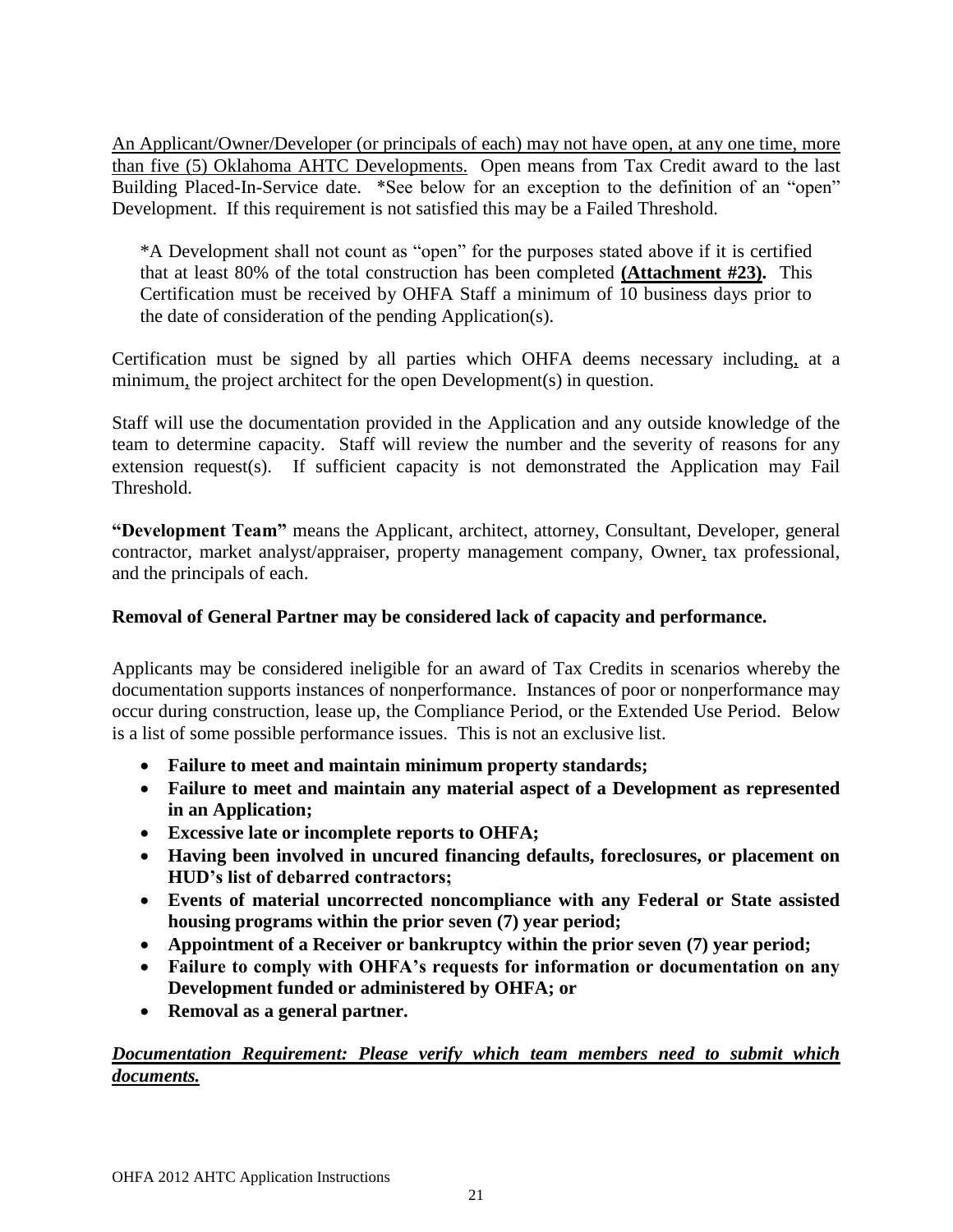- If an entity is "to be formed" regardless of its role, complete Tab 1 and list "to be formed" as the Tax ID number.
- If an entity is "to be formed" the Applicant is required to provide a statement Certifying the entity is "to be formed." **Attachments #8, #9, and #10** are not required.
- Please do not provide any social security numbers or personal identification numbers, staff does not need this information and it will be returned.
- Organizational charts of the Ownership entity and general partner entity, including the principals of the general partner entity.
- Applicants, Developers, general partners (or principals of each), are required to submit financials. Financials must be signed by a CPA or a principal member of the entity submitting financial statements. OHFA may require additional financial statement information.
- Applicants, Developers, general partners, management companies, and any other Development Team Member(s) for whom the Applicant is claiming points in the Development Team Member Experience Criterion must document their performance in Tax Credit Developments in Oklahoma as well as other states. The list must include current and past Developments that received federal or State assistance and were in their Compliance or Extended Use Periods within the last seven (7) years, regardless of continued involvement. This information may be documented on **Attachment #9. If the Applicant uses their own list it must include all of the information requested in Attachment #9.**
- Applicants, Developers, general partners, management companies, and any other Development Team Member(s) for whom the Applicant is claiming points in the Development Team Member Experience Criterion (or principals of each) must complete an **Attachment #8** for each state in which they are currently participating **(except Oklahoma). If participating only in Oklahoma please state so in the Application.** A complete **Attachment #9** must be sent with all **Attachment #8s**. (Note that the **Attachment #9** still needs to show all Developments for the previous seven (7) years even if the entity is no longer participating.) A signature, the due date to return to OHFA, and the State Agency information must be filled in. The due date to return to OHFA is the Tax Credit Application Due Date. The Applicant will mail the document to other State Agencies, then the other State Agencies will mail back to OHFA. Before sending to other State Agencies make a copy and submit to OHFA with the Application. Provide proof of mailing documentation proving the **Attachment #8(s)** was mailed. All documentation must be mailed prior the Application Due Date.
- Documentation to show the Applicants, Developers, general partners, and management companies are authorized to do business in the State of Oklahoma. This documentation must be a Certificate of Good Standing dated no more than twelve (12) months prior to the date of Application.
- Signed Certifications from the Owner, General Partner, Management Company, General Contractor, and any other Development Team Member(s) for whom the Applicant is claiming points in the Development Team Member Experience Criterion, indicating there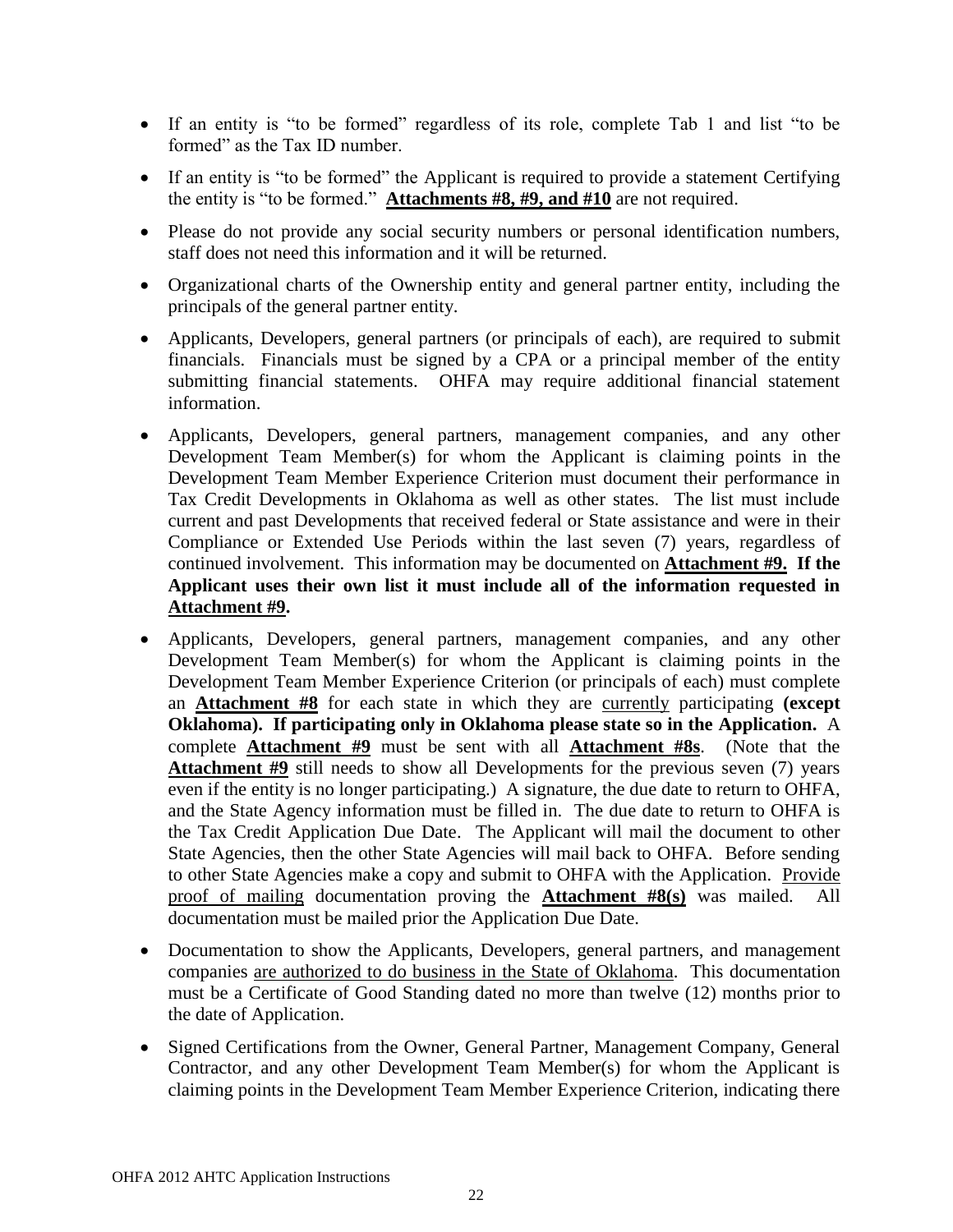have been no instances of nonperformance as delineated above. The Certification is **Attachment #10. All Certifications must be notarized.**

- If for some reason a Development Team member cannot complete an **Attachment #9** or **Attachment #10** for professional ethical reasons, provide a statement from the team member to that effect. If claiming points, the statement must indicate the Development Team member has five (5) or more Developments.
- Signed and Notarized Identity of Interest Certification by the Owner or Representative of the Ownership Entity. This information may be documented on **Attachment #11.**

# <span id="page-22-0"></span>**6. Acquisition Credits**

Applicants requesting acquisition Credits must provide an opinion of counsel, in a form satisfactory to OHFA, that all requirements of Code Section 42(d) (2) (B) have been met or a waiver obtained from the IRS.

*Documentation Requirement:* An opinion of counsel, a copy of the waiver, or a copy of the letter indicating a waiver will be granted.

# <span id="page-22-1"></span>**7. Financial Feasibility and Viability**

Applicants must document that Commitments are in place to insure that the proposed Development is financially feasible and can maintain its viability as affordable housing.

If part of a multi-phased Development, provide a Certification that all costs and expenses are and will be separate for each phase.

Under the Housing and Economic Recovery Act of 2008 (HERA), for Buildings Placed-In-Service before **December 31, 2013,** the applicable percentage shall not be less than nine percent (9%). IF A BUILDING IS NOT PLACED-IN-SERVICE BEFORE DECEMBER 31, 2013, THE APPLICABLE PERCENTAGE WILL EITHER BE, THE RATE IN EFFECT WHEN THE CARRYOVER AGREEMENT WAS EXECUTED – not the 9% mandated by HERA legislation (if the Owner made the election to lock the rates), OR THE RATE IN EFFECT WHEN THE BUILDING IS PLACED IN SERVICE (if the Owner did not make the election to lock the rates at carryover). OHFA will continue to underwrite at 9%, unless Owners/syndicators have a different requirement. **PLAN ACCORDINGLY.**

Underwriting guidelines are located as **Attachment #12**.

*Documentation Requirement:* At a minimum:

- Construction budget
- 15 year pro forma, showing debt coverage ratio
- Letters of funding Commitment for **ALL** (non leverage qualifying) funding sources, including construction and permanent.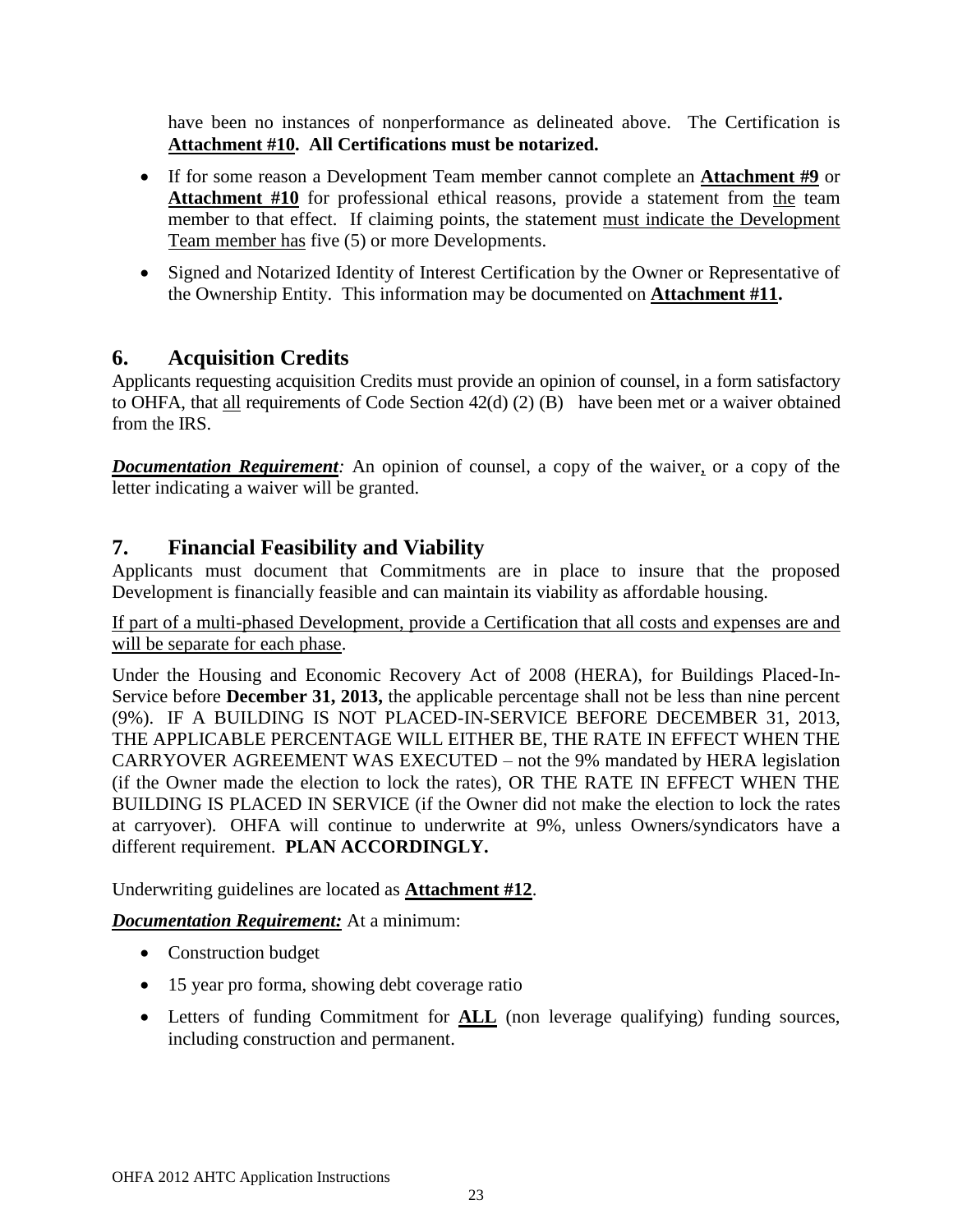- For any leverage qualifying sources that due to timing restrictions a firm Commitment cannot be obtained at the time of Application, proof that the source has been formally applied for must be included.
	- o No less than sixty (60) days prior to the Trustees meeting at which the Application will be considered, the Applicant must provide proof from the awarding entity that the source being claimed has been awarded or is contingent only upon the award of Tax Credits.
- Commitment letters from syndicators [must define amount to be paid for the Tax Credits (cents on the dollar), number of pay-ins and percentage of partnership as well as any special conditions]

#### **OR**

- **A letter of interest from the syndicator with a projected price that OHFA can underwrite to.** 
	- o **No less than sixty (60) days after the award date (the date of the Trustees meeting in which the Application was approved) a firm Commitment letter with all pertinent information must be provided to OHFA.**
	- o **Failure to provide will result in a revocation of the Tax Credit award.**

Applicants must demonstrate to OHFA's satisfaction that the Application has firm financing Commitments in place for 100% of the Development's total estimated construction and permanent financing.

**If firm financing for all sources of funds are not obtained, this is a Failed Threshold Item.**  Commitment letters must include the loan amount, interest rate, loan term, debt service coverage ratio (permanent lender), loan amortization period (permanent lender), and borrower loan fees, collateral and conditions precedent to funding.

#### **Applicants must provide appropriate Commitments that demonstrate the Development's financial feasibility and viability as a qualified Low-Income Housing Development.**

A financial contingency plan, or Plan B, will only be considered for those Applicants requesting HOME funds (from OHFA) in conjunction with their AHTC request. The sole purpose of the Plan B should be to cover the potential financial gap caused if, for some reason, HOME funds are not secured for the Development.

**All permanent Commitments must include a fixed interest rate. The interest rate must be locked in at the time of Application. If the rate is not fixed or locked, then the Applicant must provide documentation on a rate ceiling. To ensure that the required debt service coverage ratio is met, Staff will underwrite the project at the rate specified in the Commitment if it is locked. Otherwise, the project will be underwritten at the ceiling rate. Failure to include this rate will cause the Application to Fail Threshold.**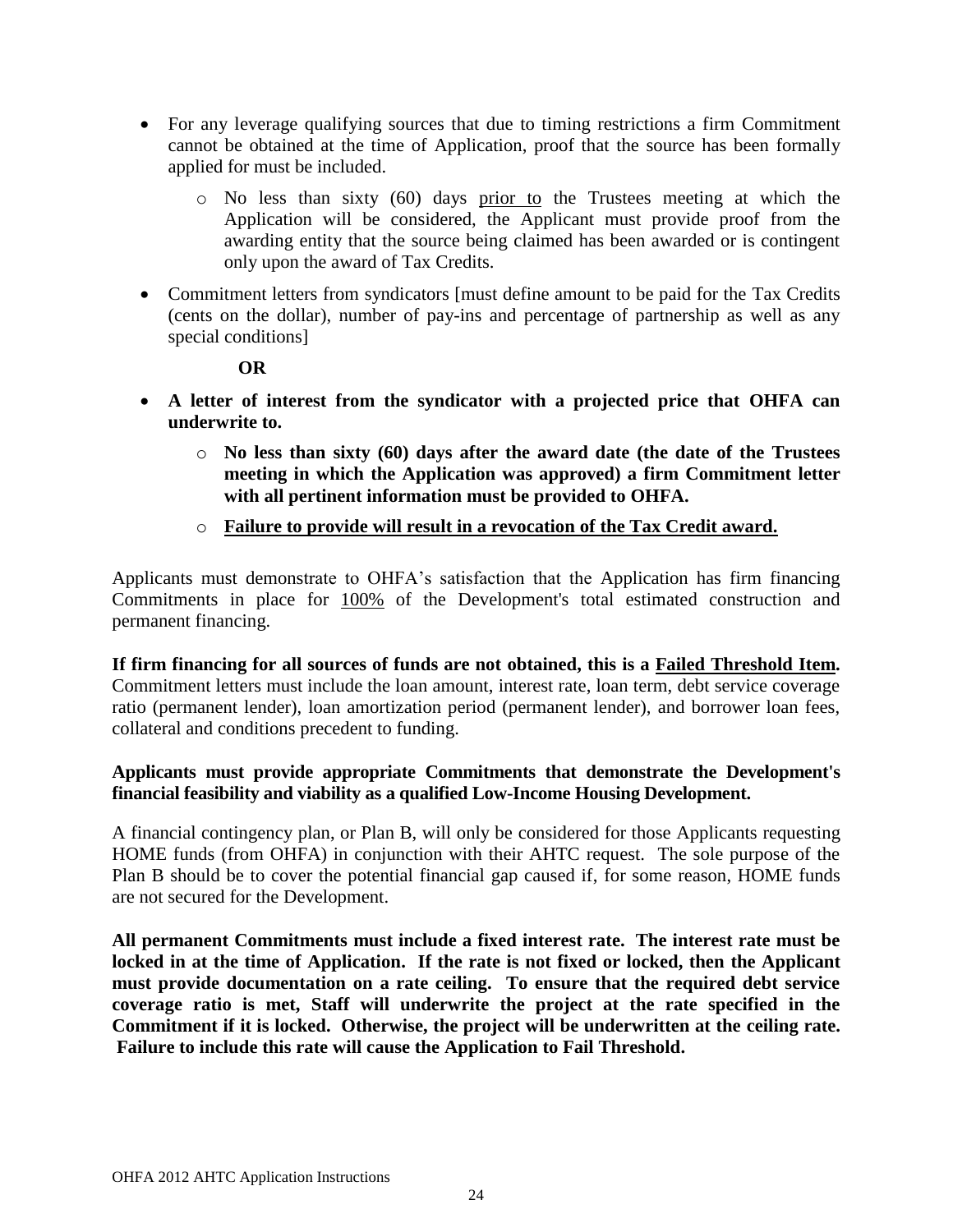#### **130% Basis Boost**

Developments may qualify for up to a 130% basis boost under one of two criteria, (1) by location, being located in either a Qualified Census Tract (QCT) or Difficult to Develop Area (DDA), or (2) by requesting and showing a financial need for the general financial adjustment boost.

#### **Debt Coverage Ratio:**

Debt service coverage is defined as the ratio of a property's net operating income to debt service obligations. Rental income, any subsidies, and reserve funds should be sufficient to cover the property's debt and operating expenses over the period of low-income use.

#### **All Developments**

A minimum debt service coverage ratio of **1.15** is required for all debt financing which would foreseeably result in foreclosure if not repaid. The debt coverage ratio must be maintained each year for 15 years.

#### **No negative cash flow is allowed in any year.**

## <span id="page-24-0"></span>**8. Readiness to Proceed**

Applicants must document their ability to proceed in a timely manner should they receive an award of AHTCs.

#### **All attachment Certifications must have original signatures.**

#### *Documentation Requirement:*

- Site Control evidenced by deed, purchase contract, option to purchase, or lease for a term which exceeds the term of affordability and is not revocable by seller. The costs must be identified for the purchase of the property. If purchasing Land and/or Building(s) from self or related parties, provide a current independent third party appraisal of value.
- Applicants must provide an explanation as to how the property will be transferred to the Ownership entity. This Transfer must be completed by the time Carryover packets are due. If the Transfer is not completed at the time Carryover packets are due, this may be a nonperformance issue.
- Preliminary versions of the floors plans and site plans.
- Proper zoning in place **at the time of Application** with documentation including type and authorization date.

## <span id="page-24-1"></span>**9. Other Certifications including the Public Housing Waiting List All attachment Certifications must have original signatures.**

## *Documentation Requirement:*

- Certification that student, felony, and Section 42 requirements will be followed. See **Attachment #13.**
- Certification of the Owner/Applicant to notify tenants of Development and/or community services available in their area. See **Attachment #14.**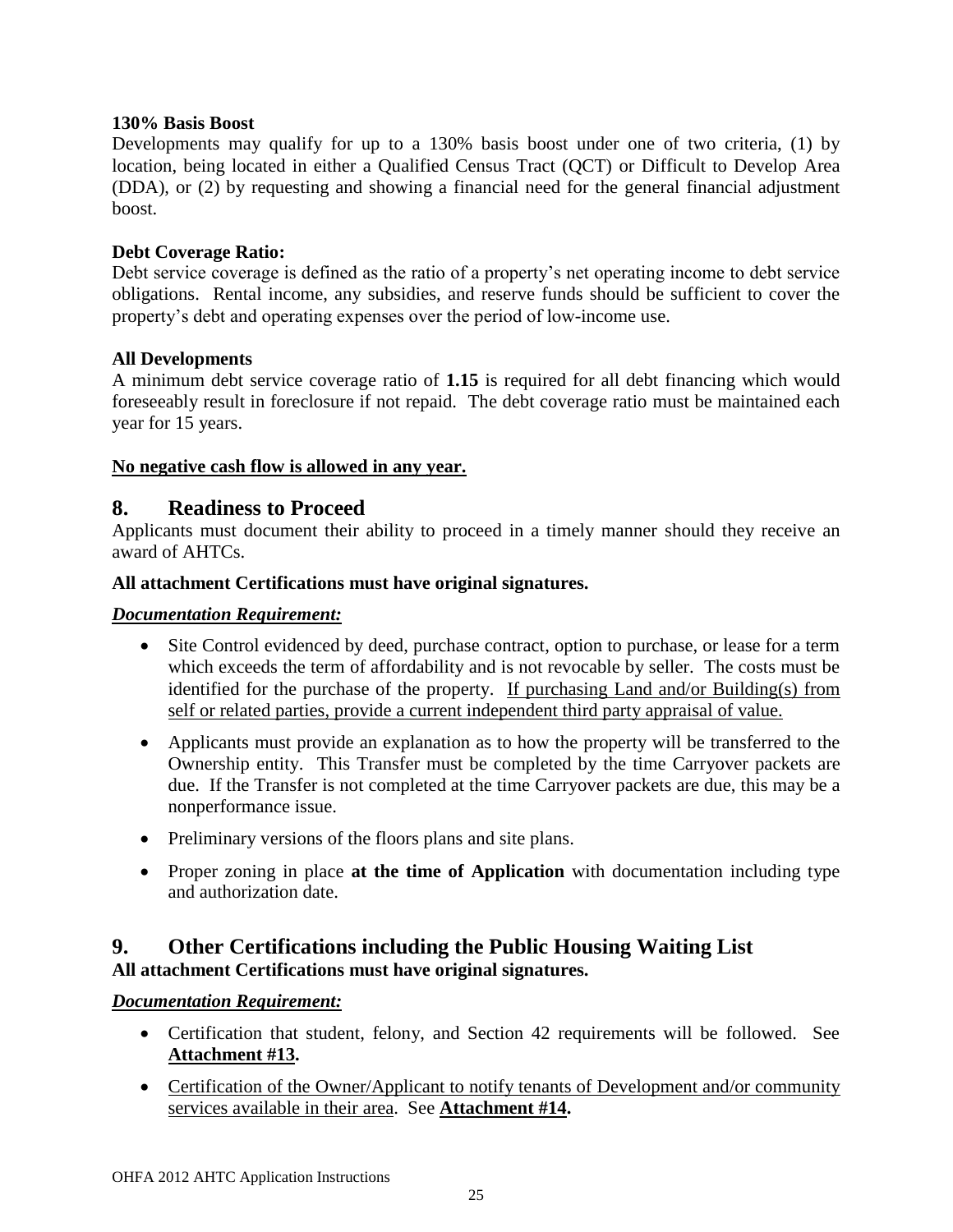• Certification of the Owner/Applicant that the Owner/Applicant will accept referrals from the local PHA and/or OHFA. See **Attachment #15**

# <span id="page-25-0"></span>**10. Capital Needs Assessment**

Capital Needs Assessment (CNA) means a qualified professional's opinion of a property's current physical condition determined after a physical inspection of the interior and exterior of the units and structures. The physical inspection should include an interview with the onsite manager and maintenance personnel. This assessment should identify deferred maintenance, physical needs, remaining useful life, material building code violations that affect the property use, structural and mechanical integrity, and the future physical and financial needs. The assessment must include the cost of labor and materials identified in detail and the extent of future expenditures contemplated to ensure the costs will be addressed through operating and replacement reserves. Components which should be examined and analyzed in this assessment include but are not limited to:

- Site, including topography, drainage, pavement, curbing, sidewalks, parking, landscaping, amenities, water, sewer, storm drainage, gas and electric utility lines;
- Structural systems, both substructure and superstructure, including exterior walls and balconies, exterior doors and windows, roofing system and drainage;
- Interiors, including unit and common area finishes (carpeting, vinyl or tile flooring, plaster walls, paint condition, etc.), unit kitchen finishes, cabinets and appliances, unit bathroom finishes and fixtures, and common area lobbies and corridors; and
- Mechanical systems, including plumbing and domestic hot water, HVAC, electrical, lighting fixtures, fire protection, and elevators.

Allocations for rehabilitation require a Capital Needs Assessment performed by a qualified independent third-party (architect, engineer, contractor, Rural Housing Services) which considers the proposed rehabilitation activities to ensure that the proposed improvements plus reserves have a useful life that meets the full term of affordability based on extended use agreements as presented in the Application. The assessment should also demonstrate the need for the rehabilitation work and in the degree proposed. Assessment should also include notation of interview with onsite personnel or owner and the cost of labor and materials.

In addition, all rehab Developments must include a complete, detailed tenant income audit that identifies all existing tenants and their income. The audit shall separately identify those tenants whose income exceeds applicable Income limits. The Applicant should further ensure that all tenants who will continue to reside in the property comply with the applicable Income limits. This can be completed by the Applicant or others.

## *Documentation Requirement:*

- Certification of the Owner/Applicant that the proposed improvements plus reserves have a useful life that meets the full term of affordability, and that an interview was conducted with either the owner or onsite personnel. See **Attachment #16.**
- Third-party independent analysis performed by a qualified architect, engineer, contractor, or Rural Housing Service. The assessment may be prepared no more than twelve (12) months prior to Application submission.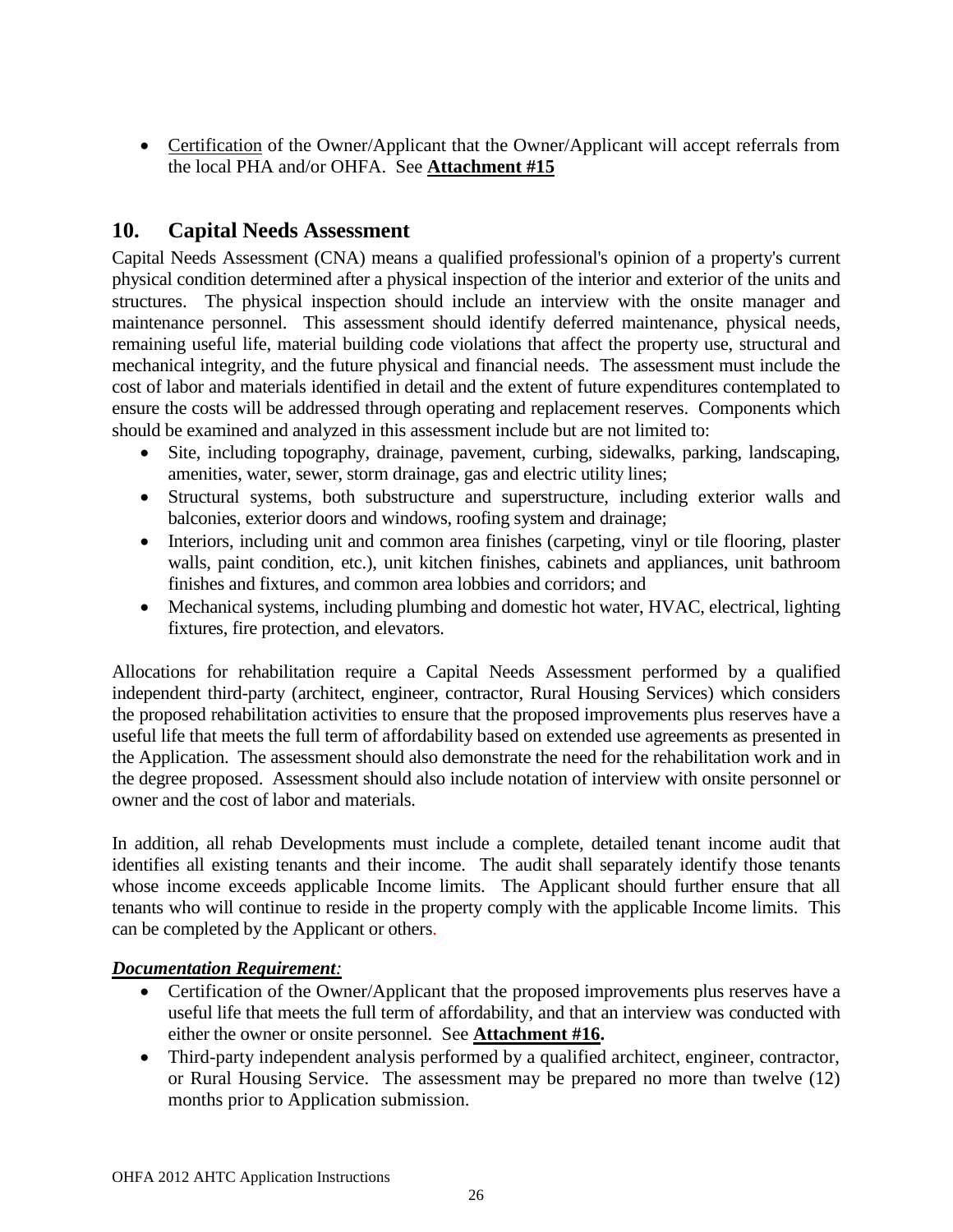## <span id="page-26-0"></span>**11. Development Amenities**

Only amenities which exceed the minimum required by applicable laws or building codes will be accepted. The following is list of required amenities. This is a minimum requirement but should not be considered an exclusive list of potential Development Amenities.\*

#### **Owners shall choose one "Building façade" from the following:**

- Building facades that are a minimum of 60% brick or stone
- Building facades that are a minimum of 40% brick or stone. The remaining percentage shall be comprised of Cement type boards

#### **Owners must verify that each of the following will be in place:**

- Ceiling fans in each bedroom and in the living room
- Washer & Dryer access as provided by one of the following
	- o Washer & Dryers in each unit
	- o Washer and Dryer hook-ups in each unit
	- o A shared laundry room facility

## **Additionally Owners must verify that at least one of the following will be provided in each unit:**

- Dishwasher
- Garbage Disposal (in each unit)
- Microwave (either built-in or free standing)

#### *Documentation Requirements:*

The Applicant must provide a Certification that specifically lists the amenities that will be utilized in this Development. This Certification must be signed by both a representative of the Ownership entity and the project architect. See **Attachment #17.**

**\***For Rehab projects only, a waiver to this requirement (to a certain extent) may be sought. The Owner and Project Architect must Certify that the necessary amenities cannot feasibly be provided due to the existing structure of the Development. See **Attachment #18.**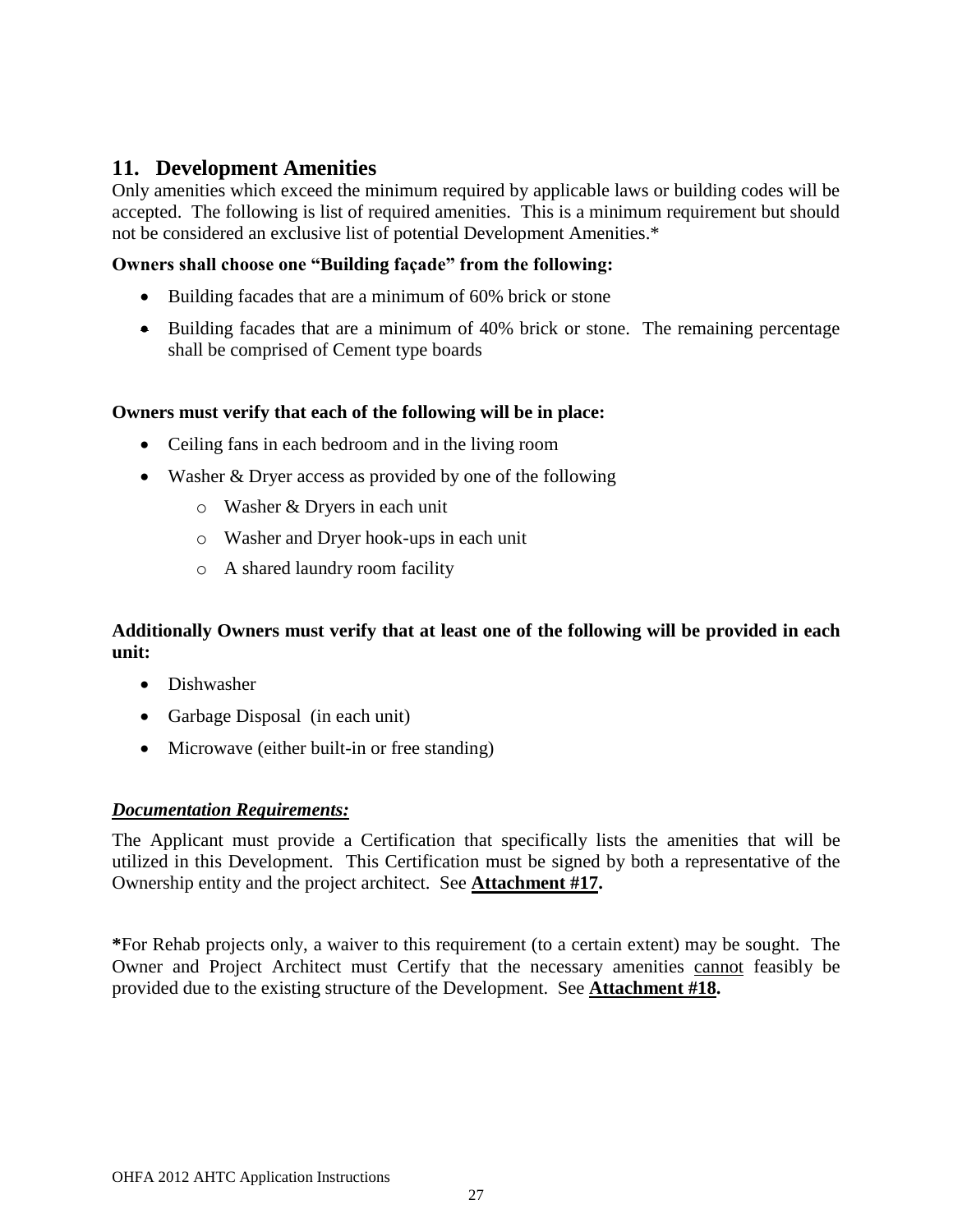# <span id="page-27-0"></span>**Selection Criteria**

Applications that meet all Threshold Criteria will be scored using the Selection Criteria below. Applicants must complete the **Development Self Score Sheet & Certification - Attachment #19**.

Notwithstanding the point ranking under the Selection Criteria, OHFA's Trustees may in their sole discretion Allocate Credits to a project irrespective of its point ranking. The Allocation must be in compliance with Code Section 42, in furtherance of housing goals, and in the interests of the citizens of Oklahoma.

**All Selection Criteria must be throughout the Extended Use Period that is proposed in the Application.** All Selection Criteria given points will be included in the Regulatory Agreement. **Development Owners are strongly encouraged to provide their management company or management staff with all the necessary information regarding these Commitments. OHFA Compliance Staff will be monitoring for any failure to maintain these Commitments.**

## <span id="page-27-1"></span>**1. Income Targeting**

Total Points Possible: 10

Applications will be evaluated to the extent the Development targets lower-Income populations with AHTCs. Income Targeting points will be awarded based on percentage of total AHTC units targeted to persons at or below 50% AMI to the total number of AHTC units in the Development. Points will be awarded as follows:

| 10%  | 1 point   |
|------|-----------|
| 20%  | 2 points  |
| 30%  | 3 points  |
| 40%  | 4 points  |
| 50%  | 5 points  |
| 60%  | 6 points  |
| 70%  | 7 points  |
| 80%  | 8 points  |
| 90%  | 9 points  |
| 100% | 10 points |

*Documentation Requirements:* The Unit Distribution and Rents and the 15 year pro forma must reflect the targeting. Also refer to **Development Self Score Sheet & Certification - Attachment #19**.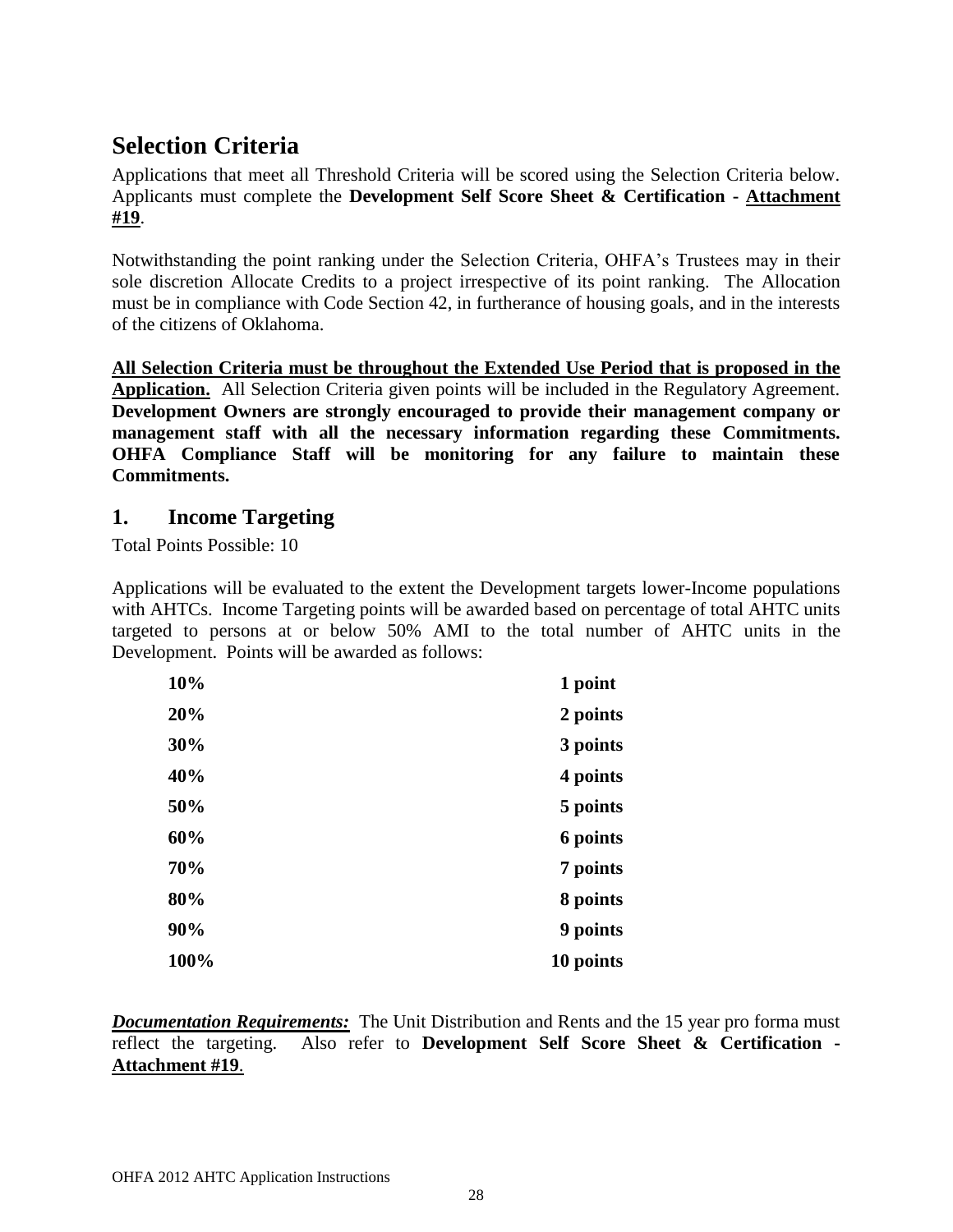# <span id="page-28-0"></span>**2. Term of Affordability**

Total Points Possible: 10

A Development may Commit to remain affordable to Low-Income persons for extended periods of time over and above the programmatically required affordability period (minimum 30 years). **Points will not be awarded unless the Applicant agrees to waive its right to request a Qualified Contract after year 14 of the Compliance Period**. Points will be awarded as follows:

**Additional term of affordability of 10 years beyond required minimum. 10 Points**

**If the Development receives points in this category, it will not receive points in the Tenant Ownership category.**

*Documentation Requirement:* Refer to **Development Self Score Sheet & Certification-Attachment #19.** By checking the appropriate box on the **Attachment #19,** the Owner Certifies that they waive their right to request a Qualified Contract after year 14 of the Compliance Period.

# <span id="page-28-1"></span>**3a. Development Location and Housing Characteristics**

Total Points Possible: 10

A Development's geographic location and prevailing market conditions, at the time of Application help determine points**. The following is an exclusive list**. Points will be awarded as follows:

- **Development in a QCT or DDA**
- **Development in a Presidentially Declared Major Disaster area in the current or preceding calendar year. In order to qualify for points, FEMA must designate the county where the Development is located for Individual Assistance and/or Public Assistance. More information as well as a searchable database of disaster declarations can be found at [www.fema.gov.](http://www.fema.gov/) (Disaster declarations are in the form of "FEMA - #### - DR")**
- **Development in an Empowerment Zone, Enterprise Zone, or Enterprise Communities. More information can be found at [www.ok.commerce.gov.](http://www.ok.commerce.gov/)**

## **5 points for each characteristic**

*Documentation Requirements:* QCT number and map reflecting QCT area, provide documentation reflecting DDA; provide the Presidential declaration of disaster area as found on FEMA's website [www.fema.gov,](http://www.fema.gov/) substantial evidence of location in an Empowerment Zone, Enterprise Zone, or Enterprise Communities.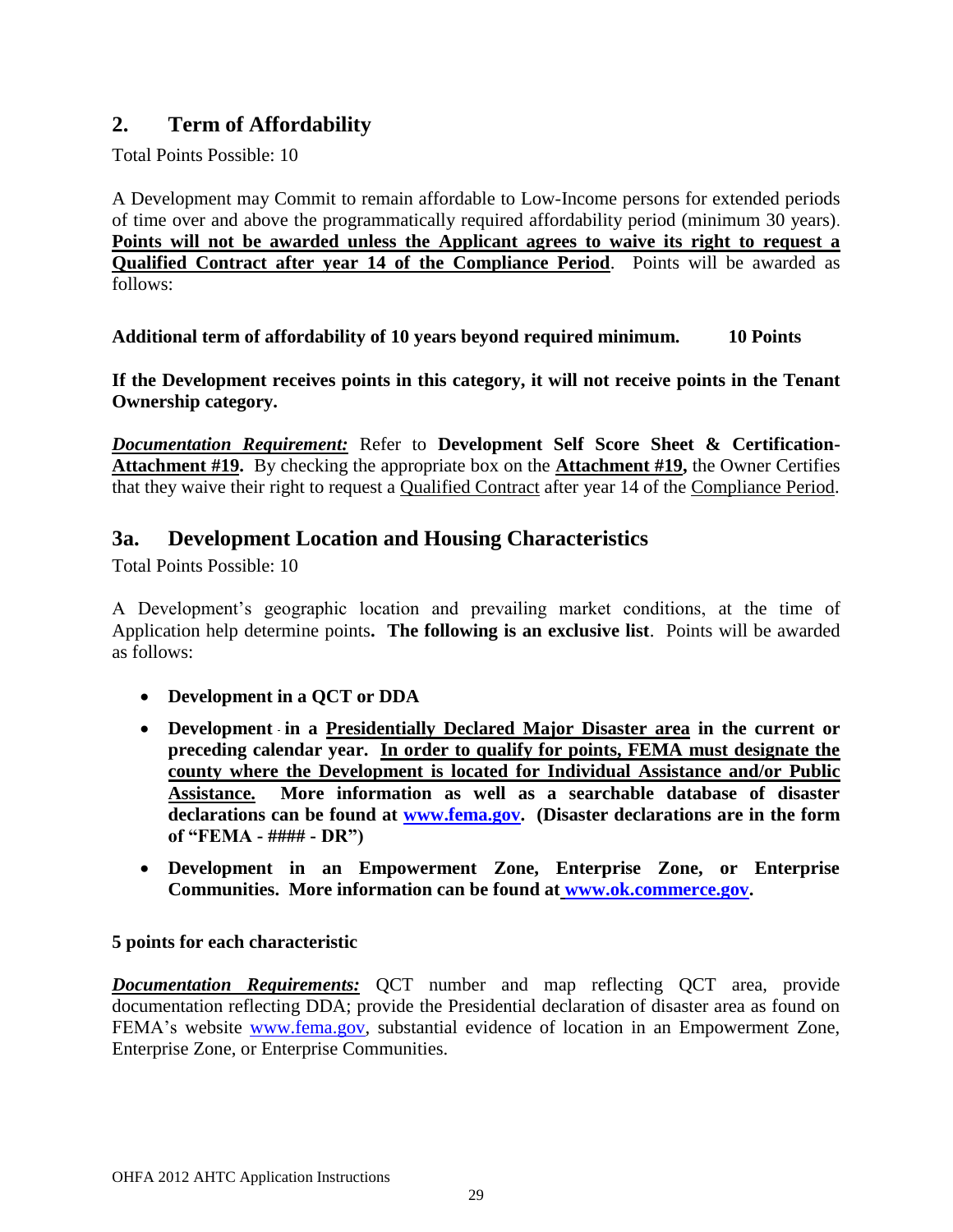# <span id="page-29-0"></span>**3b. Incentivizing the Expanded Distribution of Housing Credit Funds**

Total Points Possible: 2

Points will be awarded to proposed Developments in a City or Town in which no Low-Income Housing Tax Credit Awards have been made in the two (2) year period preceding this Application's date of consideration.

For this requirement, a year will run from the month of the Trustees meeting to the same month the next year. For example, if a Development is awarded Credits in a City/Town in November 2010, only Applications to be considered AFTER November 2012 will be eligible to receive these points for the same City/Town (assuming no awards were made in the interim.

For Developments that are proposed in unincorporated areas, the unincorporated area will be considered as part of the City or Town if it is within five (5) miles of the City or Town.

For Applications proposing Developments in Oklahoma City or Tulsa, points will be awarded if the Applicant provides proof the proposed Development is not within a 10 mile radius of a Development that was awarded within the two (2) year period preceding the Application's month of consideration.

*Documentation Requirements:* The Applicant should indicate on Attachment **#19**, **Development Self Score Sheet**, that they are entitled to these points. The applicant needs to provide proof of proximity or lack thereof of the proposed property to Cities and Towns for the unincorporated areas. Applicants must provide proof of the proximity of the proposed property to other tax credit developments within Tulsa and Oklahoma City.

# <span id="page-29-1"></span>**4. Development Leverage**

Total Points Possible: **10**

A Development must attract tangible, cost beneficial investments or contributions. In order for leverage to be considered, it must be directly related to the Development.

Leverage will be measured as the percentage of **leverage resources** to **total Eligible Basis** (before any boost). Points will be awarded as follows:

| $1\%$ to 5%     | 2 Points         |
|-----------------|------------------|
| $6\%$ to $14\%$ | 4 Points         |
| 15% to 29%      | <b>6 Points</b>  |
| 30% to 44%      | <b>8 Points</b>  |
| 45% or more     | <b>10 Points</b> |

Normal rounding practices shall apply.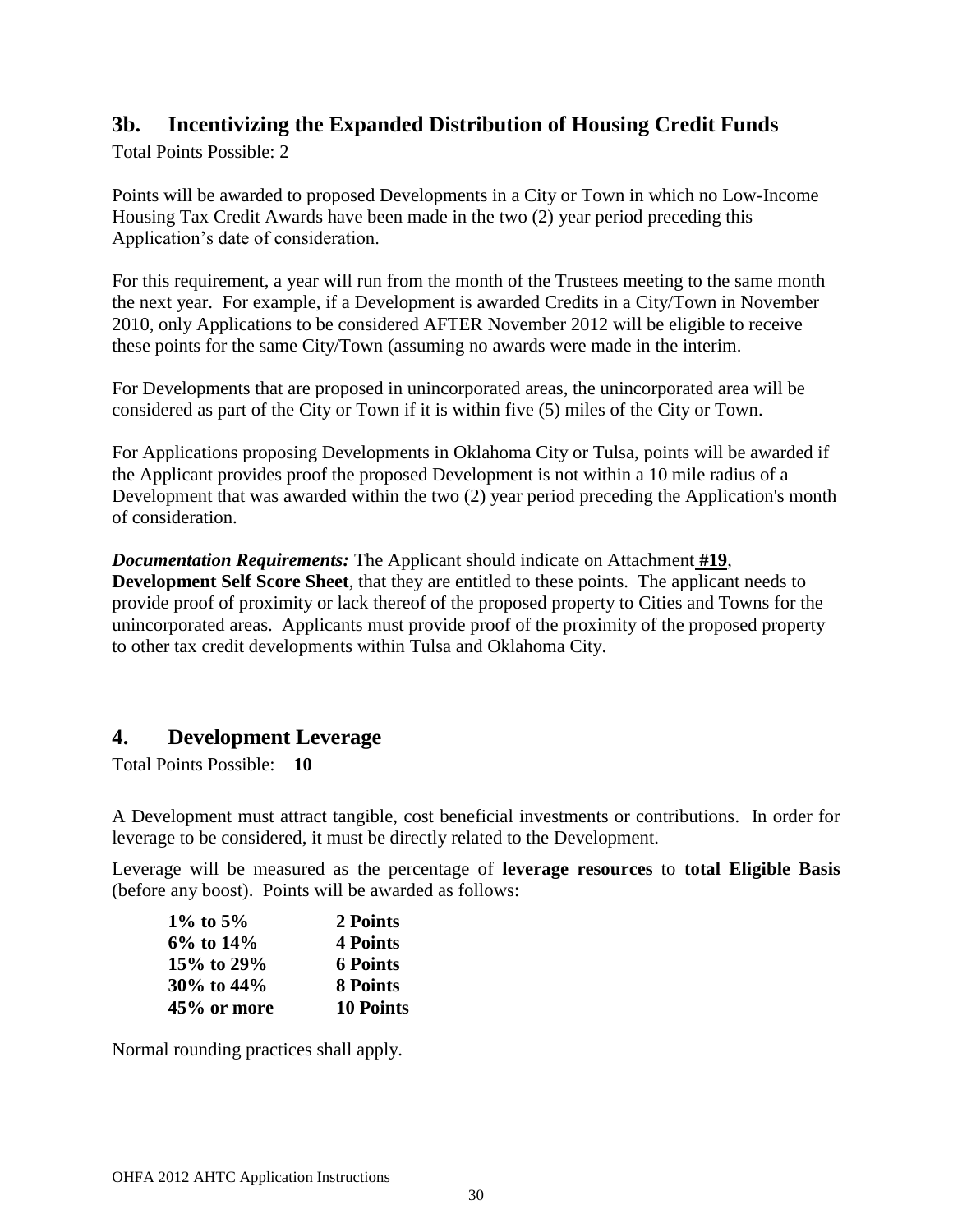Cash contributions from Ownership entities, their Affiliates, and all other sources will be considered leverage only with a signed statement by the donor that no repayment is required.

If due to timing restrictions a firm Commitment for a given leverage source(s) cannot be obtained by the Tax Credit Application submission date, then the Applicant must submit proof that an Application for the source in question has formally been submitted.

No less than sixty (60) days prior to the Trustees meeting at which the Application will be considered, the Applicant must provide proof from the awarding entity that the leverage source(s) for which points are being claimed has been approved or is contingent only upon the award of Tax Credits.

Failure to provide proof of approval will result in the loss of leverage points for that source and may result in the Application failing threshold for lack of financial feasibility.

If an Application to OHFA for HOME funding is denied at some point prior to the Trustees meeting at which the Tax Credit Application will be considered, then points will not be awarded.

**Sources claimed for points in this criterion cannot also be used to claim points in the Community Support criterion.** 

*Documentation Requirements:* Commitment letters including amounts, terms, and other pertinent information from all sources must be included in Tab 4. If this is not available at the time of Application submission, then submit proof that the leverage source(s) in question has (have) been formally applied for. If the source has not been approved by the due date of responses to the Preliminary Review Report or sixty (60) days prior to the Trustees meeting, whichever is later, then points will not be awarded for that leverage source. Submit a worksheet, identifying sources and amounts of leverage, and calculation of points.

# <span id="page-30-0"></span>**5. Community Support**

Total Points Possible: 5

Consists of local governments and other community partners who commit support for a proposed Development. Such support must be directly related to the proposed Development and take the form of tangible contributions. The contribution should reduce the total Development costs or add to the value of the proposed Development. Points will be awarded as follows:

| \$5,001-\$7,000   | 1 Points |
|-------------------|----------|
| \$7,001-\$9,000   | 2 Points |
| \$9,001-\$11,000  | 3 Points |
| \$11,001-\$14,000 | 4 Points |
| \$14,001-or more  | 5 Points |

## **Some examples of Community Support:**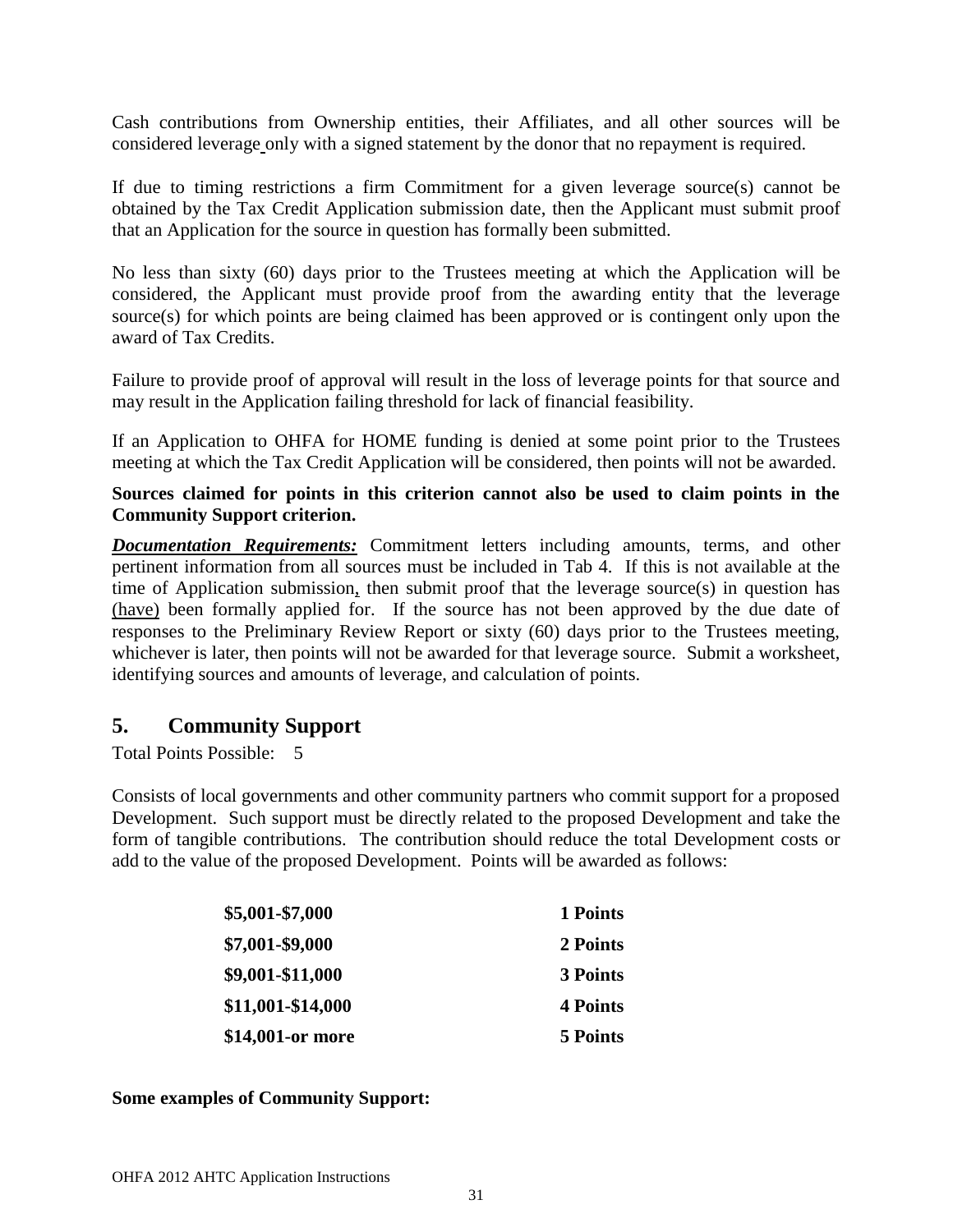- Fee waivers
- Tax abatements
- Public improvements
- Donations/Discount of real property and/or materials
- Other contributions of direct value to the Development

**To receive points, community support must be specifically related to the Development proposed in the Application. Applicants cannot count prior expenditures unrelated to the Development. Sources claimed for points in this criterion cannot also be used to claim points in the Development leverage criterion. Rental subsidies are not eligible.**

*Documentation Requirements:* Letters of Commitment that clearly describe the contribution, when the contribution will be made, in what amounts, to whom, and the duration of such Commitments. **These letters must specify that the donation is specific to the Development**. Applicants must also provide a worksheet detailing contributions and calculation of points. If there is only one source of support, then no worksheet is necessary. If community support is in the form of real property, an appraised value must be included assessing the value of the donated or discounted property and a letter from the seller stating he/she is aware he/she sold the property at a discounted amount.

Actual Cash contributions should be included in the Sources and Uses (Section VI of the Application Form).

Any other tangible (but not cash) contributions, including discounted materials, fee waivers, etc should not be included in the Sources and Uses (Section VI of the Application Form).

# <span id="page-31-0"></span>**6. Development Team Experience**

Total Points Possible: 5

Development Teams will be evaluated on the experience of their members in Owning and successfully operating Developments in the LIHTC Program. To meet the condition "Owning and successfully operating," 8609s must have been issued for the Development and OHFA Compliance Staff must have completed the first compliance monitoring. For Owners/General Partners (or Principals thereof), points will be based on the total number of successful Developments that are operating in compliance with the Code.

| <b>4 or more Developments</b> | 5 points |
|-------------------------------|----------|
| 2 - 3 Developments            | 3 points |
| 1 Development                 | 1 point  |

If Owner/General Partner's experience is inadequate to score the full 5 points, the experience of certain Development Team members may be substituted or used in addition. **However, no more than 5 total points will be awarded for this criterion, regardless of the additional**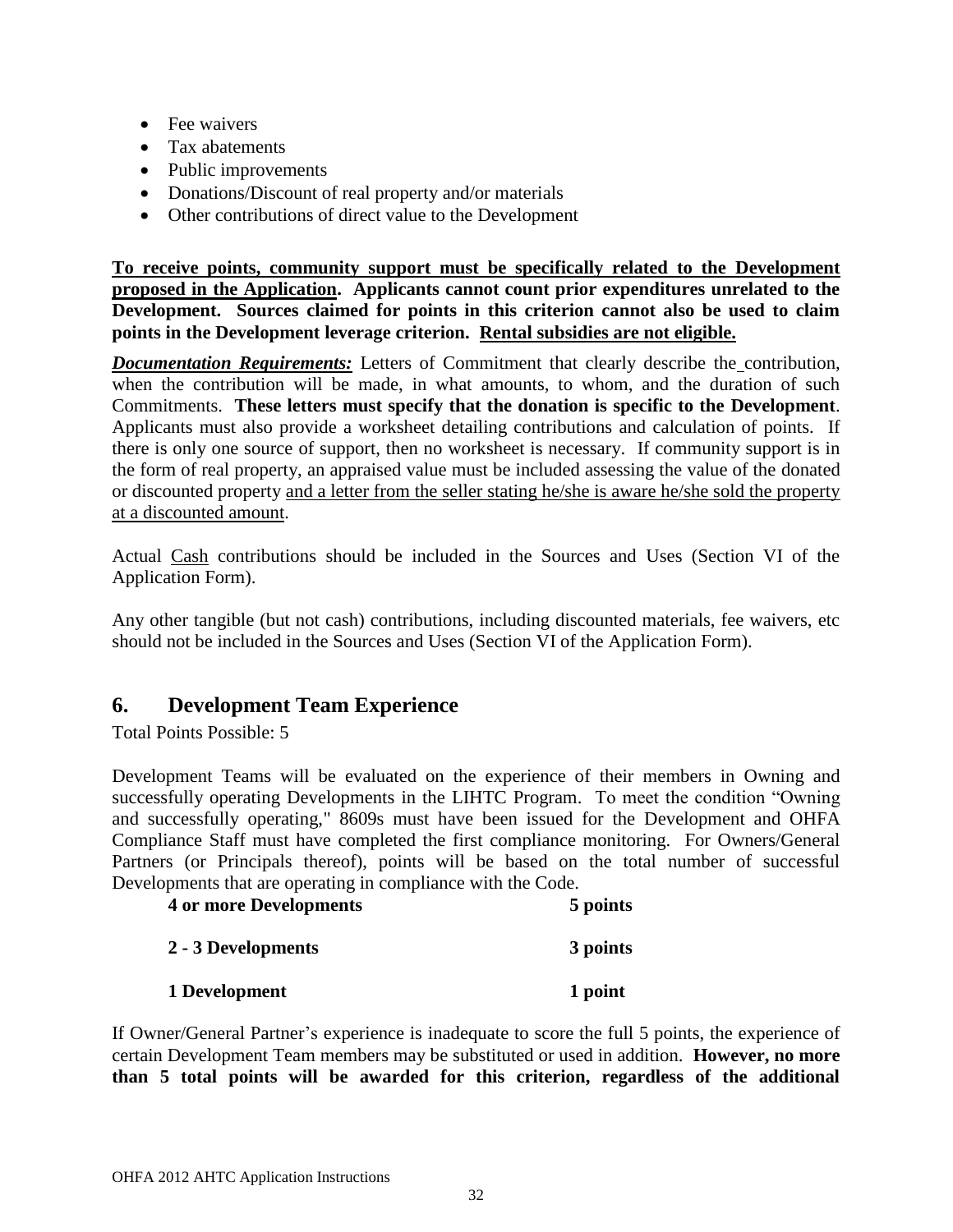**experience of the Development Team members**. Points may be awarded for the following Development Team members with experience in **5 or more** LIHTC Developments:

| <b>Attorney</b>           | 1 point |
|---------------------------|---------|
| <b>Consultant</b>         | 1 point |
| <b>Developer</b>          | 1 point |
| <b>General Contractor</b> | 1 point |
| <b>Tax Professional</b>   | 1 point |
| <b>Project Architect</b>  | 1 point |

*Documentation Requirements:* **Attachment #8, Attachment #9, & Attachment #10 for any Development Team member or Owner/General Partner.** Points for Development Team members other than the Owner/General Partner(s) cannot be awarded without a signed **Attachment #10** from the team member indicating their intent to participate in the Development. If Development Team members for whom points have been awarded are replaced, they must be replaced by someone who has the minimum experience necessary to qualify for points.

The Owner/General Partner(s) may have experience in LIHTC Developments outside the State of Oklahoma, but in order to receive points the 8609's must be complete. However, for a Development Team member other than the Owner/General Partner(s) to receive points the 8609's do not yet have to be completed.

Development Team members for this criterion must also be reflected in Application, Tab 1.

**Applicant/Owner/Developer and/or principals of each may have open, at any one time, no more than five (5) Oklahoma AHTC Developments. Refer to the Capacity Section.** 

## <span id="page-32-0"></span>**7. Management Experience**

Total Points Possible: 9

Applications must demonstrate the experience of a management company, co-management company, or a management consulting company in providing management services for Developments in the LIHTC Program. Points will be based on the total number of successful Developments that are operating in compliance with the Code. Developments will be counted regardless of location. For any Oklahoma properties to be included for points, OHFA Compliance Staff must have completed the first compliance monitoring.

| <b>6 or more Developments</b> | 9 points |
|-------------------------------|----------|
| $3 - 5$ Developments          | 6 points |
| $1 - 2$ Developments          | 3 points |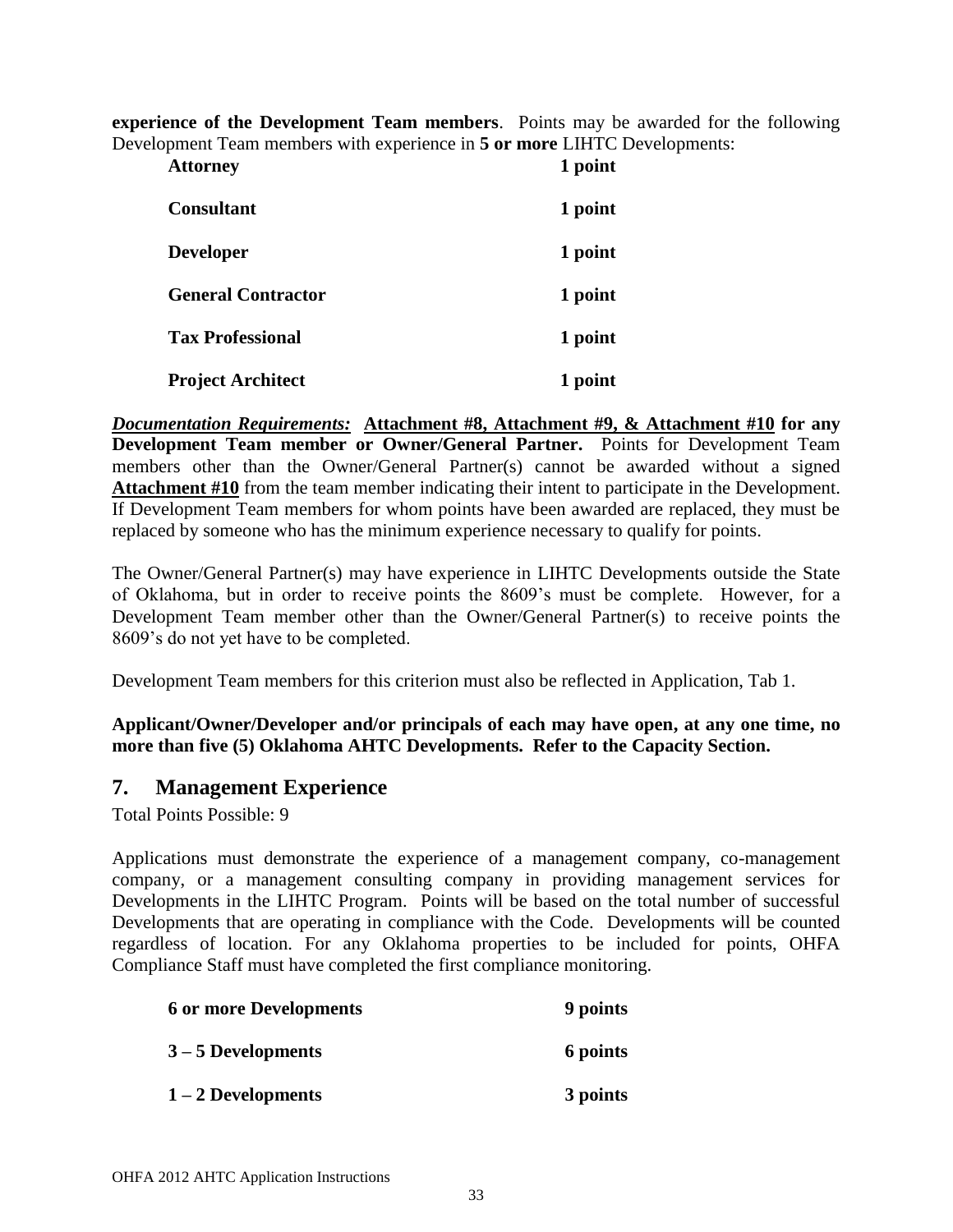*Documentation Requirements:* **Signed Attachment #9 and Attachment #10 for the management company must be provided**. If points were given for this category and there is a management company change, the new company must have enough experience with the LIHTC Program to qualify for an equal or greater number of points, and documentation must be submitted for the new company. No point accumulation between different types of management entities is allowed.

## <span id="page-33-0"></span>**8. Tenant Special Needs Populations**

Total Points Possible: 10

Applications will be evaluated to the extent the Development Commits to serve Special Needs populations. Points will be available under this criterion based upon the percentage of units dedicated to Special Needs.

**Applicant dedicates at least 5% of the total residential units per Development with rents set at one-half or less of the allowable Tax Credit rent for Special Needs populations. To calculate one-half or less you should designate the unit at 50% or 60% of AMI, subtract the utility allowance from the maximum rent, divide by 2, this equals the amount of net rent to be charged to a Special Needs tenant. Projects receiving project based rental assistance must provide a letter from the appropriate agency indicating the amount of proposed discounted rents and bedroom sizes.** 

**5 points**

*Special Needs for this particular point criterion may include, but are not limited to Homeless, persons with mental or physical disabilities, or individuals that are handicapped. This designation must not violate any Fair Housing regulations.*

## **Applicant proposes to develop a facility 100% dedicated to Special Needs populations. 10 Points**

*Special Needs for this particular point criterion may include, but are not limited to Homeless, persons with mental or physical disabilities, Elderly (as defined in Chapter 36 Rules) or individuals that are handicapped. This designation must not violate any Fair Housing regulations.*

*Documentation Requirements*: The Unit Distribution and Rents and the 15 year pro forma must reflect the one-half or less of Tax Credit rents for the 5% designation. **Any manager's unit must be included in the calculation of 5% of the total residential units**. For the 100% designation, the "one-half of allowable rents" is not a requirement. Also refer to **Development Self Score Sheet & Certification - Attachment #19. The Applicant must designate which Special Needs population is being served.**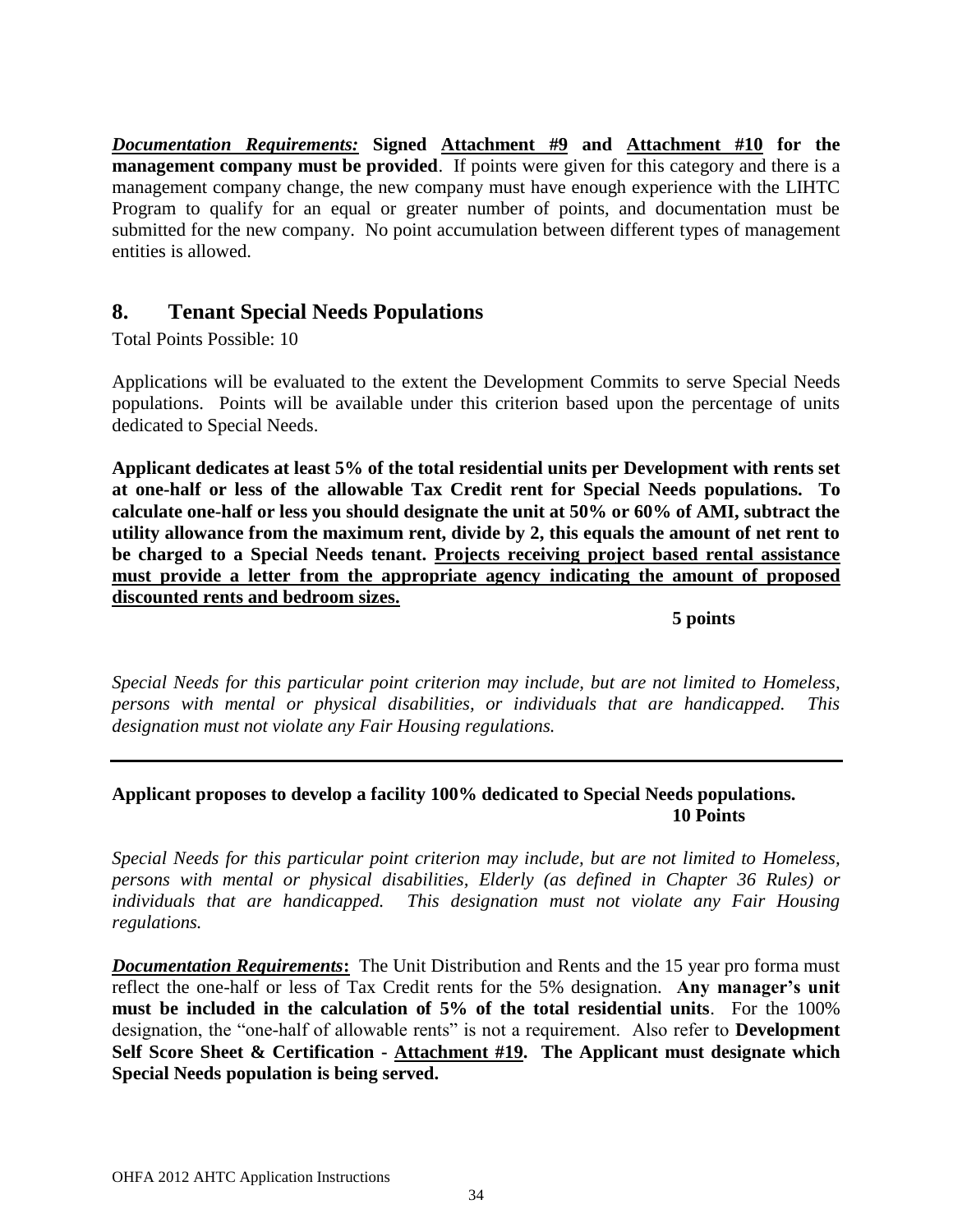# <span id="page-34-0"></span>**9. Tenant Populations of Individuals With Children**

Total Points Possible: 10 (2 Points for Each Amenity)

Applications will be evaluated to the extent it is demonstrated that the Development will provide amenities and a unit mix of at least 50% of the units with 2 bedrooms or larger. **Amenities must be new and specific to the Development, and not a part of the unit. This is an exclusive list.**

#### **Such amenities will include:**

Onsite computer workstations (with internet access) Playground or Tot Lot w/ Equipment Library Swimming Pool / Splash Pad Outdoor Covered Seating FEMA approved storm shelter Club House/Community Room Sports Facilities (e.g. Soccer Field, Basketball Court, Tennis Court, fitness centers, etc.)

*Documentation Requirements:* The Applicant must provide an **Attachment #20** that specifically lists the amenities for which points are being claimed. This Certification must be signed by both a representative of the Ownership entity and the architect. The market study must indicate a need for units with two bedrooms or more. Plans for the Development must reflect the amenities and a unit mix with at least 50% of the units with 2 bedrooms or larger**.** A unit mix with a least 50% of the units with 2 bedrooms or larger is only a minimum qualification, and does not count as an amenity for which the Development may earn points. For all Developments, 50% of the units must be within a half mile radius of the amenity in order to earn points. The Applicant must provide Certification that this requirement will be satisfied. If part of a multi-phased Development, the amenities must be separate from those of the other phases. Also items provided in a Phase I of a Development cannot earn points for the current Application.

# <span id="page-34-1"></span>**10. Tenant Populations of Elderly Individuals**

Total Points Possible: 5 (1 Points for Each Amenity)

## **Amenities must be new and specific to the Development, and not a part of the unit. This is an exclusive list.**

## **Such amenities will include:**

Onsite computer workstations (with internet access) Dedicated Green Space with Walking trails Fitness Center Library Swimming Pool Outdoor Covered Seating FEMA approved storm shelter Club House/Community Room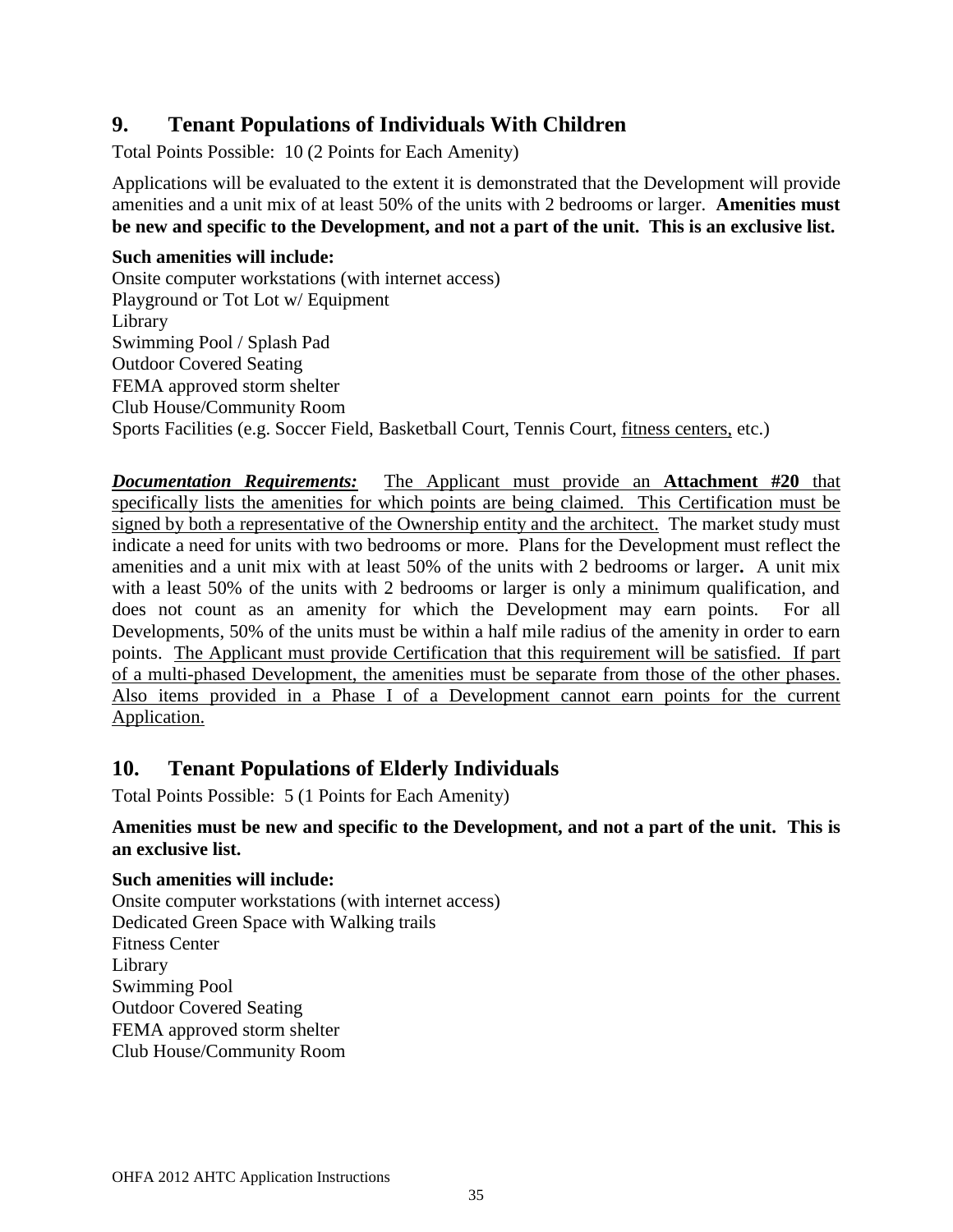*Documentation Requirements:* The Applicant must provide an **Attachment #21** that specifically lists the amenities for which points are being claimed. This Certification must be signed by both a representative of the Ownership entity and the architect. The market study must indicate a need for Elderly units. Plans for the Development must reflect the amenities. For all Developments, 50% of the units must be within a half mile radius of the amenity in order to earn points. The Applicant must provide Certification that this requirement will be satisfied and if part of a multi-phased Development, the amenities must be separate from those of the other phases. Also items provided in a Phase I of a Development cannot earn points for the current Application.

# <span id="page-35-0"></span>**11. Tenant Ownership**

Total Points Possible: 10

Points will be awarded to those Applications that propose tenant ownership after the 15 year Compliance Period with a satisfactory plan. A satisfactory plan which includes projections on maintenance, tenant reserve funds, home buyer training, continued affordability, and sales price calculation must be provided.

- Though some maintenance can be expected to be performed by the tenant, the list of maintenance duties should not be excessive. The list should not include Owner's duties such as gutters, exterior paint, fencing, mailboxes, window screen replacement, plumbing repairs, and other items that the Owner is required to maintain for health and/or safety issues or to meet minimum standards. The purpose is to have the tenant learn to do some chores and take responsibility in others, but not for the tenant to perform the Owner's duties.
- A discussion regarding tenant reserve funds should be included in the plan. The amount, source and frequency of contributions should be clearly outlined. It should also be delineated whether the reserve fund stays with the unit or the tenant.
- Training for future homeowners is an essential part of this type of program. At the minimum homebuyer education classes should be offered. These are the classes usually associated with down payment assistance. If the Applicant chooses, classes in homeownership can also be offered. These might include classes on insurance, maintenance, saving for long term repairs, etc.
- The tenant ownership plan should discuss the continued affordability of housing to the tenants. How will the new ownership payment (including insurance and taxes) compare to the rental payments before the end of the Compliance Period? Estimates are acceptable. Will there be any limits to the amount of increase between the two payments? If the sales price is more than the tenant can afford, will there be any down payment or other type of purchasing assistance?
- The calculation of the sales price is also an important component of the ownership plan. What factors and amounts will go towards the sales price amount? Will the tenant reserve funds, if any, be applied to the sales price? If the Development has a deferred loan and/or a balloon payment loan, it does not seem equitable for the tenant to pay for the bulk amount of the loan, just because it was structured that way in the beginning to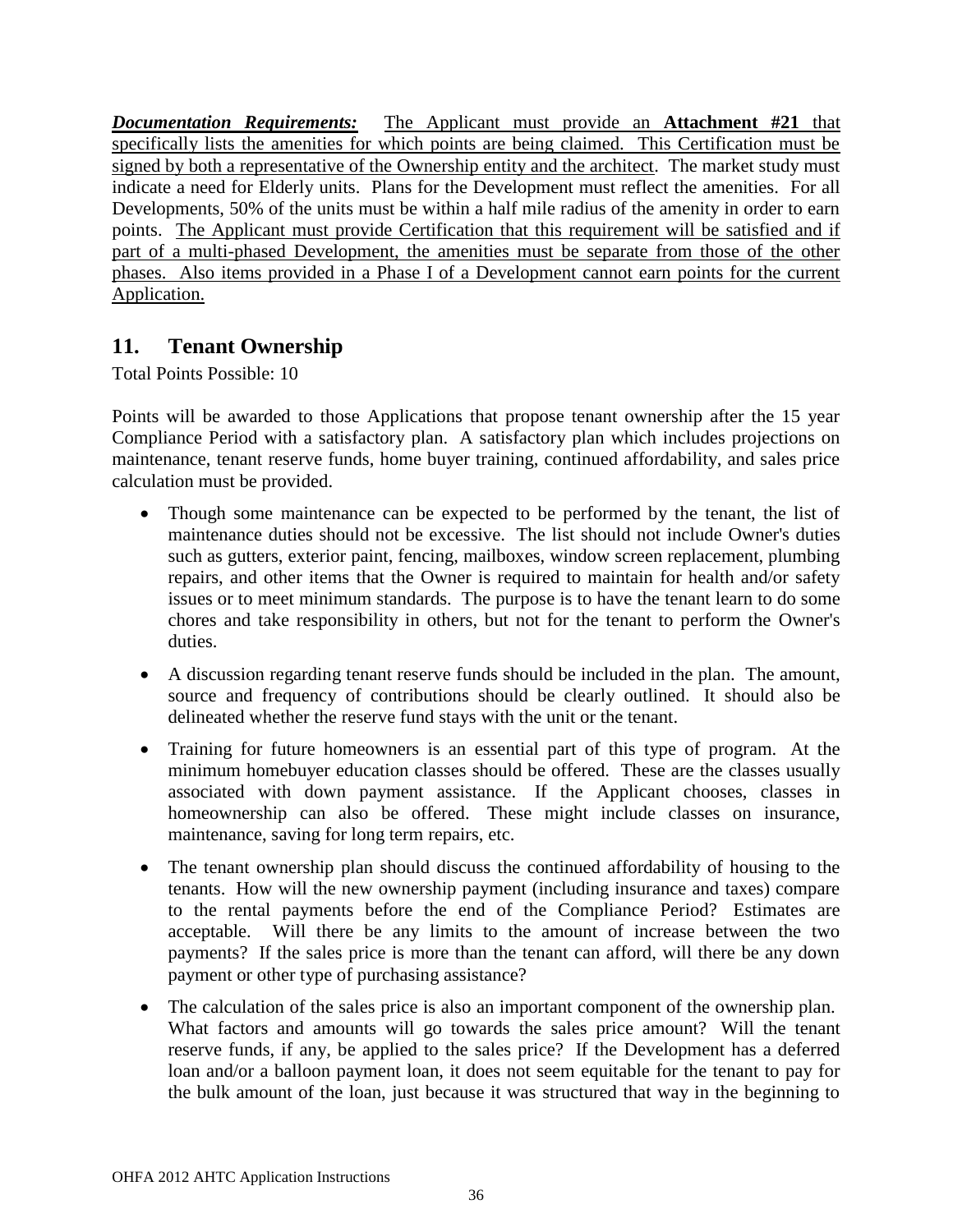benefit the Developer/Owner. Will the sales price be adjusted in any way at the time of purchase? If so, what factors will determine the write down amount, and what will be that amount?

- Another issue that must be addressed in the plan is whether or not a Nonprofit entity will actually acquire the Development before the tenants purchase. If the Nonprofit is involved in the Development, then provide a brief description of the agency. Also of importance are a discussion of potential homeowners associations and the timeline of the purchasing process. Though starting early in the Compliance Period is acceptable, usually tenants will change before year 15. The plans that start the process perhaps in years 10-13 seem more reasonable.
- As a reminder, tenants cannot be denied or chosen simply because of their willingness or ability to purchase the home. Also, tenants cannot be evicted in year 15 if they do not want or are not able to buy the housing. The Tax Credit Program is a rental program and has to be operated that way. All units not sold in year 15, or those units that for some reason revert back to the Development, have to be rental units. Hypothetically, this could be all units for the entire thirty years. Make sure the tenant ownership plan does not present anything contradictory to these requirements.

### **If the Development receives points in this category, it will not receive points in the Term of Affordability category.**

*Documentation Requirement:* Applicants must submit a detailed plan which includes projections on maintenance, tenant reserve funds, home buyer training, continued affordability, sales price calculation, and etc. The plan will be evaluated for feasibility.

# **12. Preservation of 15 Year Old Affordable Housing**

Total Points Possible: 5 (points will not be pro-rated.)

Five points will be awarded to those Applications proposing the acquisition and substantial rehabilitation of affordable housing originally constructed more than 15 years prior to the current calendar year (example; for 2010 Applications the Development(s) must have been constructed prior to 1995). Affordable does not mean tenants receiving Section 8 assistance or units rented at a discount rate to market. Traditionally, one of the type of programs listed below is involved or a similar type program.

- Properties with **project-based Section 8** contracts
- Properties with USDA **Section 515** loans
- Properties financed with **Low Income Housing Tax Credits**
- Properties financed with **Section 202/811** loans
- Properties financed with **1937 Housing Act** funds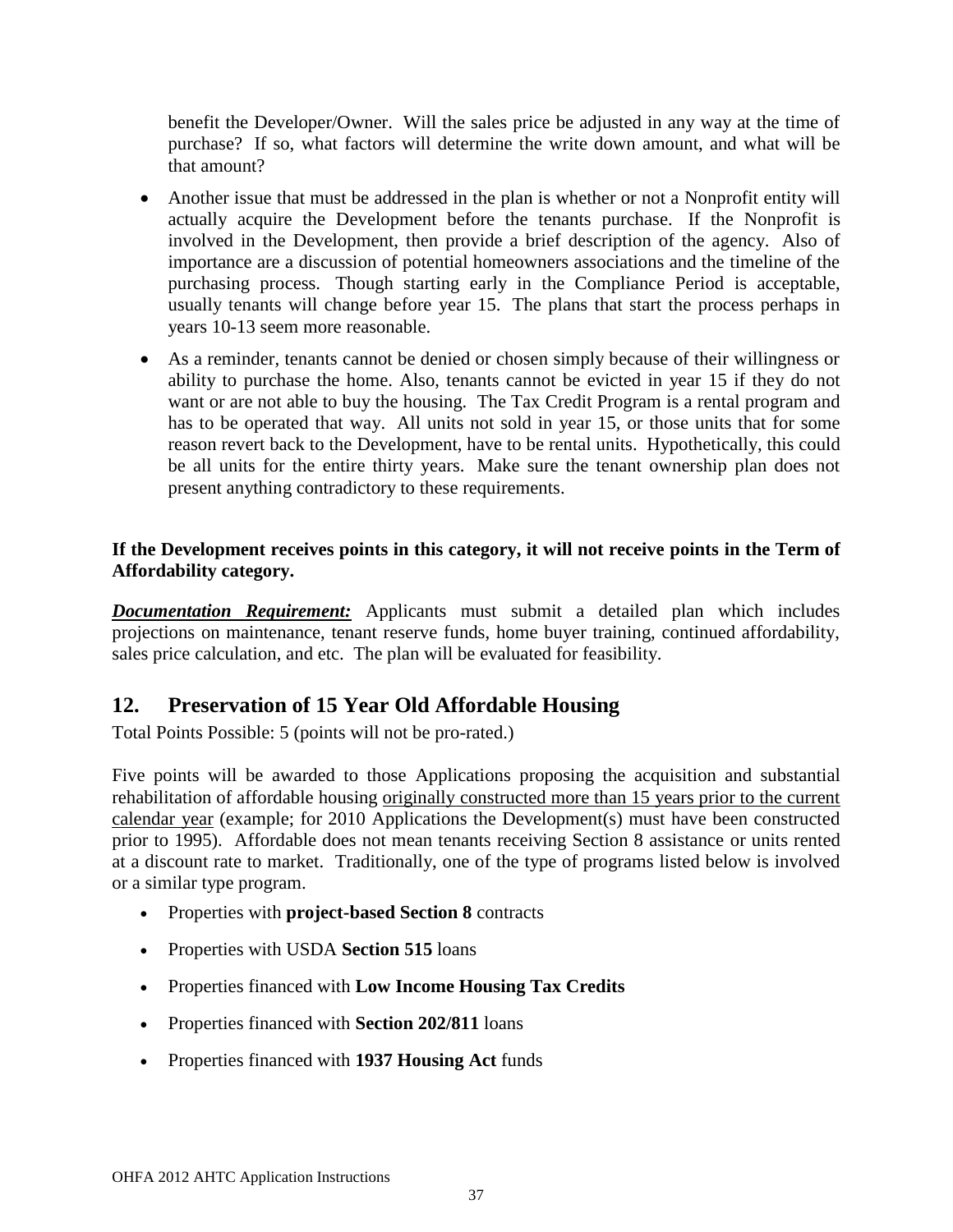*Documentation Requirement:* Proof of the prior affordable status of the housing the Applicant is proposing to acquire and substantially rehabilitate and the year the property was originally constructed.

# **13. Energy Efficiency**

Total Points Possible: 10

**Only items which exceed the minimum required by applicable laws or building codes will be eligible for points. The following is an exclusive list of amenities for which OHFA may award points:**

One point shall be awarded for each item below, up to a maximum of 10 points. **This is an exclusive list**.

- Shower heads with a maximum of 2.5 gallons per minute flow rate
- Toilets with maximum 1.6 gallon flush and/or dual flush (1.6 for full and 0.8 for half)
- The use of  $\frac{1}{2}$  inch insulation on exposed hot water pipes
- Installation of Energy Star appliances
- Energy Star qualified windows with Low E glass
- Energy Star HVAC
- Energy Star Efficiency Water Heaters
- Radiant barrier per ASTM standards in attic and/or roof sheathing; and/or exterior wall sheathing
- Low or no VOC paint
- On-site recycling for aluminum, newspaper, glass, and plastics
- Photovoltaic lighting for all exterior lighting
- Programmable thermostats

Choose one of the following:

• Insulation: Attic insulation R- 38 or better, wall insulation  $R - 13$  or better, and floor insulation R-19 or better

### **OR**

Spray foam insulation or natural fiber batt insulation at least two (2) inches thick

### *Documentation Requirements:*

 The Applicant must provide **Attachment #22** that specifically lists the amenities for which points are being claimed. This Certification must be signed by both a representative of the Ownership entity and the project architect**.**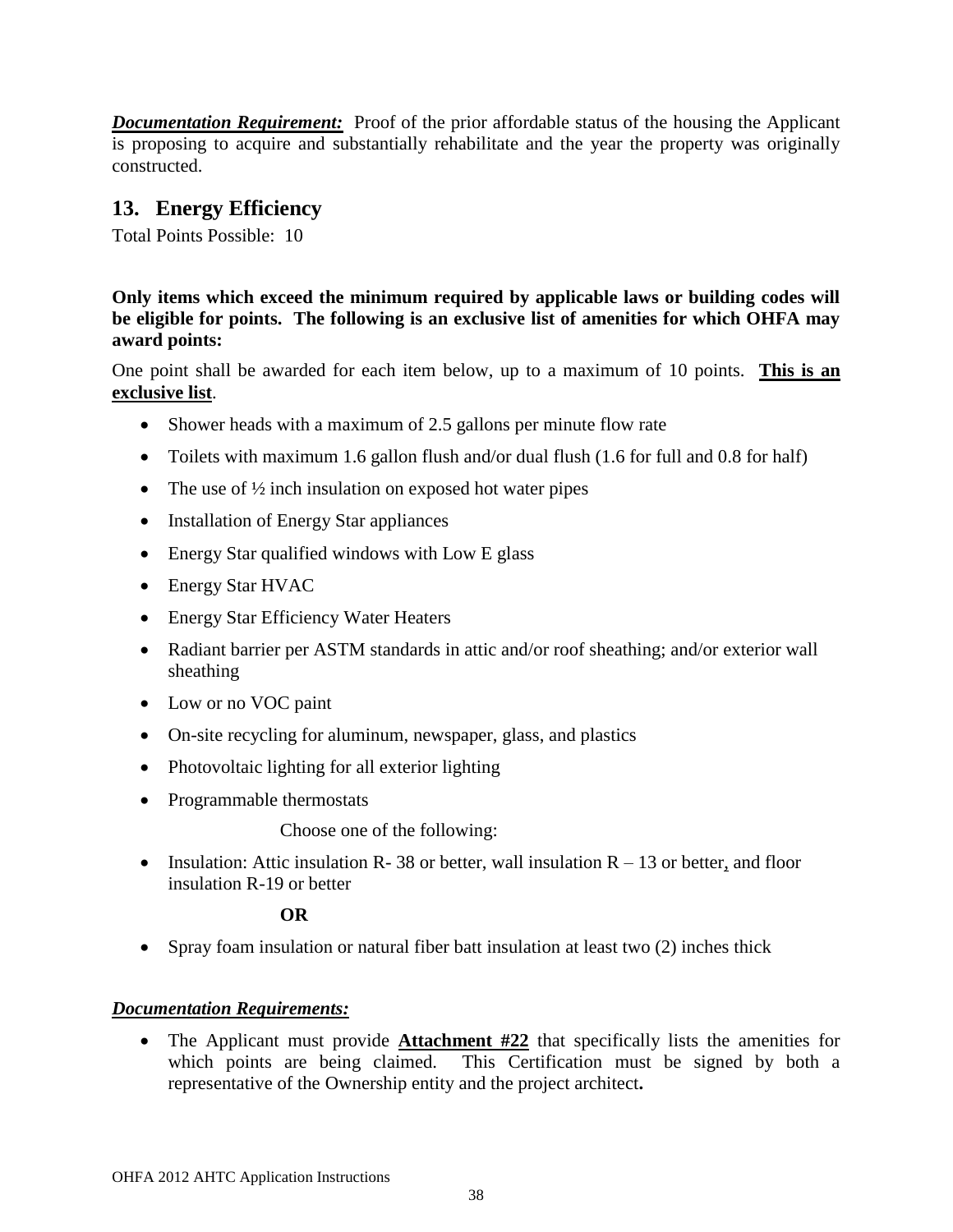# **14. Historic Nature**

#### Total Points Possible: 4

Four points will be awarded to those Applications utilizing Historical Tax Credits.

In accordance with Section 101(d) (2), the tribes on the National Park Service's List have formally assumed the responsibilities of the SHPO for purposes of Section 106 compliance on their tribal lands. They have designated Tribal Historic Preservation Officers (THPOs) whom Federal agencies consult in lieu of the SHPO for undertakings occurring on, or affecting historic properties on, tribal lands.

### **Definition of "Historic Nature:"**

A. A historic Building (also may be known as structure, resource, or property) is one that is either individually listed in the National Register of Historic Places or is eligible for individual listing in the National Register of Historic Places.

B. Additionally, the planned rehabilitation of the Building must be consistent with the *Secretary of the Interior's Standards and Guidelines for Rehabilitation*.

### *Documentation Requirement:*

A. The Applicant shall provide documentation consisting of (1) a letter from the State Historic Preservation Office (SHPO) confirming individual listing in the National Register of Historic Places, or individual eligibility for listing in the National Register of Historic Places. In those cases where the property is not listed in the National Register, the SHPO must have received either a completed National Register of Historic Places Registration Form (for individual properties or districts as appropriate) that clearly demonstrate the property's eligibility OR a completed Historic Preservation Certification Application, Part 1 that is completed in accordance with National Park Service instructions and clearly demonstrates the property's eligibility. Or, (2) a signed Historic Preservation Certification Application, Part 1 executed by the National Park Service, and

B. (1) a letter from the State Historic Preservation Office confirming that a completed Historic Preservation Certification Application, Part 2 has been received from the Applicant and is under review by the SHPO or has been forwarded to the National Park Service for action; or (2) a copy of the Historic Preservation Certification Application, Part 2 approved by the National Park Service.

### **15. Negative Points**

Total Maximum Points Possible: -20

Points will be deducted for instances of poor performance in the operation of Tax Credit Developments that share common general partnership, Management Company and/or Applicant/Ownership, and principals of each, with entities of the current Application. **Points will be deducted for the following:**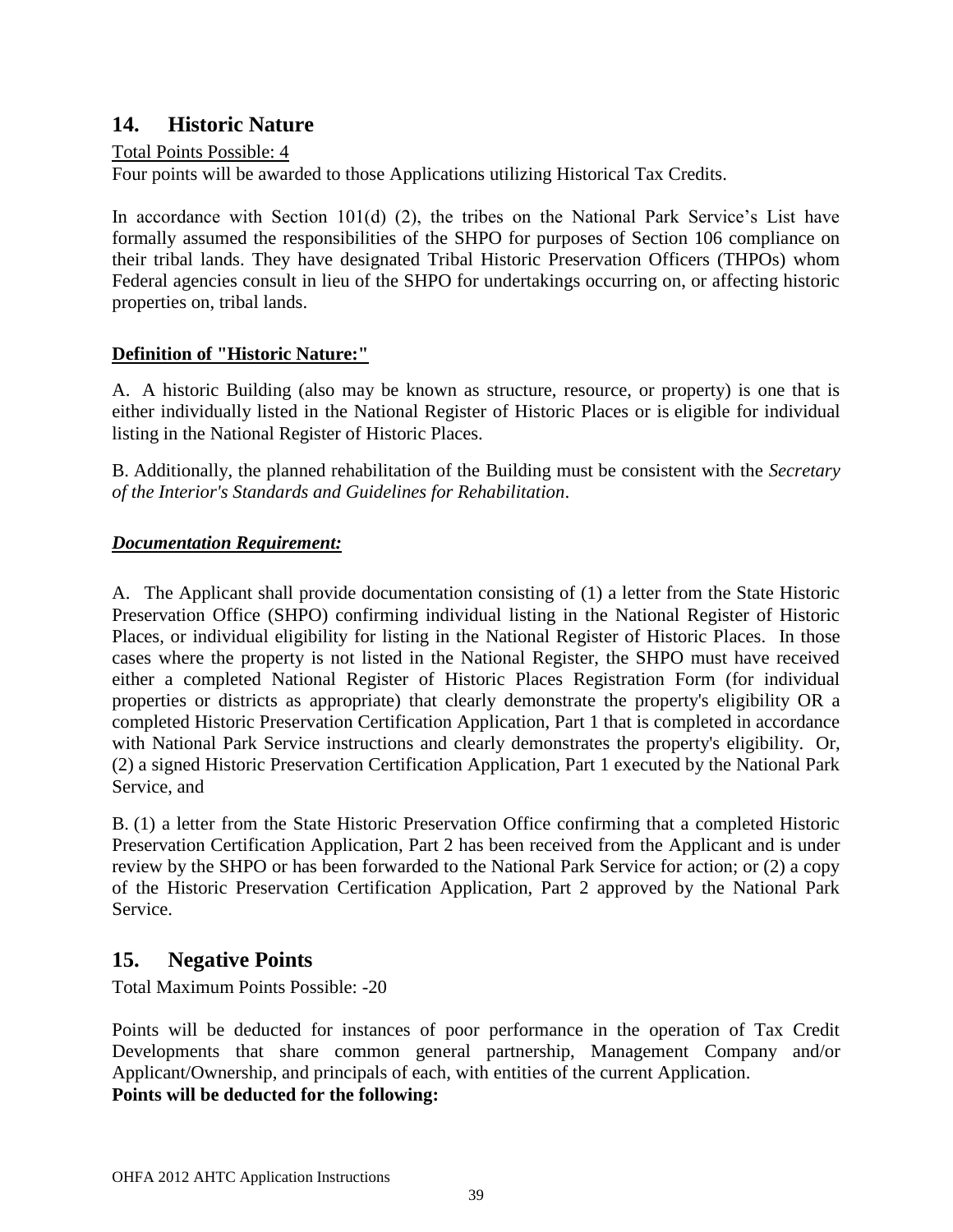**Allocation Department Late submission of reports 2 points deducted - each late Late payment of fees 3 points deducted - each late** 

#### **\*Compliance Department Late submission of reports 2 points deducted - each late Late payment of fees 3 points deducted - each late**

Negative points will remain in effect for a period of one full year from the date of infraction. Negative points will not be assessed for instances of poor performance that occur after the issuance of the preliminary Review Report, in order to give the Applicant an opportunity to respond. Those instances of poor performance may result in negative points on a future Application, however.

\*Any Compliance Department negative points will be carried throughout the one year period by the Management Company as well as any other applicable entities of the Development. However, in considering Applications under review, Staff will not duplicate these negative points for any particular report/fee.

In situations where an Application would qualify to receive negative points on a particular late report/fee for the Management Company and some other entity(ies), the negative points assigned to the other entity will be applied (and the points assigned to the Management Company will not).

The maximum Negative points that can be carried by a particular Management Company will be capped at nine  $(9)$ .

This newly applied requirement will become effective on all reports/fees due to OHFA Compliance staff on or after January 1, 2010.

Staff's Negative points lists are not updated in real-time, however copies of the most current lists on hand can be made available upon formal request.

### **16. Tie Breaker**

In case there are Applications with the same final score in any set-aside that will affect funding, a drawing shall occur at the Trustees meeting in which the Applications are being considered for funding. All Applications with the same score in any set-aside will be entered in the drawing. The first Application drawn, will be funded first, the second Application drawn, will be funded next, and so forth until such time as the Tax Credits have been Allocated under the set-aside. Applications not drawn under a set-aside will be placed in the next set-aside in which they qualify in rank score order. In circumstances that only the order within a set-aside or from which set-aside a given Development will be funded is affected, then, the drawing will take place prior to the Trustees meeting. In cases where there may be insufficient funds available to fund any of the tied Developments, the drawing will always be held at the Trustees meeting.

No Documentation is required.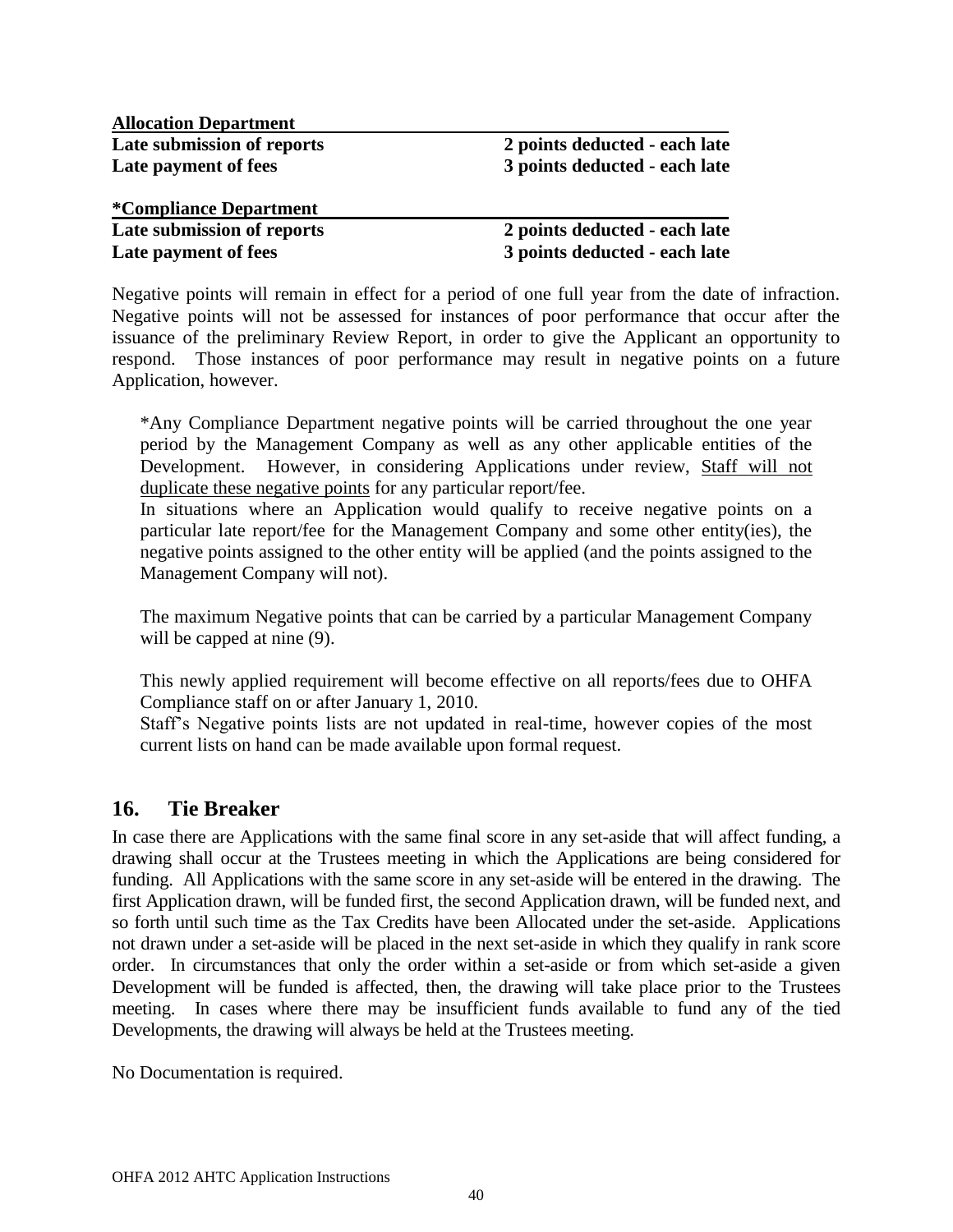# **Attachment #1 – Post Application Fees**

General. All checks for fees shall be payable to "Oklahoma Housing Finance Agency." Failure to pay any fee at the appropriate time could result in negative points on future Applications, as well as other consequences.

**NSF.** If payment is returned for insufficient funds, it will be deemed nonpayment and the amount to defray costs will be due.

**Notice costs.** All costs of copies and postage incurred by OHFA in connection with the notification provisions of 330:36-2-11, 330:36-2-13, and any other provisions in which OHFA incurs costs to accommodate the Applicant must be paid by the Owner/Applicant. Failure to do so may result in the rejection of consideration of the Application.

**Allocation.** An Allocation fee shall be paid in an amount equal to eleven percent (11%) of the total Allocation, but in any event not less than \$1,000. The Allocation fee is due within fourteen (14) calendar days of notification from OHFA of the approval of the Tax Credit Allocation. A Carryover Allocation Agreement will not be executed, nor will Form 8609(s) be issued unless this fee has been received by OHFA. Nonpayment may result in revocation of Credits.

**Processing.** A processing fee of one percent (1%) of the TCA must accompany the request for a Final Allocation. A service fee of \$100.00 must also accompany the Request for Final Allocation of Credit. Form 8609(s) will not be issued unless this fee has been received by OHFA.

**Regulatory Agreement filing.** An executed Regulatory Agreement must be submitted to OHFA as part of the Request for Final Allocation and be accompanied by a check payable to the County Clerk of the county or counties in which the Development is located. The check or checks shall be in an amount sufficient to cover the filing fees of the county (ies).

**Compliance monitoring**. In addition to the documentation required by OHFA, an annual compliance monitoring fee shall be paid to OHFA on or before January  $28<sup>th</sup>$  of each year of the Compliance Period and Extended Use Period. The compliance monitoring fee will be based on the fees in effect for the year the compliance fee is invoiced and is subject to annual adjustment. If a Development includes scattered sites, a compliance monitoring fee for each site must be paid. If the compliance monitoring fee is not paid within 30 calendar days of the Due Date, then a Late Fee will be assessed. The Late Fee is equal to twenty five percent (25%) of the compliance fee. Failure to remit timely payment of compliance monitoring fees may result in the filing by OHFA of a lien against the Development. The compliance monitoring fee shall be computed as follows:

#### 1. **RHS Developments:**

A. For Developments financed by RHS under the Section 515 (and otherwise qualify under the Code) receiving a TCA in 2011 or before where an agreement has been entered into between OHFA and RHS wherein the RHS agrees to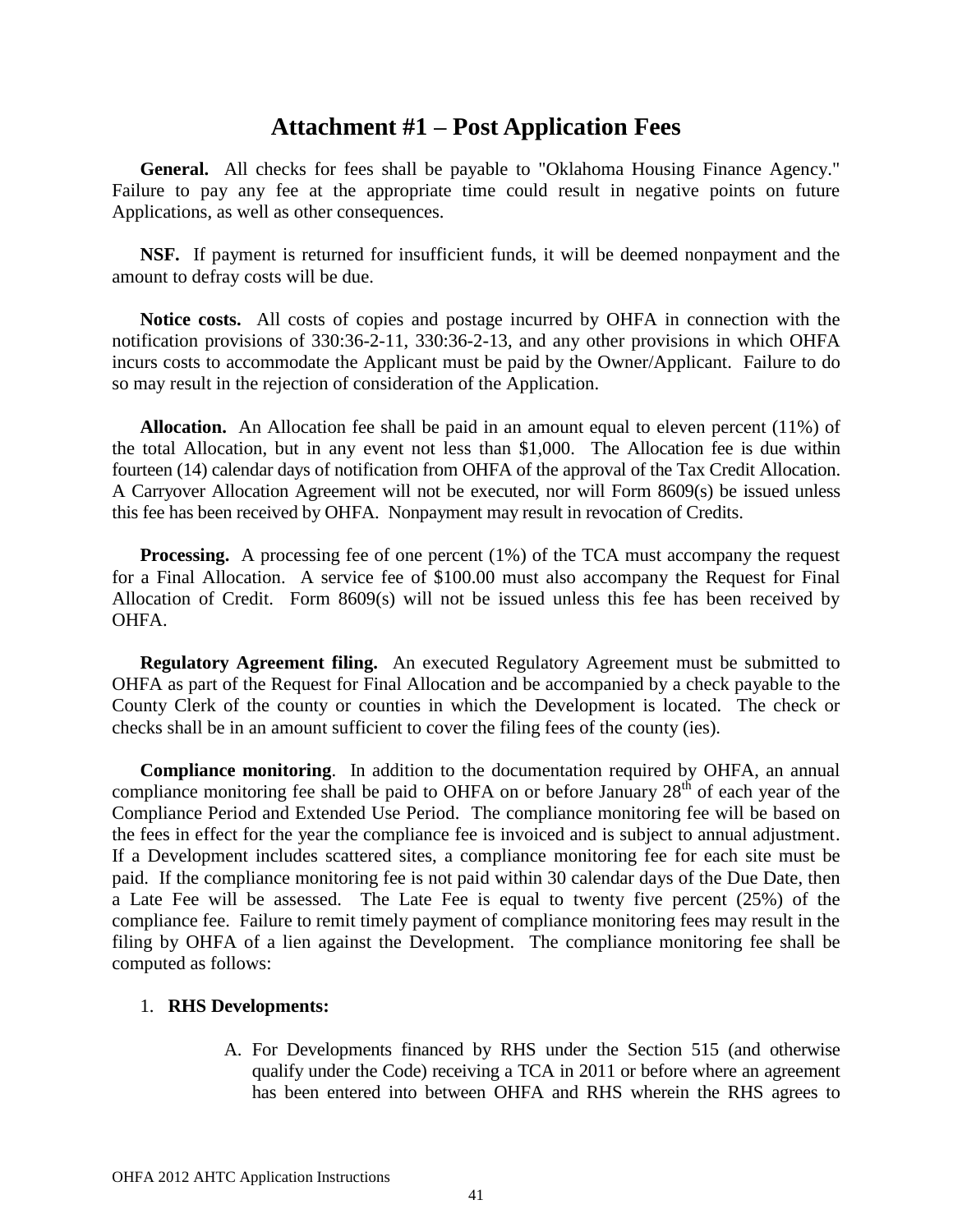provide OHFA with the required information respecting the Income and rent of the tenants in the Development, the fee shall be \$240.00 per Development per year, plus \$12.00 per OAHTC unit per year within any Building within the Development;

**2. Single Site or Contiguous Site Developments of four (4) Units or less**: \$275.00 per Development, per year.

**3. All other Developments**: For all other Developments including those financed by RHS under Section 515 receiving a TCA in 2012 or later the fee shall be \$375.00 per Development, plus \$21.00 per AHTC unit in any Building within the Development, per year.

**Additional monitoring.** In the event noncompliance with the Code or Regulatory Agreement or the Chapter 36 Rules requires OHFA to conduct an examination of the Owner, any Building within the Development or any documentation to verify correction of said noncompliance, OHFA shall be reimbursed its costs by the Development or Owner for such an examination, including an hourly rate for the OHFA examiner, not to exceed \$35.00 per hour, plus any and all actual travel, lodging and per diem expenses of said examiner. Such reimbursement of expenses and costs shall be paid to OHFA within ten (10) calendar days of receipt of OHFA's invoice of same.

**Ownership/General Partner Transfer.** In the event that the Owner submits a request for approval of a Transfer of Ownership/general partner of the Development or any of the Buildings therein, a fee equal to 3% of the amount of annual Tax Credit Allocation, but no less than \$2,500.00 shall be paid. This fee must accompany the request for approval and is nonrefundable.

**Management Transfer.** In the event that the Owner submits a request for approval of a Transfer of the management company of the Development, a \$500.00 fee per Development shall be paid. This fee must accompany the request for approval and is nonrefundable.

**Copies of Rules.** Copies of the Chapter 36 Rules will be provided at a cost of \$10.00 per copy, but can be accessed on the website, [www.ohfa.org.](http://www.ohfa.org/)

**Compliance Workshop.** A cost sufficient to defray the total cost of the presentation will be charged for attendance at the Compliance Workshop.

**Qualified Contract fees.** The Qualified Contract Preliminary Application (QCPA) fee shall be \$1,500.00. Additionally, the Qualified Contract Application (QCA) fee shall be \$12,500.00 plus any third party fees and expenses incurred by OHFA and not paid directly by the Applicant. See the Rules (330:36-4-3(a)(13) for more information on third party fees. Submission deadlines for these fees will be established in the Qualified Contracts Application materials.

**Annual Owner Certification fees.** Failure to file the annual Owner Certification in the electronic format prescribed by OHFA will result in an administrative fee of \$150 per unit being assessed.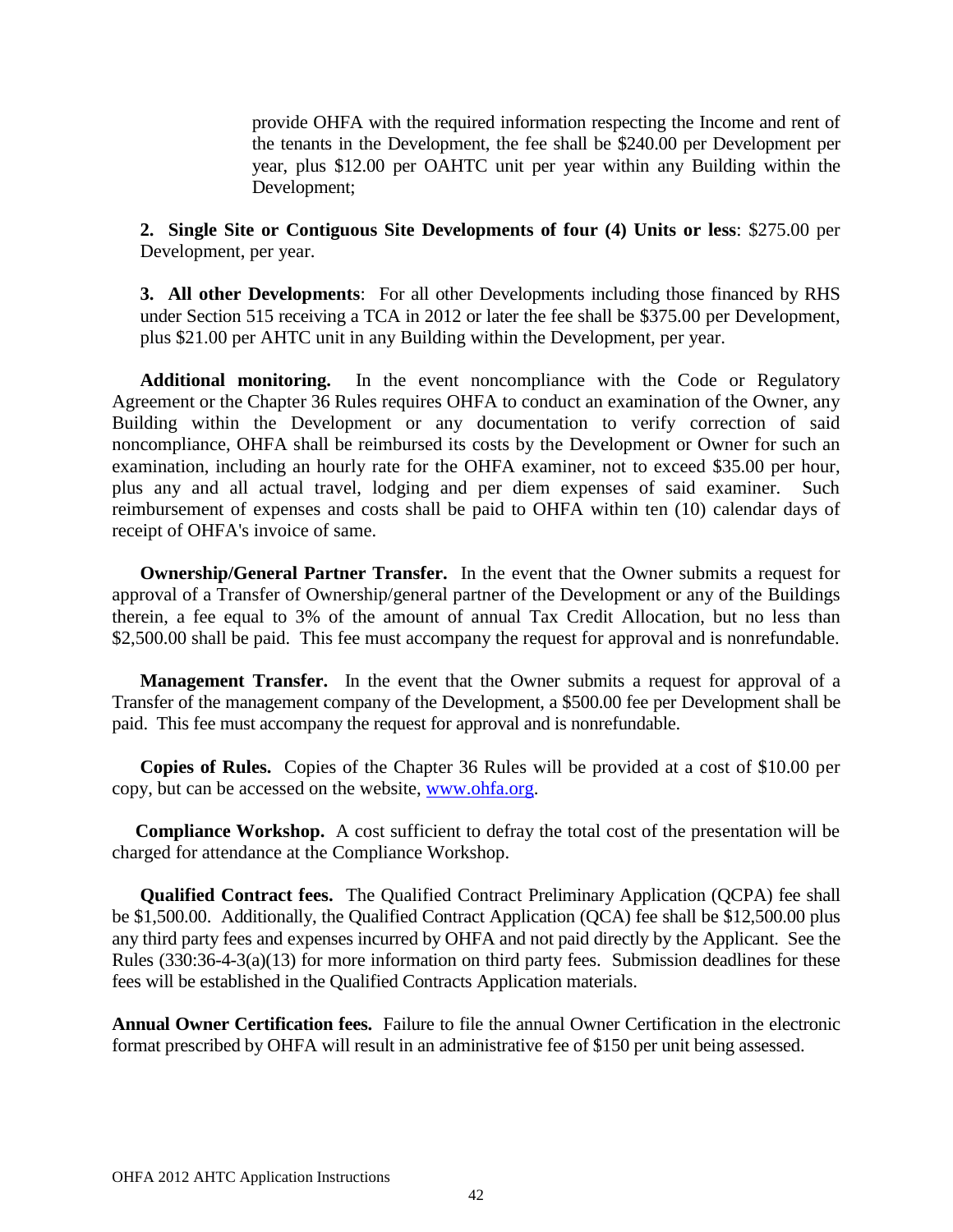#### **Late fees.**

**Progress reports.** Progress reports as required in OHFA Rules 36-4-2.1 when filed late will be assessed a late fee of \$10.00 per calendar day, per each late report.

**Carryover Allocations.** Applicants who fail to timely file all requirements in the AP as to Agreement, Application, ten percent (10%) cost Certifications, opinions, and documents shall incur \$100.00 late fee per calendar day.

**Final Allocations.** Applicants who fail to timely file all requirements in the AP as to the Regulatory Agreement, Application, cost Certifications, opinions, and documents shall incur \$100.00 late fee per calendar day.

**Transfer Documents.** Owners who fail to timely file all requirements in regard to a Transfer of Ownership or general partnership interest (or other type of entity) will incur \$25.00 late fee per calendar day.

**Placed-In-Service Acknowledgment Form.** Owners who fail to timely file a Placed-In-Service Acknowledgment Form shall incur \$10 late fee per calendar day. Placed-In-Service Acknowledgment Forms must be received by OHFA compliance staff no later than thirty (30) days after a particular Building is Placed-In-Service.

**Annual Owner Certifications.** Owners who fail to file the annual Owner Certification as required in 36-6-7(c)(4) within thirty (30) days of the Due Date shall incur a \$50 per Development Late Fee per calendar day. Negative points will also be given for failure to timely file the Certification.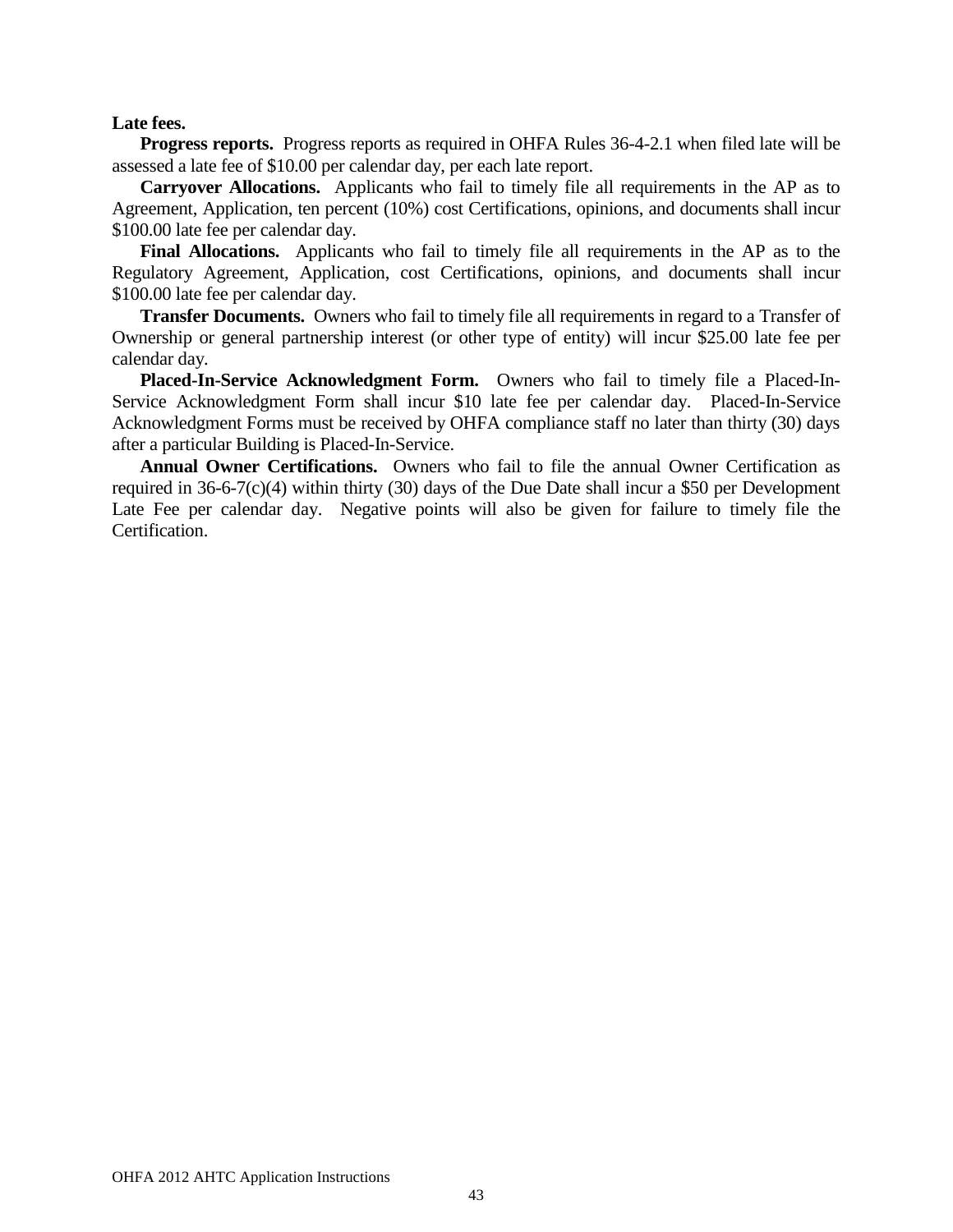# **Attachment #2 – Progress Report**

.

| "Oklahoma's Housing Resource"                   |                         | AHTC QUARTERLY PROGRESS REPORT                                                                                  |  |
|-------------------------------------------------|-------------------------|-----------------------------------------------------------------------------------------------------------------|--|
| QUARTER:                                        |                         |                                                                                                                 |  |
|                                                 |                         |                                                                                                                 |  |
| OHFA#:                                          |                         |                                                                                                                 |  |
| <b>Summary of Current Project Status as of:</b> |                         | (Insert Date)                                                                                                   |  |
|                                                 |                         |                                                                                                                 |  |
|                                                 |                         |                                                                                                                 |  |
|                                                 |                         |                                                                                                                 |  |
|                                                 |                         |                                                                                                                 |  |
|                                                 |                         |                                                                                                                 |  |
|                                                 |                         |                                                                                                                 |  |
|                                                 |                         |                                                                                                                 |  |
|                                                 |                         |                                                                                                                 |  |
|                                                 |                         |                                                                                                                 |  |
|                                                 |                         | REMINDER: If you have placed any buildings in service, a Placement in Service Acknowledgement Form is required. |  |
| <b>Costs Incurred To Date:</b>                  | \$                      |                                                                                                                 |  |
| <b>Pending Issues:</b>                          |                         |                                                                                                                 |  |
|                                                 |                         |                                                                                                                 |  |
|                                                 |                         |                                                                                                                 |  |
|                                                 |                         |                                                                                                                 |  |
| Name:                                           | <b>Mailing Address:</b> | Phone/Fax:                                                                                                      |  |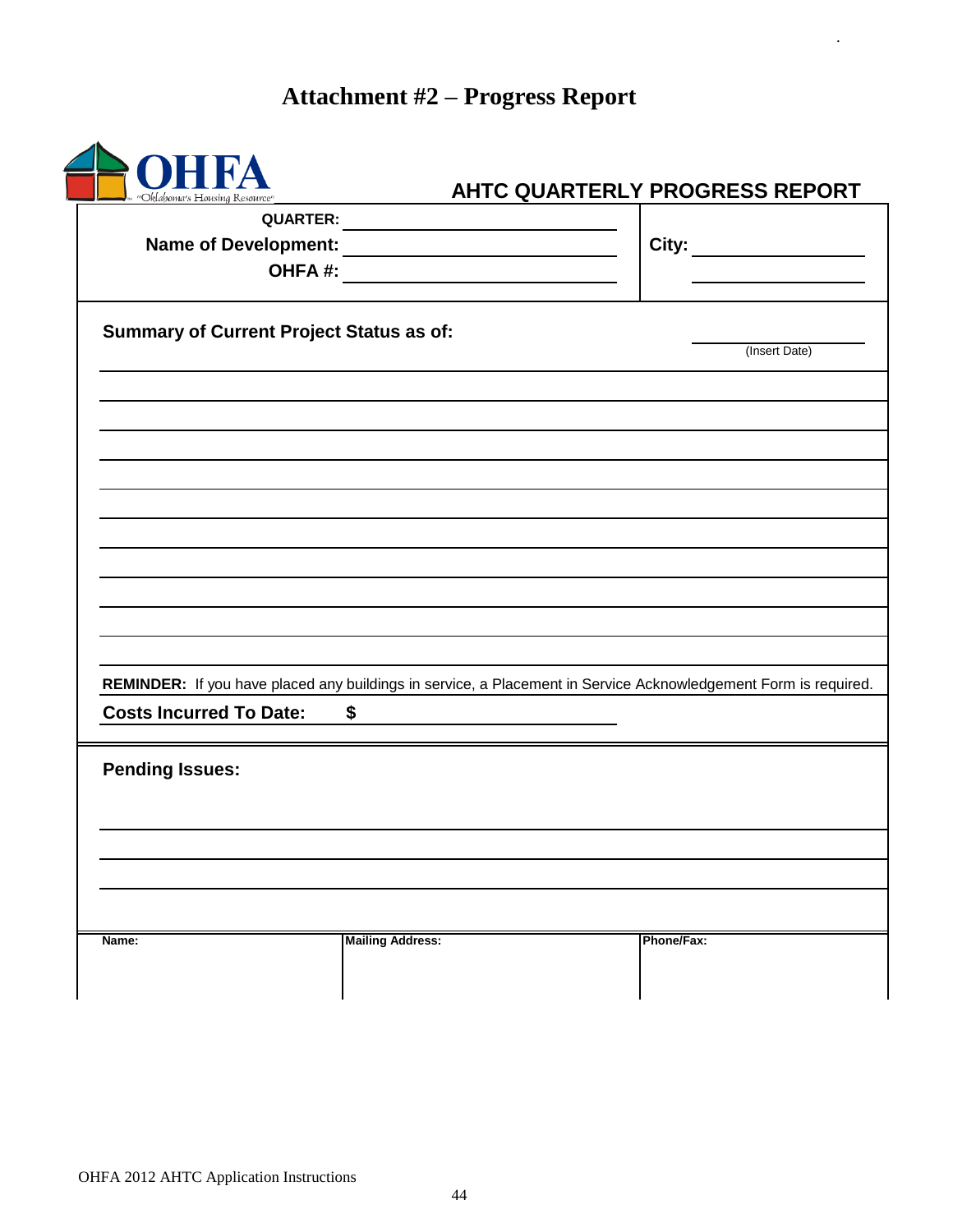# **Attachment #3 – Placed-In-Service Acknowledgment**

.

**This completed form must be received by OHFA Compliance Staff no later than thirty (30) days after the particular Building listed below has been Placed-In-Service.** 

| <b>OHFA File Number:</b><br>BIN:<br><u> 1980 - Andrea Andrew Maria III, populație de la provincia de la provincia de la provincia de la provincia de</u> | of | <b>Buildings</b>                                                                                                  |                 |  |
|----------------------------------------------------------------------------------------------------------------------------------------------------------|----|-------------------------------------------------------------------------------------------------------------------|-----------------|--|
| Development Name:                                                                                                                                        |    | <u> 1980 - Andrea Barbara, poeta espainiar político e a contrar a contrar a contrar a contrar a contrar a con</u> |                 |  |
| Development Address:                                                                                                                                     |    |                                                                                                                   |                 |  |
| City:                                                                                                                                                    |    | State: OK                                                                                                         | $\mathsf{Zip:}$ |  |

I \_\_\_\_\_\_\_\_\_\_\_\_\_\_\_\_\_\_\_\_\_\_\_\_\_\_\_\_\_\_\_\_, hereinafter known as the "Owner," hereby Certify that at least one unit in the above referenced Building is completed, ready, and suitable for occupancy. I hereby Certify that I have read and understand Sections 42(e) (3) and 42(e) (4) of the Internal Revenue Code, and that the costs claimed for Affordable Housing Tax Credits attributable to this Building are true and correct.

I understand that OHFA may request additional documentation in order to complete final processing of the above referenced Development. I hereby Certify that I have read, understand, and agree that a newly constructed or rehabilitated Building is not Placed-In-Service until at least one unit in such Building has been completed and certified by the appropriate local authority, registered architect, or Building inspector as ready for occupancy; and the compliance and monitoring requirements set forth in the Affordable Housing Tax Credit Program Rules in effect as of the date of this Certification, and as may be amended in the future.

I hereby Certify that the date which this Building is to be considered is:

### **A copy of the Certificate of Occupancy for each Building must be enclosed with this form.**

#### **OWNER:**

| By:<br><u> Alexandria de la contrada de la contrada de la contrada de la contrada de la contrada de la contrada de la c</u> |                                |      |
|-----------------------------------------------------------------------------------------------------------------------------|--------------------------------|------|
| Signature of Owner                                                                                                          |                                | Date |
| Owner mailing address:                                                                                                      |                                |      |
|                                                                                                                             |                                |      |
| Phone Number:                                                                                                               |                                |      |
|                                                                                                                             | <b>DO NOT MODIFY THIS FORM</b> |      |

This form can be an original or an electronic copy**.**

<u>. Andrew Marian Maria Maria Maria Ma</u>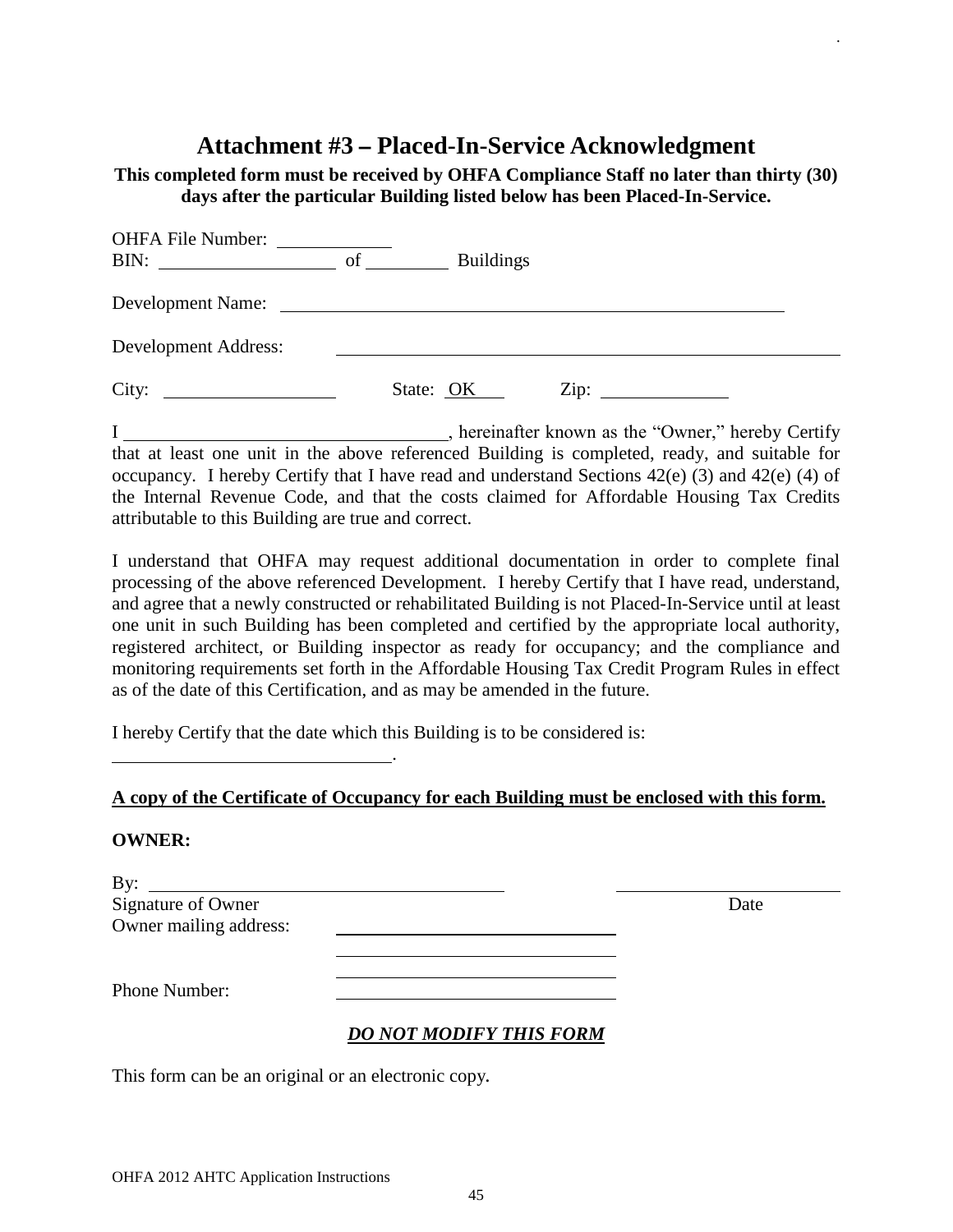# **Attachment #4 – Suggested Publication Notice Form**

### NOTICE TO THE PUBLIC OF A TAX CREDIT APPLICATION *(ACQUISITION/SUBSTANTIAL REHABILITATION/ACQUISITION & SUBSTANTIAL REHABILITATION/ACQUISITION & SUBSTANTIAL REHABILITATION & NEW CONSTRUCTION/NEW CONSTRUCTION) CHOOSE ONE* OF AFFORDABLE (SINGLE/MULTI) *CHOOSE ONE* FAMILY HOUSING

<sub>1</sub>, Applicant, will submit an application to the Oklahoma Housing Finance Agency (OHFA) to obtain tax credits on the (acquisition, substantial rehabilitation or new construction) of a proposed development, the name of which will be <u>said</u> contained by the said development will be for \_\_\_\_\_\_\_\_\_\_\_\_\_\_\_\_\_\_ (families, the elderly, special needs) and is proposed to be located at (street address, city or town, zip, OR describe corner of street/road intersection, OR legal description. The street address is required unless unavailable, then the intersection and lastly the legal description).

There will be a total of units in the development:

Of this total, percentage will be rent and Income restricted units.

OHFA Trustees will consider this application at OHFA's \_\_\_\_\_\_\_\_\_, 2012 Trustees meeting. Trustee meeting dates can be found on OHFA's website, [www.ohfa.org.](http://www.ohfa.org/)

Any questions regarding this application may be directed to (name, address and phone and fax numbers of contact of Owner/Applicant).

For information regarding the hearing of the application, contact Darrell Beavers, Housing Development Team Manager, OHFA, P.O. Box 26720, Oklahoma City, OK 73126-0720, (405) 419-8261, **[darrell.beavers@ohfa.org](mailto:darrell.beavers@ohfa.org)**

**NOT PART OF FORM** NOTE: OHFA encourages contact with local government agencies at the earliest possible stage in the planning of the Development. In larger jurisdictions, OHFA recommends the Applicant investigate the proposed Development's conformance with neighborhood or local area plans**.** 

Items in ( ) need to be replaced with actual information selected**.**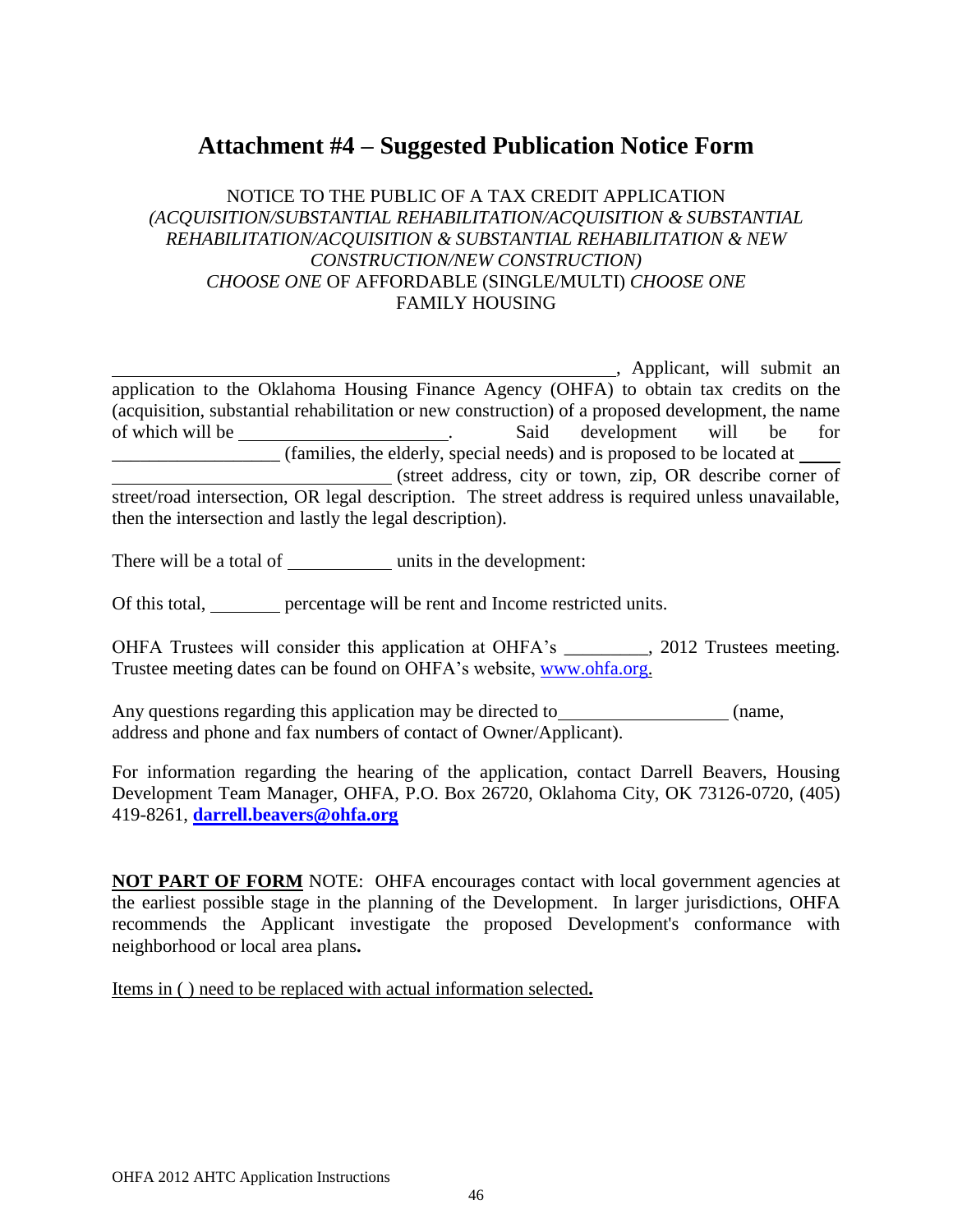# **Attachment #5 – Program Market Study Requirements**

A market study prepared by a Person/firm with expertise and demonstrated experience in the preparation of market studies related to residential rental properties must be submitted with the Application. The study cannot have been prepared more than twelve (12) months prior to the date of filing the Application. This market study shall be utilized by OHFA to determine whether the Development meets housing needs and demands.

Even though a market study may address all of the elements required below, OHFA may reject the market study if it is determined, in OHFA's sole discretion, that the information presented will not enable OHFA to make a decision regarding need and the viability of the proposed Development, or if OHFA determines that a demand and/or need for the Development is not demonstrated.

Applicants are also required to submit an electronic copy of their full Market Study along with their regular Application materials. This electronic version may be in the form of a CD, stick/flash drive, or other electronic storage device. E-mail attachments will not be accepted. (Note that this is in addition to, and not substituted for, the regular hard copy of the study)

The Market Study must provide:

- A Market Study Summary Page. Form is after this attachment.
- A map delineating the primary market area (PMA) for the proposed Development. The PMA should be realistic and not too large. Provide explanation on how and why the PMA was chosen.
- A full description of the site accompanied by a photograph of the site. A discussion the appropriateness of the location.
- A demographic summary of the market area, including incomes, households, growth trends, economic factors relating to employment, labor force, and community facilities (i.e. parks, schools, etc.).
- An evaluation of the current affordable housing stock existing in the market area, including an identification of geographical location, occupancy levels, age of stock, upkeep condition, bedroom mix, amenities and rents being charged. Include comparable rental residential Developments in the primary market area and all Tax Credit Developments. Explain why comparable properties were chosen. All existing and/or under construction Tax Credit properties in the PMA must be taken into consideration in the analysis. If they are not comparable, explain why. If Market Rate Developments were used, explain.
- A discussion of any relevant information regarding existing rent overburden statistics. An evaluation of the need for affordable housing within the primary market area.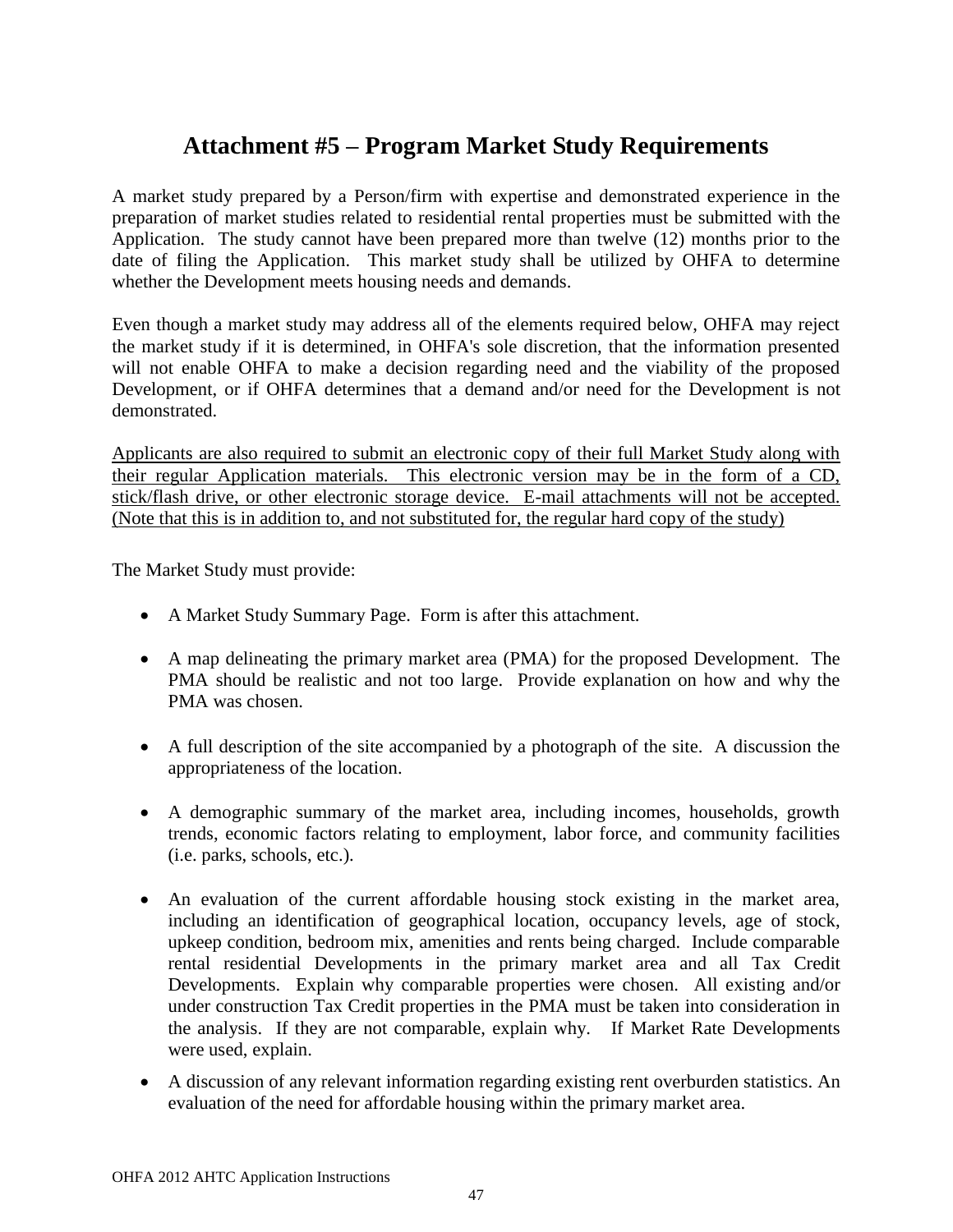- A discussion of whether or not the proposed Development, in light of vacancy and absorption rates for the applicable market areas, is likely to result in an increased vacancy rate for comparable units within such market area, (i.e., standard, well-maintained units within such market area that are reserved for occupancy by low and very low Income tenants).
- Development absorption rates for at least one (1) year from the date of the study for units in comparable affordable rental residential Developments in the same market area as the Development. If Market Rate Developments were used, explain. Further, provide a projection of the time necessary for the Development to achieve sustaining occupancy and the recommended vacancy rate.
- Discuss the capture rate for the primary market area. The capture rate is an important component of the market study. Capture rate is defined as, "The percentage of age, size, and Income Qualified Renter Households in the Primary Market Area that the property must capture to achieve the Stabilized Level of Occupancy. The Capture Rate is calculated by dividing the total number of units at the property by the total number of age, size, and Income Qualified Renter Households in the Primary Market Area." This is the National Council of Affordable Housing Market Analysts (NCHAMA) definition.
- An evaluation of whether the projected initial rents for the Development are/are not reasonably affordable by low and very low-Income tenants and within the rental range for the comparable Developments within the market area. Include market advantage/disadvantage analysis.
- A summary of qualifications for the individuals who participated in the development of the market study.
- A signed written statement is required from the preparer of the market study which certifies that the market study is true and correct to the best of the professional's knowledge and belief, and that there is no identity of interest between the professional and the Applicant, Developer, Owner or the entity for whom the report is prepared.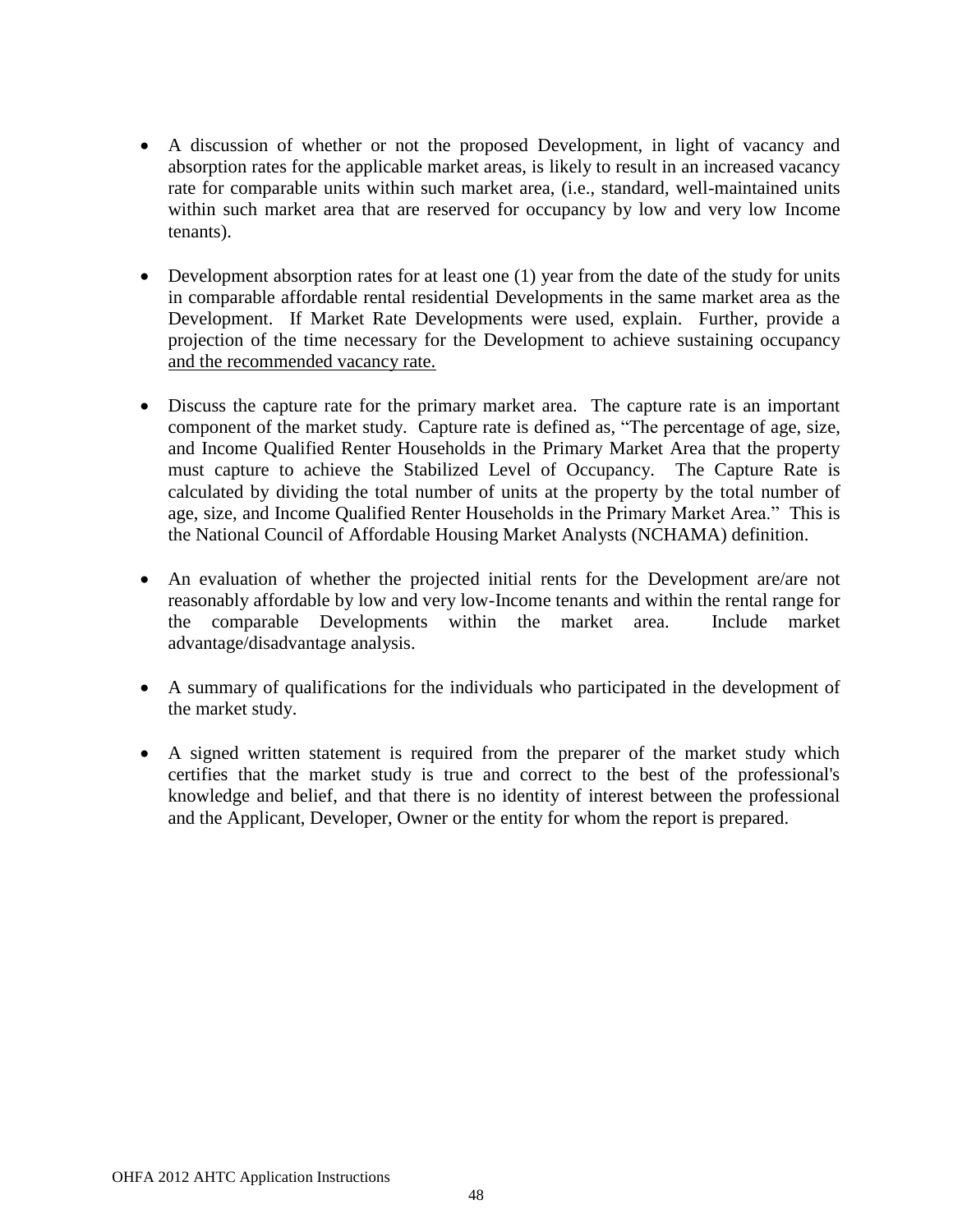# **MARKET STUDY SUMMARY**

| Development Name:                                                                                                                                                                                                                                                                                                                                                              |
|--------------------------------------------------------------------------------------------------------------------------------------------------------------------------------------------------------------------------------------------------------------------------------------------------------------------------------------------------------------------------------|
| The Market Study prepared by:                                                                                                                                                                                                                                                                                                                                                  |
|                                                                                                                                                                                                                                                                                                                                                                                |
| Page # of specific answers requested below. Please do not list a large range of pages.                                                                                                                                                                                                                                                                                         |
| An electronic copy of this Market Study submitted for OHFA.                                                                                                                                                                                                                                                                                                                    |
| A map delineating the primary market area (PMA).                                                                                                                                                                                                                                                                                                                               |
| Provide a brief explanation on how and why the PMA was chosen. It should not be too<br>large.                                                                                                                                                                                                                                                                                  |
| A photograph of the site.                                                                                                                                                                                                                                                                                                                                                      |
| A full description of the site.                                                                                                                                                                                                                                                                                                                                                |
| Discussion of the appropriateness of the location.                                                                                                                                                                                                                                                                                                                             |
| A demographic summary of the market area, including incomes, households, growth<br>trends, economic factors relating to employment, labor force, and community facilities (i.e.<br>parks, schools, etc.)                                                                                                                                                                       |
| An evaluation of the current affordable housing stock existing in the market area, including<br>an identification of geographical location, occupancy levels, age of stock, upkeep condition,<br>bedroom mix, amenities and rents being charged.                                                                                                                               |
| Include comparable rental residential Developments in the primary market area and all Tax<br>Credit Developments.                                                                                                                                                                                                                                                              |
| Explain why comparable properties were chosen. If Market Rate Developments were used,<br>explain.                                                                                                                                                                                                                                                                              |
| A discussion of any relevant information regarding existing rent overburden statistics.                                                                                                                                                                                                                                                                                        |
| An evaluation of the need for affordable housing within the primary market area.                                                                                                                                                                                                                                                                                               |
| A discussion of whether or not the proposed Development, in light of vacancy and<br>absorption rates for the applicable market areas, is likely to result in an increased vacancy rate<br>for comparable units within such market area, (i.e., standard, well-maintained units within such<br>market area that are reserved for occupancy by low and very low Income tenants). |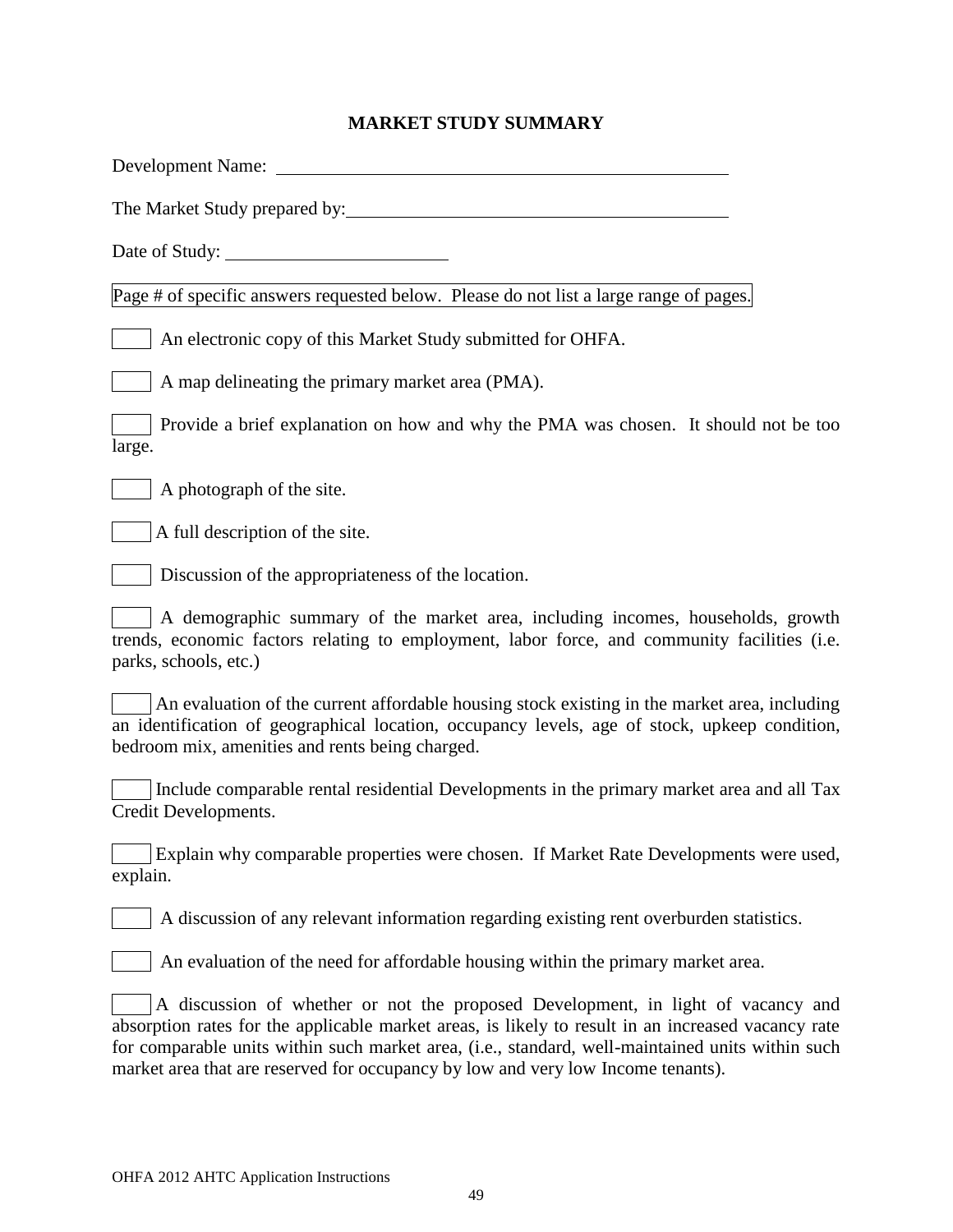Development absorption rates for at least one (1) year from the date of the study for units in comparable affordable rental residential Developments in the same market area as the Development. If Market Rate Developments were used, explain.

A projection of the time necessary for the Development to achieve sustaining occupancy and the recommended vacancy rate.

Discuss the capture rate for the primary market area.

An evaluation of whether the projected initial rents for the Development are or are not reasonably affordable by low and very low-Income tenants and within the rental range for the comparable Developments within the market area. Include market advantage/disadvantage analysis.

A summary of qualifications for the individuals who participated in the development of the market study.

A signed written statement is required from the preparer of the market study which certifies that the market study is true and correct to the best of the professional's knowledge and belief, and that there is no identity of interest between the professional and the Applicant, Developer, Owner or the entity for whom the report is prepared.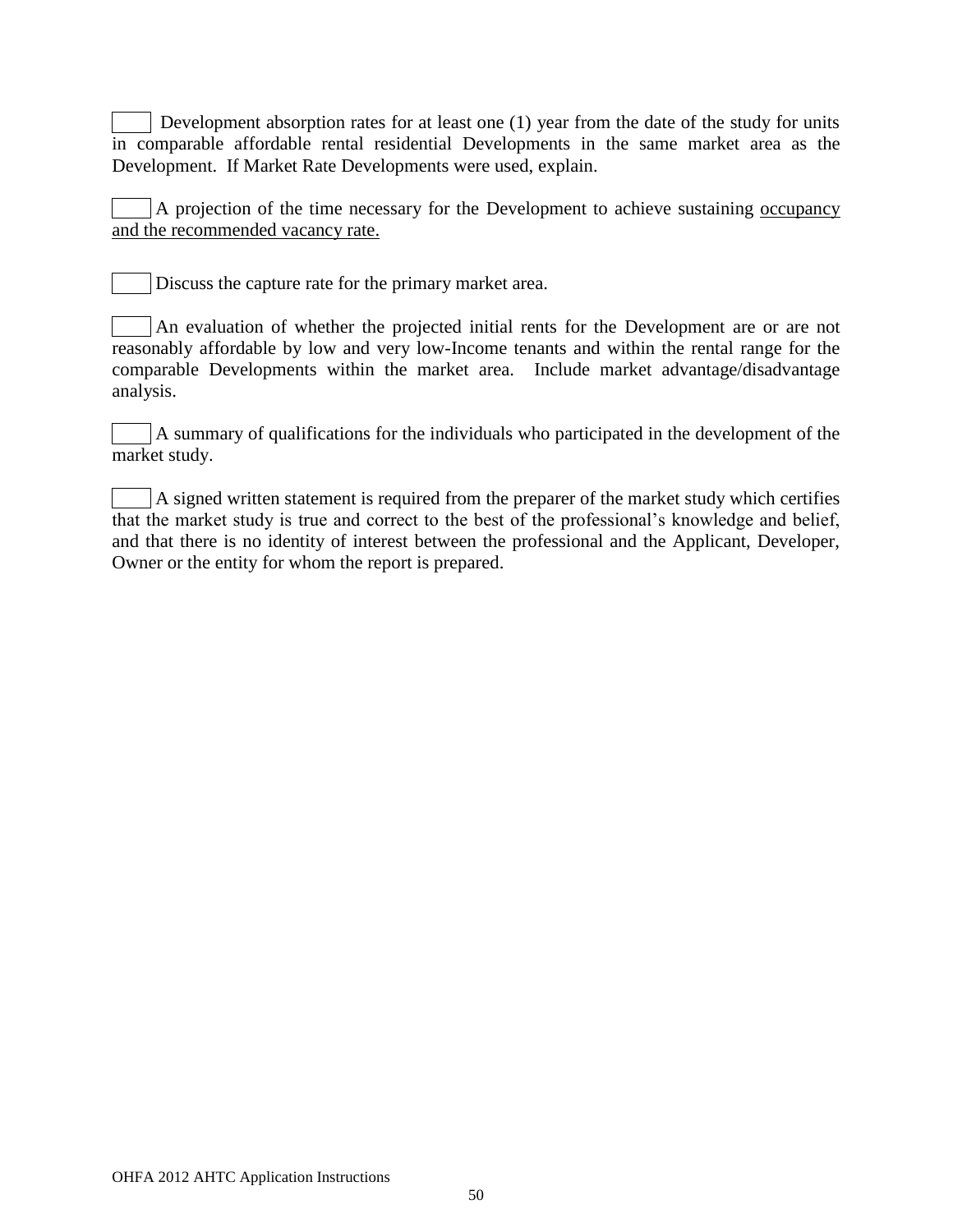# **Attachment #6 – Nonprofit Owners**

| Development Name: |
|-------------------|
| Applicant Name:   |
| Nonprofit Name:   |

I Certify that the qualified Nonprofit Owns at least fifty-one percent (51%) Ownership interest of the general partner or managing member.

I Certify that the qualified Nonprofit will materially participate on a regular basis, in the planning and construction of the Development, and in the operation and management of the Development throughout the entire Compliance Period.

I Certify that the qualified Nonprofit is not Affiliated with or Controlled By any for profit entity.

| <b>Representative of Nonprofit Entity</b> | <b>Representative of Ownership Entity</b> |
|-------------------------------------------|-------------------------------------------|
| Signature                                 | Signature                                 |
| <b>Printed Name</b>                       | <b>Printed Name</b>                       |
| Title                                     | Title                                     |
| Date                                      | Date                                      |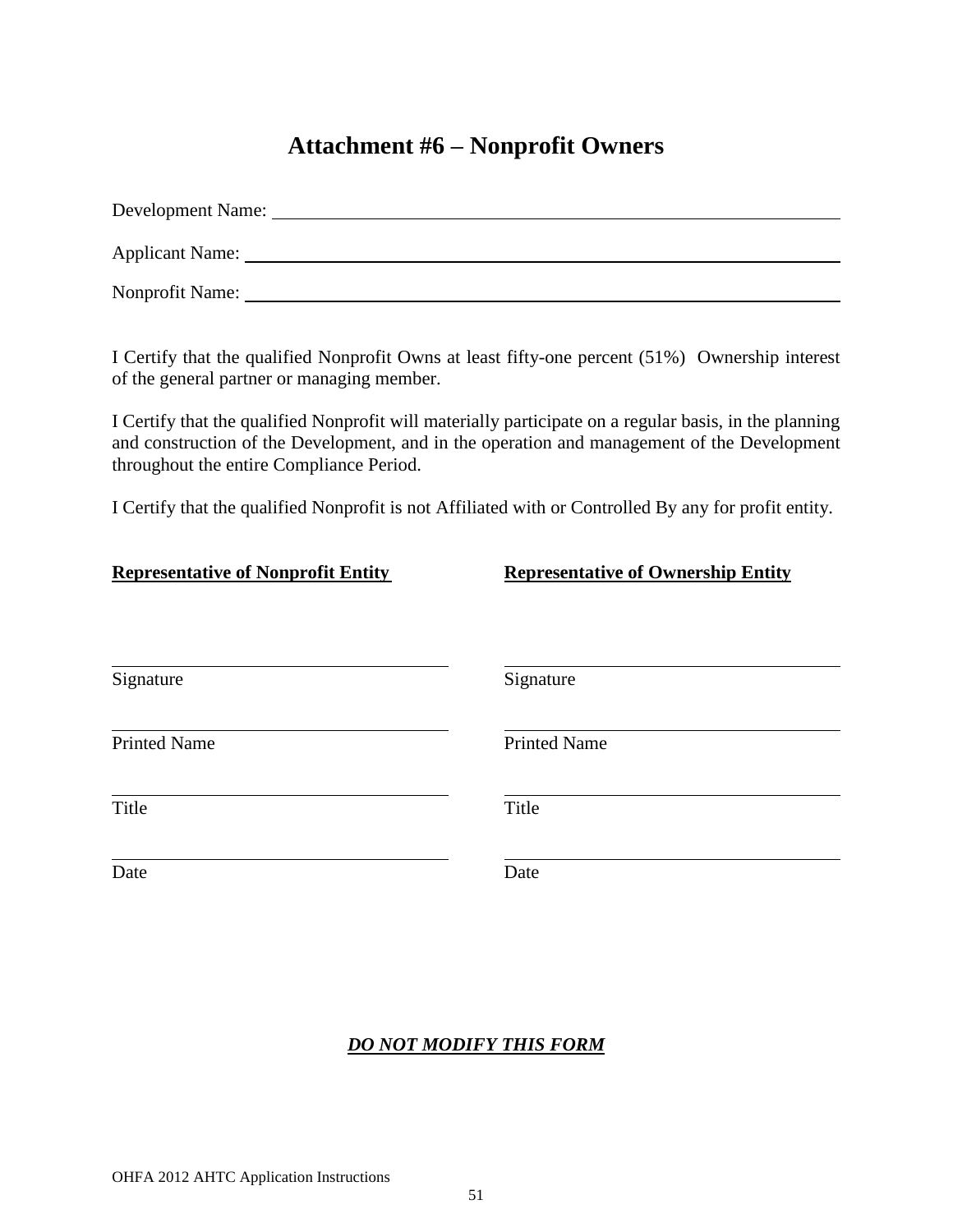# **Attachment #7 – Suggested Form: Local Resolution of Support**

BE IT RESOLVED:

WHEREAS,  $(Owner/Application)$ , is proposing to construct (and/or acquire/rehabilitate/substantially rehabilitate) a \_\_\_\_\_\_\_\_ (insert number of units proposed) unit housing development to be located in the limits of the of (insert County, Town or City) at (insert street address) or site description); and

WHEREAS, the <u>containing</u> (insert County, Town or City) supports economic development and promotes affordable housing for the benefit of the citizens of . (Insert County, Town or City)

NOW THEREFORE BE IT RESOLVED BY THE BOARD OF TRUSTEES (or CITY COUNCIL, COUNTY COMMISSIONERS, ETC.) OF \_\_\_\_\_\_\_\_\_\_\_\_\_\_\_\_\_\_\_\_, (insert County, Town or City) that the Board of Trustees (or City Council, County Commissioners, Etc. supports favorable consideration to be given for a tax credit award for this Development.

BE IT FURTHER RESOLVED, it is noted that the proposed development is consistent with \_\_\_\_\_\_\_\_\_\_\_\_\_\_(insert County, Town, or City) affordable housing strategies and comprehensive plan.

APPROVED AND PASSED this  $\_\_\_\_\_\_\_\$  day of  $\_\_\_\_\_\_\_\_\_\_\_\_\_\_\_\_\_$ .

**NOT PART OF FORM** NOTE: If the community is in support of the Development and is offering fee waivers, tax abatements, public improvements, donations of materials and/or labor specifically to this Development, please include those items in the Resolution of Support.

Items in ( ) need to be replaced with actual information or choose one item and deleting the rest**.**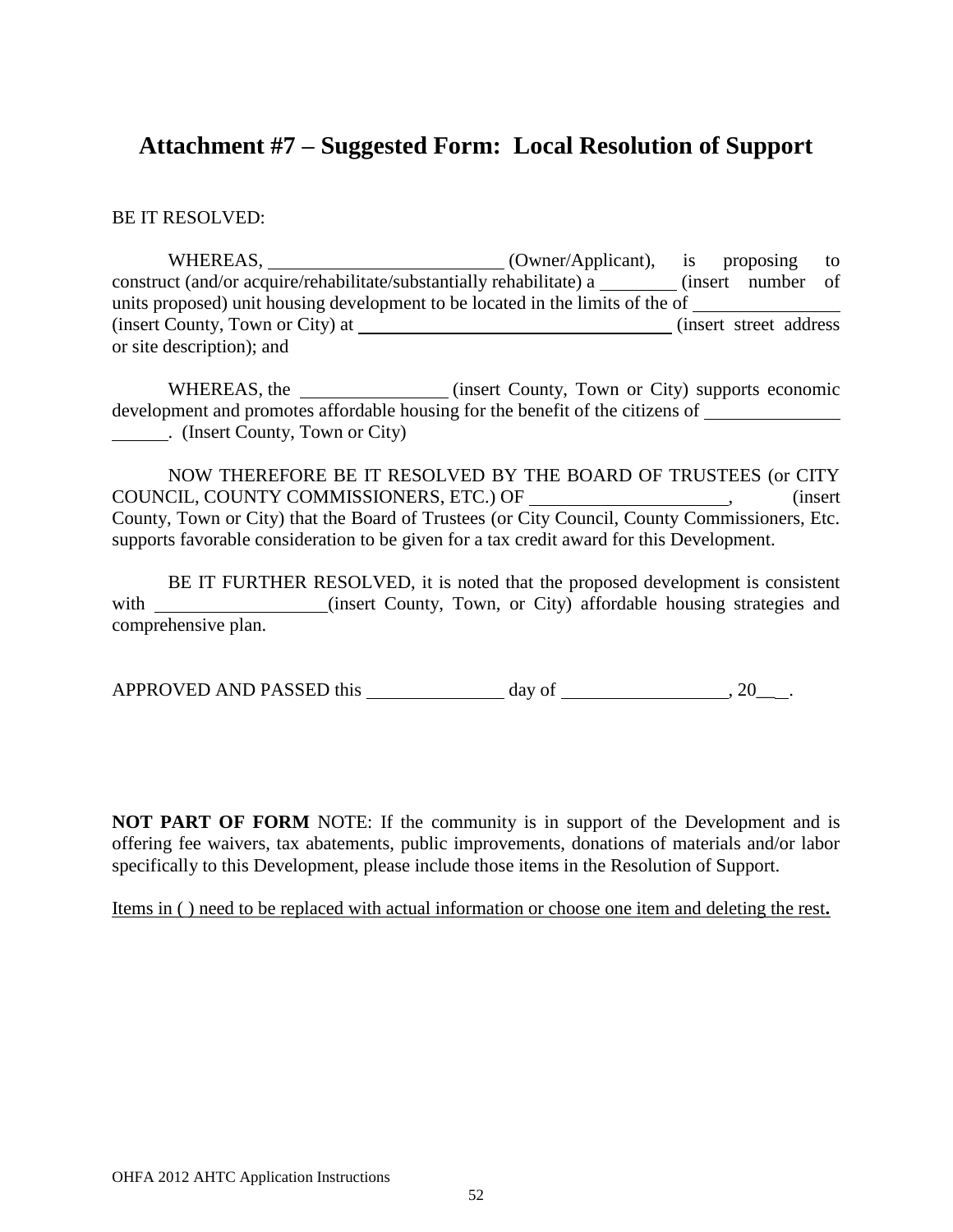# **Attachment #8 – Release of Information Form**

## **Authorization to Release Compliance Status Information (To be completed by Applicant)**

The Principal named below is applying for funding from the Oklahoma Housing Finance Agency (OHFA) for the following developments

The undersigned hereby requests and authorizes the agency named below to release to OHFA information regarding any low-Income housing development that the agency monitors and in which this Principal is currently participating. (Provide Attachment #9 or list containing all information required on Attachment #9 to State Agency.)

| Principal's Signature |                     |                                                                                                                                                                                                                                | Principal's Printed Name |                                                                                                                    |  |
|-----------------------|---------------------|--------------------------------------------------------------------------------------------------------------------------------------------------------------------------------------------------------------------------------|--------------------------|--------------------------------------------------------------------------------------------------------------------|--|
|                       | <b>Company Name</b> |                                                                                                                                                                                                                                |                          |                                                                                                                    |  |
|                       |                     |                                                                                                                                                                                                                                | Contact:                 |                                                                                                                    |  |
|                       |                     |                                                                                                                                                                                                                                |                          |                                                                                                                    |  |
|                       |                     | Address: City: City: City: City: City: City: City: City: City: City: City: City: City: City: City: City: City: City: City: City: City: City: City: City: City: City: City: City: City: City: City: City: City: City: City: Cit |                          |                                                                                                                    |  |
|                       |                     |                                                                                                                                                                                                                                |                          |                                                                                                                    |  |
| $\Box$                | categories?         | Refusal to lease to person with Section 8 Vouchers                                                                                                                                                                             | Corrected                | 1. Has this state agency issued an 8823 for any violations in the last 36 months in the following<br>Non-Corrected |  |
| $\Box$<br>$\Box$      | via an 8823.        | Determination of a violation under the Fair Housing Act<br>Development is out of compliance and is never expected to comply as reported to the IRS                                                                             |                          |                                                                                                                    |  |
|                       |                     | 2. Does your agency identify a pattern concerning the list above? Yes $\Box$                                                                                                                                                   |                          | No $\square$                                                                                                       |  |
|                       |                     | 3. Are all the developments on the attached list in compliance? Yes $\Box$                                                                                                                                                     |                          | $\overline{N_0}$                                                                                                   |  |

This response represents this agency's evaluation of the Principal's compliance status as of .

Prepared By Title Date Please return to OHFA by \_\_\_\_\_\_\_\_\_\_\_\_\_\_\_\_\_\_\_\_\_\_. This documentation can be mailed to OHFA, Tax Credit Allocation, P.O. Box 26720, Oklahoma City, OK 73126-0720 or emailed to Darcy Green at darcy.green@ohfa.org. For questions please call Darcy Green at (405) 419-8145. Your prompt response and any information that you are able to share is greatly appreciated.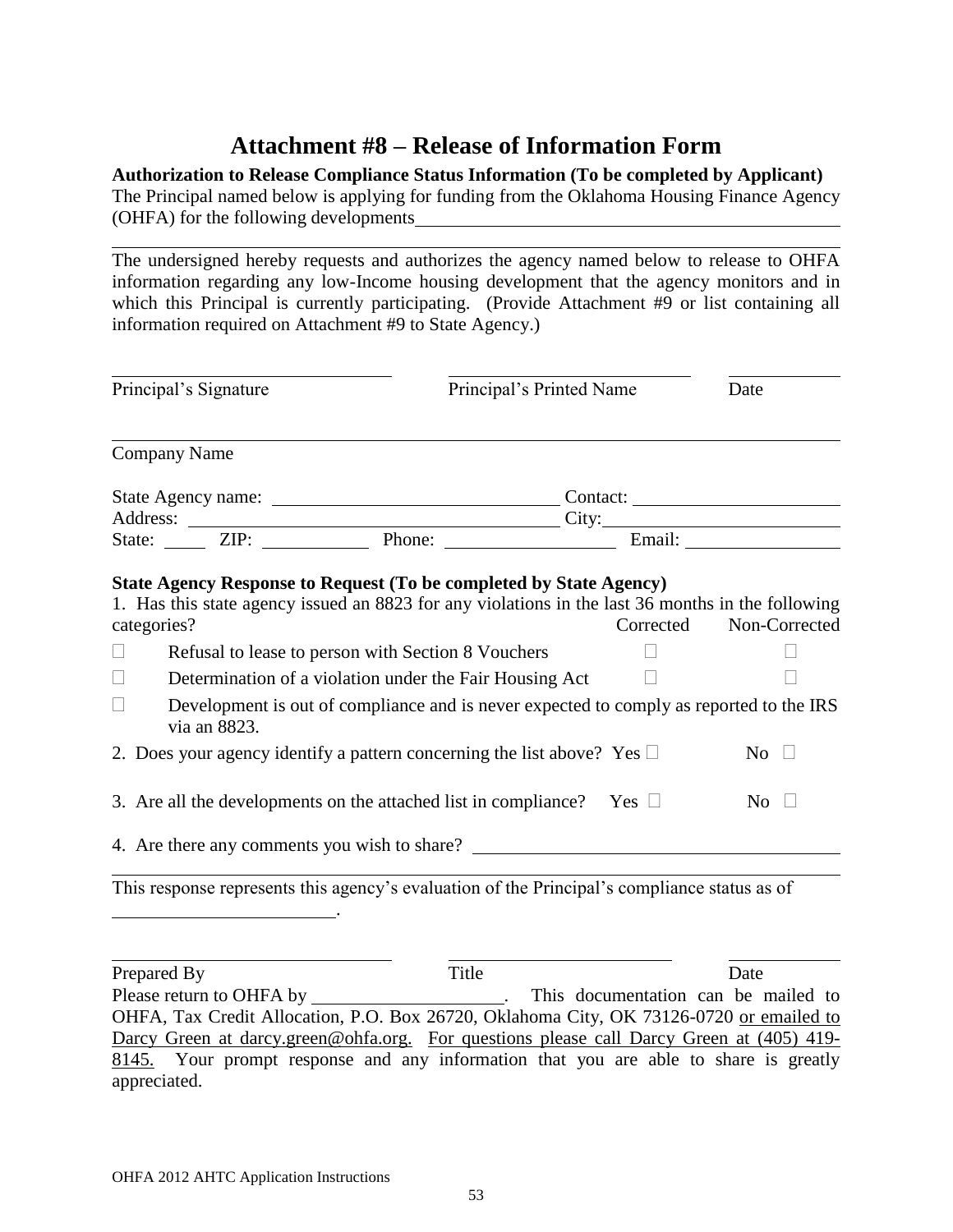# **Attachment #9 – Suggested Previous Participation Form**

**Name: List all current and past developments, regardless of continued involvement, for Oklahoma, as well as other States.**

Incomplete forms and lack of full disclosure may result in disqualification of the application.

|                        |                                            |                      |              |             | ⇓     |                     |                                           |                                   |
|------------------------|--------------------------------------------|----------------------|--------------|-------------|-------|---------------------|-------------------------------------------|-----------------------------------|
| <b>Property</b><br>ID: | <b>Property Name and</b><br><b>Address</b> | <b>Total</b><br># of | <b>LIHTC</b> | <b>HOME</b> | Other | Principal's<br>Role | Status (Active, Sold,<br><b>Expired</b> ) | <b>Date 8609</b><br><b>Issued</b> |
|                        |                                            | <b>Units</b>         |              |             |       |                     |                                           |                                   |
|                        |                                            |                      |              |             |       |                     |                                           |                                   |
|                        |                                            |                      |              |             |       |                     |                                           |                                   |
|                        |                                            |                      |              |             |       |                     |                                           |                                   |
|                        |                                            |                      |              |             |       |                     |                                           |                                   |
|                        |                                            |                      |              |             |       |                     |                                           |                                   |
|                        |                                            |                      |              |             |       |                     |                                           |                                   |
|                        |                                            |                      |              |             |       |                     |                                           |                                   |
|                        |                                            |                      |              |             |       |                     |                                           |                                   |
|                        |                                            |                      |              |             |       |                     |                                           |                                   |
|                        |                                            |                      |              |             |       |                     |                                           |                                   |
|                        |                                            |                      |              |             |       |                     |                                           |                                   |

**Make copies as needed. \_\_\_\_\_\_\_\_\_\_\_\_\_\_\_\_\_\_\_\_\_\_\_\_\_\_\_\_\_\_\_\_\_\_\_\_\_\_\_\_\_\_\_\_\_**

**Signature of Representative**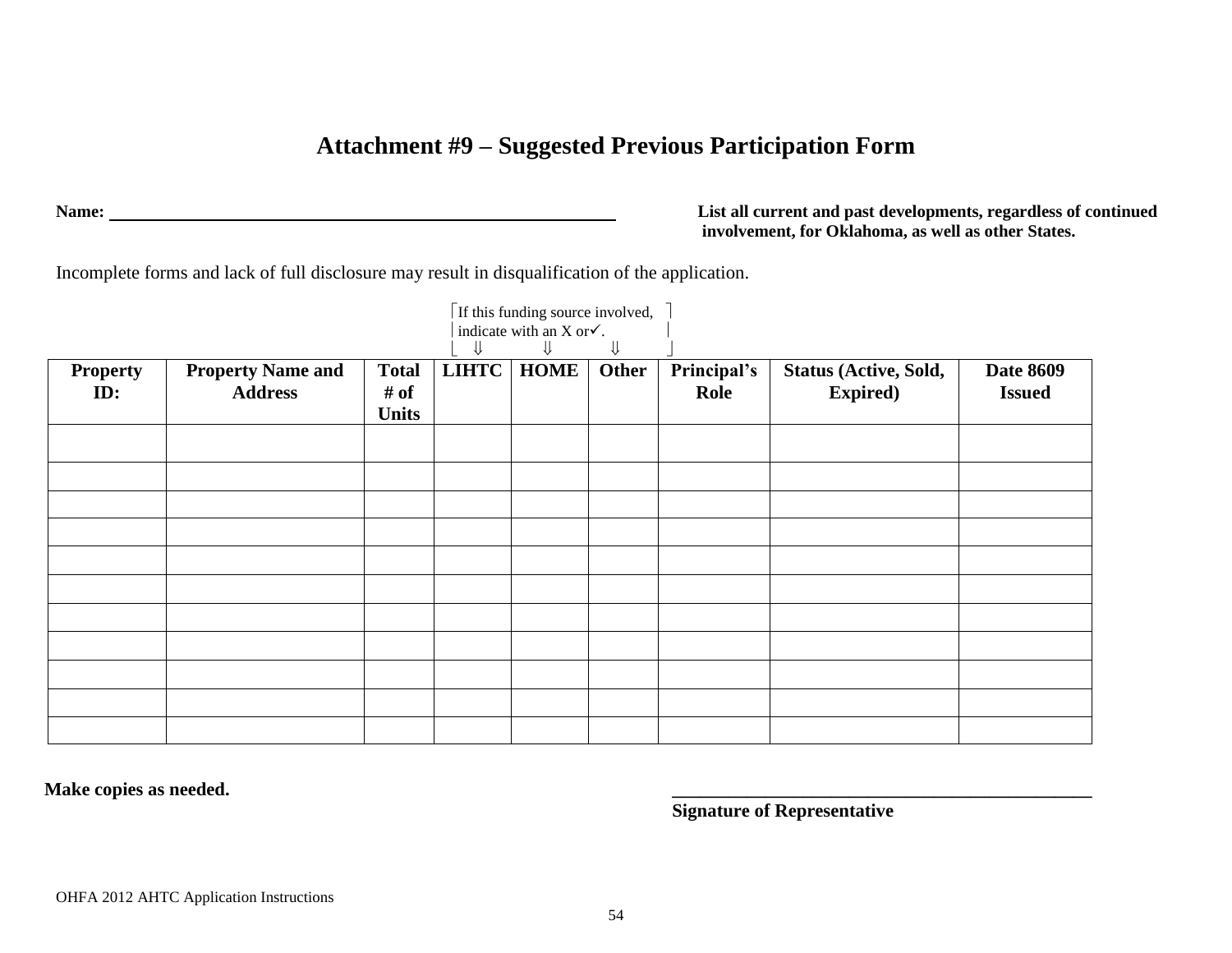# **Attachment #10 – Development Team Member Certificate**

### OKLAHOMA HOUSING FINANCE AGENCY AFFORDABLE HOUSING TAX CREDIT PROGRAM

| Development Name:<br>Team Member Role: Check all boxes that apply                                                  |                                                                                                                                                                                                                                                                                                                                                                                                                                                                                                                                                                                                                                                                                                                                                       |
|--------------------------------------------------------------------------------------------------------------------|-------------------------------------------------------------------------------------------------------------------------------------------------------------------------------------------------------------------------------------------------------------------------------------------------------------------------------------------------------------------------------------------------------------------------------------------------------------------------------------------------------------------------------------------------------------------------------------------------------------------------------------------------------------------------------------------------------------------------------------------------------|
|                                                                                                                    |                                                                                                                                                                                                                                                                                                                                                                                                                                                                                                                                                                                                                                                                                                                                                       |
| Accountant<br>  Architect                                                                                          | $\Box$ Attorney<br>$\Box$ Developer                                                                                                                                                                                                                                                                                                                                                                                                                                                                                                                                                                                                                                                                                                                   |
| Consultant<br>Contractor                                                                                           | Owner<br><b>Tax Professional</b>                                                                                                                                                                                                                                                                                                                                                                                                                                                                                                                                                                                                                                                                                                                      |
| Mgmt. Company Gen. Partner                                                                                         |                                                                                                                                                                                                                                                                                                                                                                                                                                                                                                                                                                                                                                                                                                                                                       |
|                                                                                                                    | The undersigned Development Team Member for the referenced Applicant and Development<br>hereby affirms to Oklahoma Housing Finance Agency and its Trustees that the undersigned:                                                                                                                                                                                                                                                                                                                                                                                                                                                                                                                                                                      |
| in an Application;<br>US HUD's list of debarred contractors;<br>bankruptcy within the prior seven (7) years.<br>7. | 1. Has not failed to meet and maintain minimum property standards;<br>2. Has not failed to meet and maintain any material aspect of a Development as represented<br>3. Has not been involved in any uncured financing defaults, foreclosures, or placement on<br>4. Has not had within the prior seven (7) years, events of uncorrected noncompliance with<br>any federal or state assisted housing programs;<br>5. Has not had the appointment of Receiver, conviction on a felony criminal charge, or<br>6. Has not failed to comply with OHFA's requests for information or documentation on any<br>Development funded or administered by OHFA. (If so requested)<br>Intends to participate in the Development proposed by the Application.<br>By: |
|                                                                                                                    |                                                                                                                                                                                                                                                                                                                                                                                                                                                                                                                                                                                                                                                                                                                                                       |
|                                                                                                                    |                                                                                                                                                                                                                                                                                                                                                                                                                                                                                                                                                                                                                                                                                                                                                       |
|                                                                                                                    |                                                                                                                                                                                                                                                                                                                                                                                                                                                                                                                                                                                                                                                                                                                                                       |
| $20$ .                                                                                                             |                                                                                                                                                                                                                                                                                                                                                                                                                                                                                                                                                                                                                                                                                                                                                       |
|                                                                                                                    | <b>NOTARY PUBLIC</b>                                                                                                                                                                                                                                                                                                                                                                                                                                                                                                                                                                                                                                                                                                                                  |
| (SEAL)                                                                                                             |                                                                                                                                                                                                                                                                                                                                                                                                                                                                                                                                                                                                                                                                                                                                                       |
|                                                                                                                    | <b>DO NOT MODIFY THIS FORM</b>                                                                                                                                                                                                                                                                                                                                                                                                                                                                                                                                                                                                                                                                                                                        |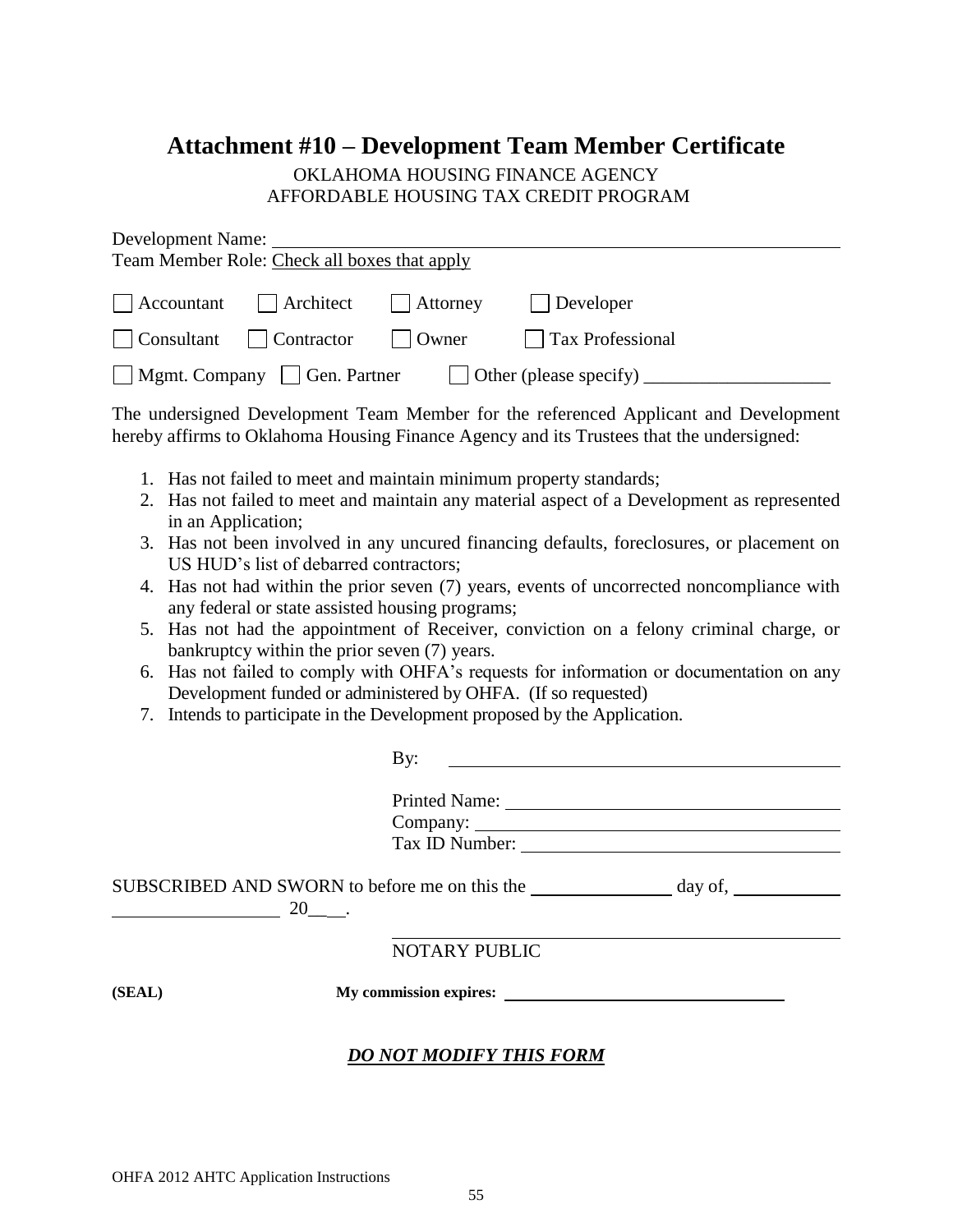# **Attachment # 11 – Identity of Interest Certification**

Development Name:

Owner Name:

OHFA has determined the following constitutes an **Identity of Interest:**

**Identity of Interest** between of the parties to this Tax Credit Application and general contractors, subcontractors, materials suppliers, or equipment lessors (hereinafter "Contractors") will be construed as existing under any of the following conditions:

- When there is any financial interest of the Applicant and any other member of the Development Team, management team, or any Contractors.
- When one or more of the officers, directors, stockholders, members, or partners of the Applicant is also an officer, director, stockholder, member, or partner of any other member of the Development Team, management team, or any Contractors.
- When any officer, director, stockholder, member, or partner of the Applicant has any financial interest whatsoever in any other member of the Development Team, management team, or any Contractors.
- When any member of the Development Team, management team, or Contractors advances any funds to the Applicant.
- When any member of the Development Team, management team, or Contractors provides or pays, on behalf of the Applicant, the cost of any materials and/or services including architectural services or engineering services other than those of a surveyor, general superintendent, or engineer employed by any other member of the Development Team, management team, or Contractor in connection with its obligations under its contract with the Applicant.
- When any member of the Development Team, management team or Contractors takes stock or any interest in the Applicant entity as part of the consideration to be paid him/her.
- When any relationship exists which would give the Applicant or any other member of the Development Team, management team or Contractors Control or influence over the price of the contract or the price paid to any other member of the Development Team, management team or to Contractors.
- When there exists or comes into being any side deals, agreements, contracts or understandings entered into thereby altering, amending, or cancelling any of the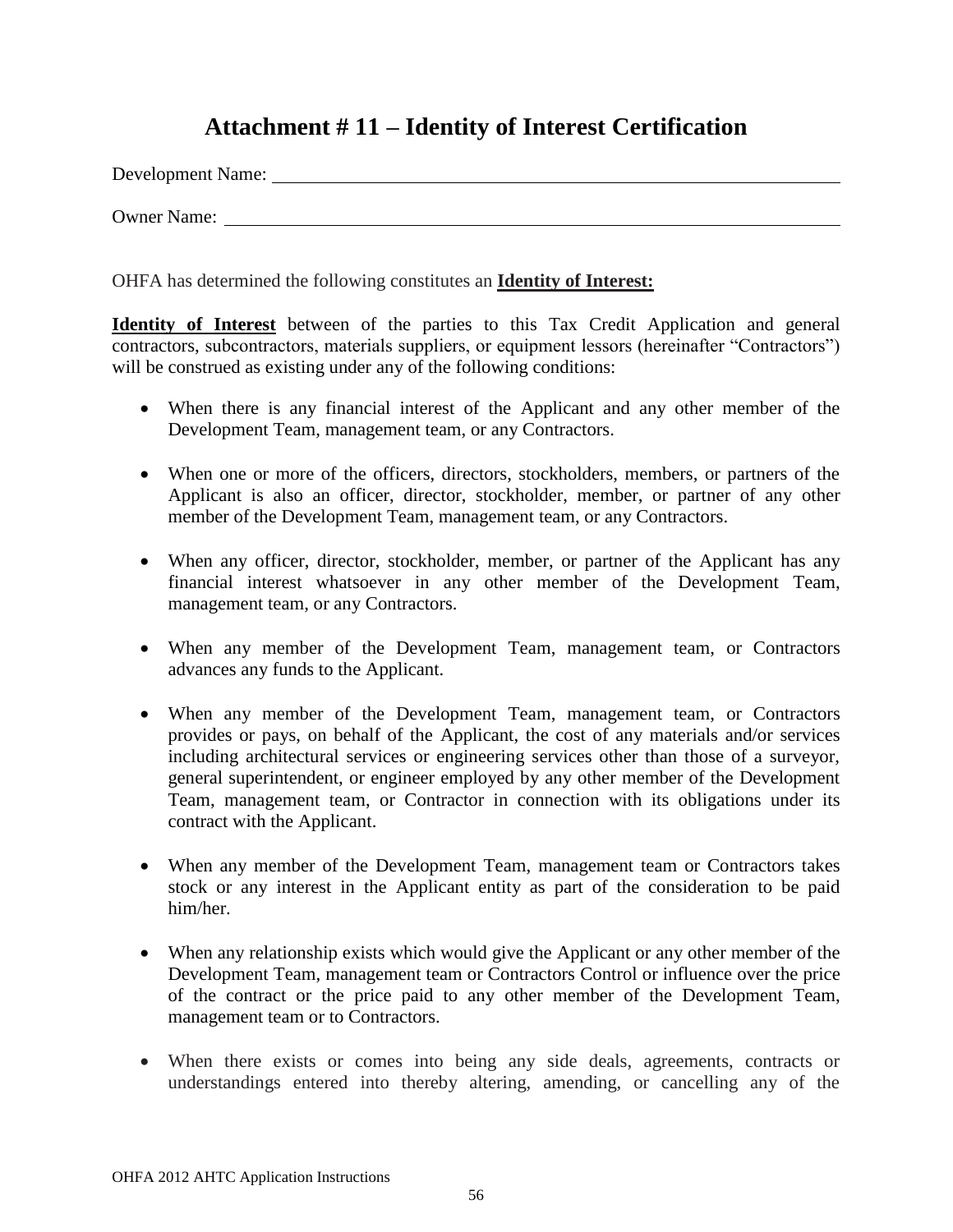management plan/management agreement documents, organization documents or other legal documents pertaining to the property, except as approved by OHFA.

### **IDENTITY OF INTEREST DISCLOSURE**

The following list constitutes a listing of those who have an **Identity of Interest** to this Application.

| Applicant:                                |                                                                                                                                                                         |
|-------------------------------------------|-------------------------------------------------------------------------------------------------------------------------------------------------------------------------|
| <b>General Partner:</b>                   | Do any of the following have an <b>Identity of Interest</b> in any other party to this Development?<br>No<br>Yes                                                        |
| Developer:                                | $No$ $Yes$ $\Box$                                                                                                                                                       |
| <b>Management Company:</b>                | $No \perp Yes \perp$                                                                                                                                                    |
| Sponsor:                                  | $No$ $Yes$ $\Box$                                                                                                                                                       |
| Contractor:                               | $No$ $Yes$ $\Box$                                                                                                                                                       |
| Sub-contractors:                          | $No \bigsqcup Yes \bigsqcup$                                                                                                                                            |
| Tax Attorney:                             | $No$ $Yes$ $\Box$                                                                                                                                                       |
| CPA:                                      | Yes<br>$\overline{N_0}$                                                                                                                                                 |
| <b>Material Suppliers:</b>                | No <sub>l</sub><br>Yes L                                                                                                                                                |
| <b>Equipment Lessors:</b>                 | $No$ $Yes$ $\Box$                                                                                                                                                       |
| Other Service Providers: Please identify: | No<br>Yes                                                                                                                                                               |
|                                           | Describe relationship, identifying percentage of any Ownership, percentage of materials or<br>services to the Development and all financial matters in the Development. |
|                                           |                                                                                                                                                                         |
|                                           |                                                                                                                                                                         |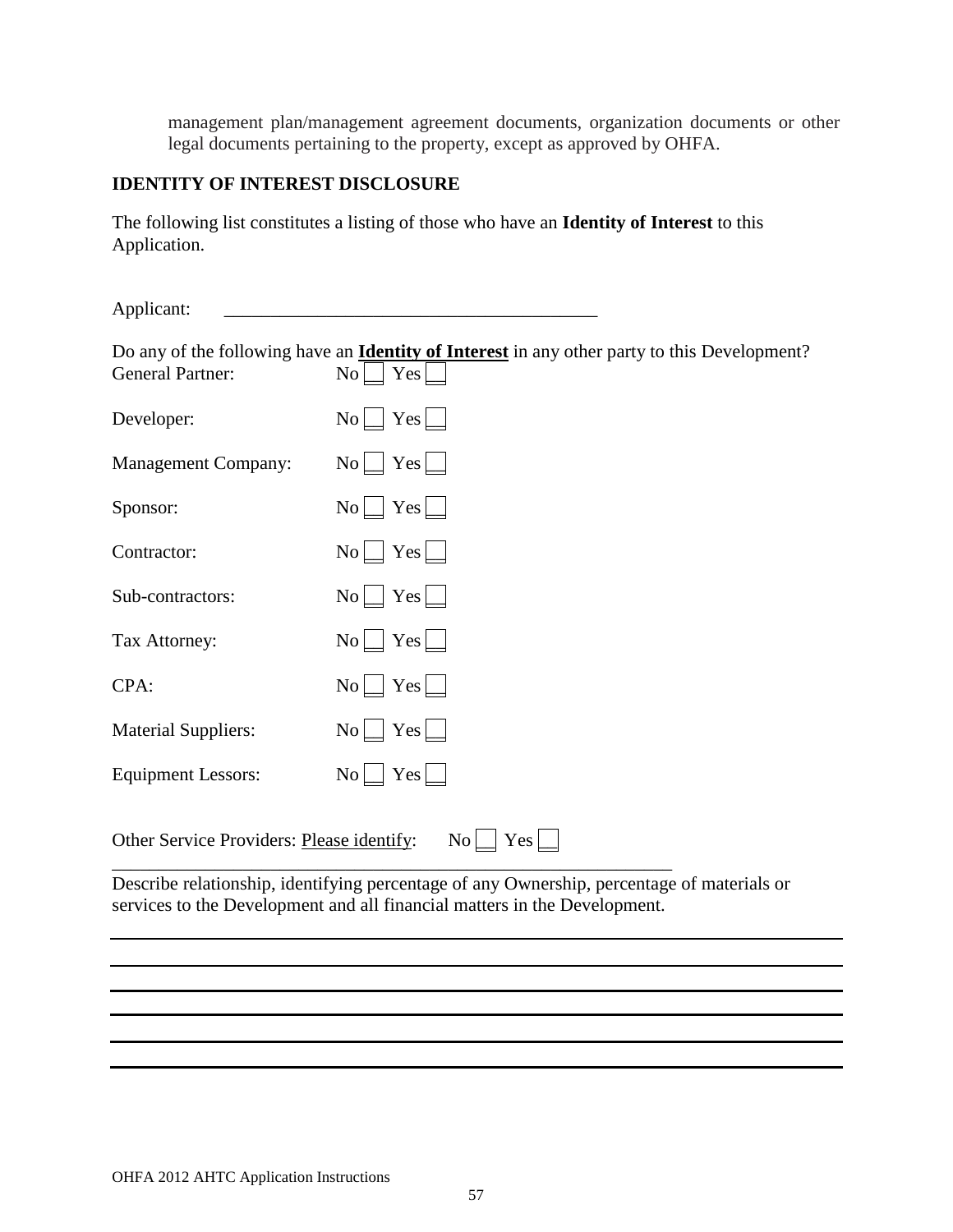I*,* \_\_\_\_\_\_\_\_\_\_\_\_\_\_\_\_\_\_\_\_\_\_\_\_\_\_\_\_\_\_\_\_\_\_\_ (please print name), hereby Certify that I have read the **Identity of Interest** statement above and understand what OHFA has determined constitutes an **Identity of Interest**.

The undersigned (please print) hereby Certifies that, **Check one:**

\_\_ **No Identity of Interest relationship exists**.

\_\_ **An Identity of Interest relationship exists** and hereby disclosed on the following page(s) of this qualification form those entities with which an **Identity of Interest** relationship exists.

I hereby Certify, under penalty of law, and with knowledge that this information may be verified, that the information submitted is true and accurate.

I further understand that failure to disclose any **Identity of Interest** to OHFA will also subject me to any administrative remedies available to OHFA. Such remedies may include suspension and debarment from participating in any OHFA programs.

I further understand and agree that I will update this **Identity of Interest** if my circumstances change, and I agree to provide a new **Identity of Interest** at any time requested by OHFA.

IN WITNESS THEREOF, I have set my hand this \_\_\_\_ day of \_\_\_\_, \_\_\_\_\_.

\_\_\_\_\_\_\_\_\_\_\_\_\_\_\_\_\_\_\_\_\_\_\_\_\_\_\_\_\_\_\_\_\_\_\_\_ Signature of General Partner (or Principal thereof)

\_\_\_\_\_\_\_\_\_\_\_\_\_\_\_\_\_\_\_\_\_\_\_\_\_\_\_\_\_\_\_\_\_\_\_\_

\_\_\_\_\_\_\_\_\_\_\_\_\_\_\_\_\_\_\_\_\_\_\_\_\_\_\_\_\_\_\_\_

Title of Officer, if General Partner is a Corporation

The **Identity of Interest** Affidavit was acknowledged before me this \_\_\_\_\_ day of  $\underline{\hspace{1cm}}$ ,  $\underline{\hspace{1cm}}$  by  $\underline{\hspace{1cm}}$ in and who executed the foregoing instrument and acknowledge that he/she executed the same as his/her free and voluntary act of deed.

Notary Public

My commission Expires: \_\_\_\_\_\_\_\_\_\_\_\_\_\_\_\_\_\_\_\_\_\_\_\_\_\_\_\_\_\_\_\_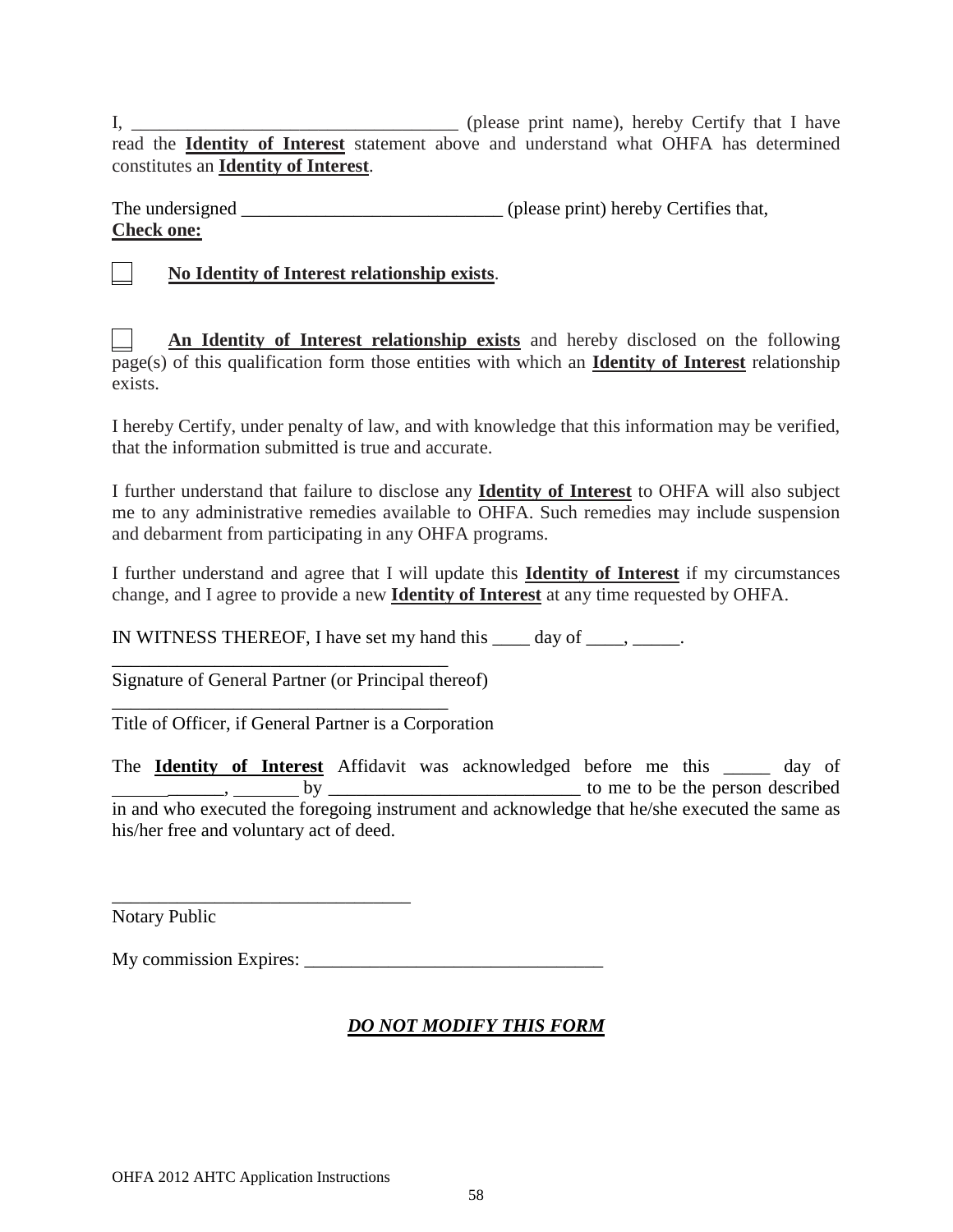# **Attachment #12 – Program Underwriting Standards**

Applicants requesting OHFA Development resources are expected to secure the maximum amount of private debt available to their proposed Development, prior to making Application for AHTCs.

Generally, once an Applicant has defined their Development's maximum debt capacity, AHTCs should then be structured into the Development's financing in order to fulfill the Development's remaining equity needs.

The amount of the Tax Credits requested cannot be increased after the Application has been submitted to OHFA. After underwriting the amount of Credits may be reduced. Credits also may be reduced at Carryover and/or final if the underwriting supports a lower amount.

If a lender, syndicator, or other program has more stringent requirements, those must be satisfied as well.

Under the Housing and Economic Recovery Act of 2008 (HERA), for Buildings Placed-In-Service before **December 31, 2013,** the applicable percentage shall not be less than nine percent (9%). IF A BUILDING IS NOT PLACED-IN-SERVICE BEFORE DECEMBER 31, 2013, THE APPLICABLE PERCENTAGE WILL EITHER BE, THE RATE IN EFFECT WHEN THE CARRYOVER AGREEMENT WAS EXECUTED – not the 9% mandated by HERA legislation (if the Owner made the election to lock the rates), OR THE RATE IN EFFECT WHEN THE BUILDING IS PLACED IN SERVICE (if the Owner did not make the election to lock the rates at carryover). OHFA will continue to underwrite at 9%, unless Owners/syndicators have a different requirement. **PLAN ACCORDINGLY.**

#### **Developer and Contractor Fee Limitations OHFA AHTC Chapter 36 Rules 330:36-4-2.1 These are the maximum amount of fees allowed for costs and Eligible Basis. Round down to avoid overages.**

A Large Development is more than sixty (60) units.

**Developer Fees** The amount of Developer Fees shall be limited to:

**A. Small Developments.** Developer Fees may not exceed eighteen percent (18%) of the Eligible Basis (before any boost) of the Qualified Low-Income Building(s), excluding the Developer Fees.

**B. Large Developments.** Developer Fees may not exceed fifteen percent (15%) of the Eligible Basis (before any boost) of the Qualified Low-Income Building(s), excluding the Developer Fees.

**For Acquisition and Rehabilitation, the Developer Fee must be prorated between the acquisition and the rehabilitation based upon the percentage of Eligible Basis represented by each.**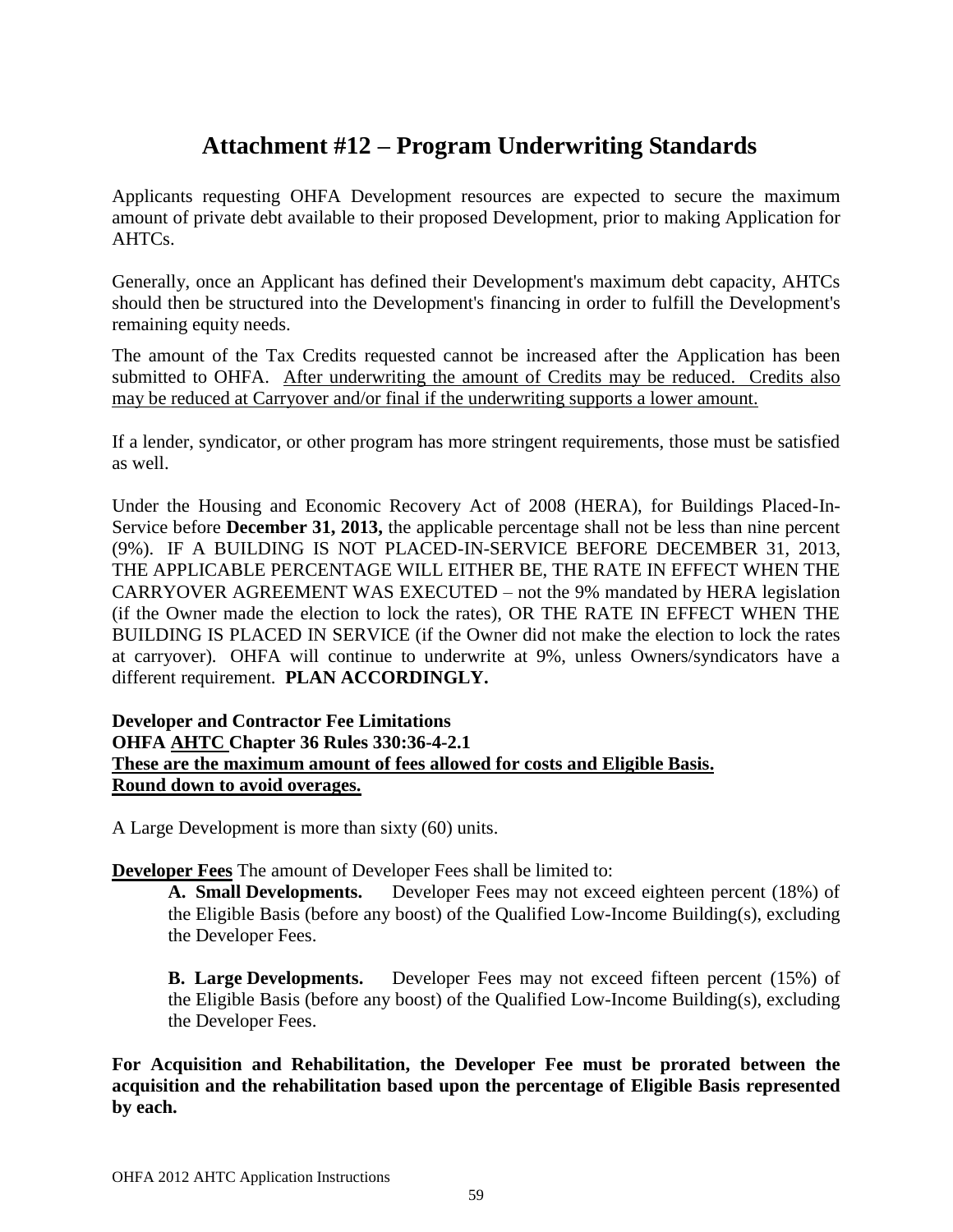**Contractor Fees** The amount of contractor fees shall be limited to:

**A. Small Developments.** Contractor fees may not exceed sixteen percent (16%) of the Hard Construction Costs. Contractor fees are further limited as follows:

- (i) general requirements shall not exceed six percent (6%) of the Hard Construction Costs.
- (ii) general overhead shall not exceed two percent (2%) of the Hard Construction Costs.
- (iii) builders profit shall not exceed eight percent (8%) of the Hard Construction Costs.

**B. Large Developments.** Contractor fees may not exceed fourteen percent (14%) of the Hard Construction Costs. Contractor fees are further limited as follows:

- (i) general requirements shall not exceed six percent (6%) of the Hard Construction Costs.
- (ii) general overhead shall not exceed two percent (2%) of the Hard Construction Costs.
- (iii) builders profit shall not exceed six percent (6%) of the Hard Construction Costs.

AHTC Rules at 330:36-1-4 - Hard Construction Costs means the following types of activities, but not limited to, earthwork, site work, on-site utilities, roads and walks, concretes, masonry, metals, carpentry (rough and finish), moisture protection, doors/windows/glass, insulation, roofing, sheet metal, drywall, tile work, acoustical, flooring, electrical, plumbing, elevators, blinds and shades, appliances, lawns and planting, fence, cabinets, carpets, heat & ventilation. A reasonable construction contingency can also be included.

#### **Operating and Replacement Reserves**

Minimum operating reserves must equal six months of projected operating expenses plus, debt service payments, plus annual replacement reserve payments.

In lieu of such operating reserves, Developer guarantees or letters of credit may be accepted, taking into account the Developer's demonstrated financial capacity and liquidity, its program record, and the number of other guarantees it has outstanding. The guarantee for reserves only relates to the Development budget.

Minimum replacement reserves should equal \$250 per unit annually for new construction and \$300 for substantial rehabilitation Developments. If there is interest income on reserves it must be clearly defined and separated from other income.

#### **Operating Expenses**

Some type of maintenance expenses must be shown. Either maintenance salaries or an estimate for the cost of contracting out the work should be included.

#### **Debt Coverage Ratio:**

Debt service coverage is defined as the ratio of a property's net operating income to debt service obligations. Rental income, any subsidies, and reserve funds should be sufficient to cover the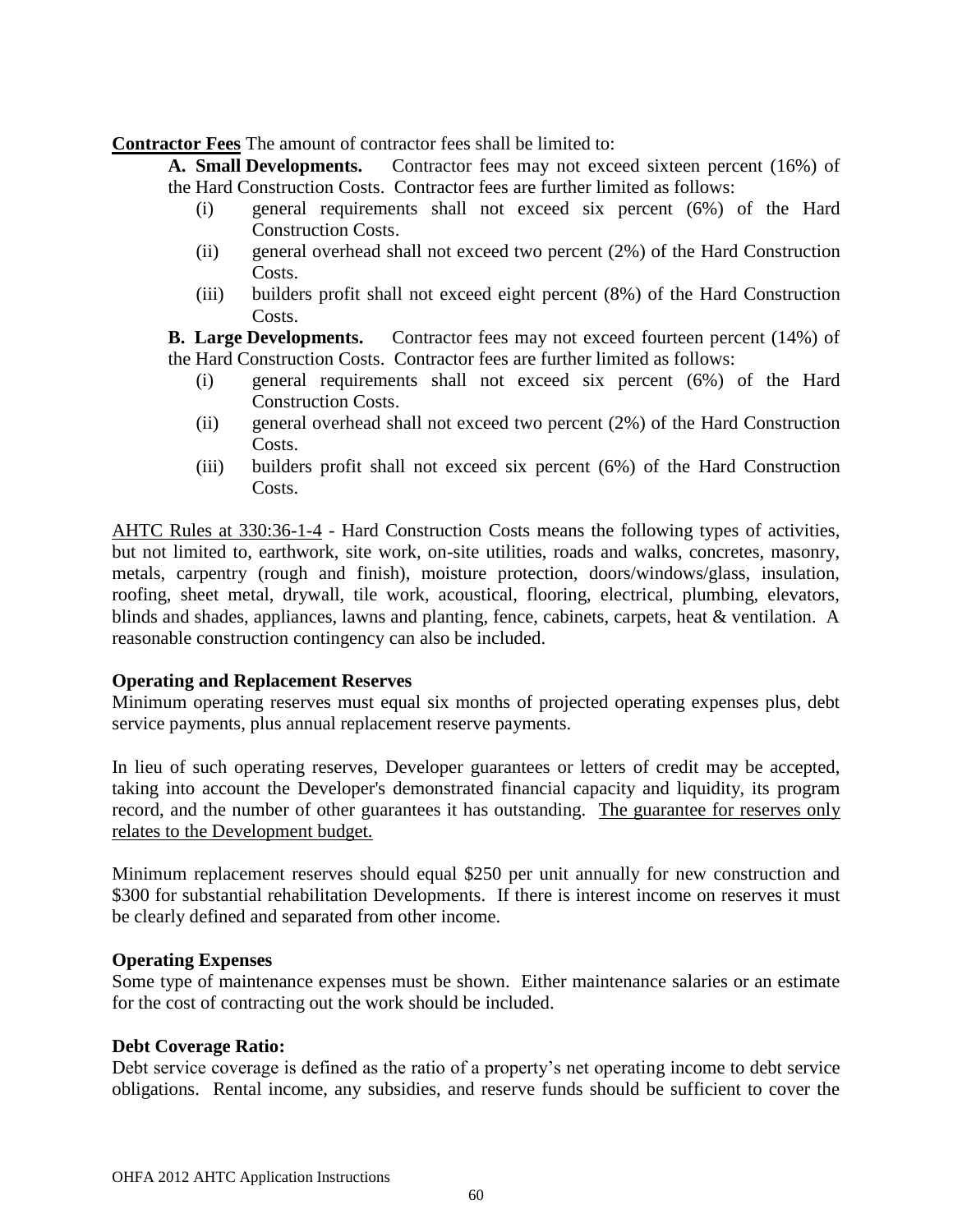property's debt and operating expenses over the period of Low-Income use. DCR must meet all lender requirements as well.

#### **All Developments**

A minimum debt service coverage ratio of **1.15** is required for all debt financing which would foreseeably result in foreclosure if not repaid. The debt coverage ratio must be maintained each year for 15 years.

#### **Projections and Pro formas**

Applicants are required to express realistic operating expense and vacancy rate projections in pro formas that are indicative of prevailing market conditions. Applicants are allowed to provide their own pro-forma forms. However, the pro-forma provided by OHFA **must** also be provided and staff will consider the OHFA provided pro-forma to be correct if there are any discrepancies between the two. A reasonable cash flow must be exhibited throughout the 15 years. No negative cash flow is allowed in any year.

If other income is not increasing at the same rate as income or not increasing at all, then it must be shown separately on pro forma.

#### **Cost Limits**

OHFA/HDT shall encourage a realistic per unit cost limitation for AHTC Developments, while encouraging cost efficient production and shall not give preference solely for lowest construction costs. Developments that have high cost per unit may be ineligible for a reservation. OHFA will use the HUD 221 (d) (3) Limits as a guide (with an exception for Historic Rehabs). OHFA will Allocate only the amount of Credit necessary for financial feasibility of a Development and its viability as a qualified Low-Income Housing Development throughout the affordability period.

#### **Minimum Rehabilitation Cost per Unit**

A minimum rehabilitation investment threshold of no less than \$20,000 per unit or at least twenty percent (20%) of Eligible Basis, whichever is greater to assure meaningful, rather than simply cosmetic, substantial rehabilitation of properties.

#### **Appraisals in Acquisition/Substantial Rehabilitation Properties**

For acquisition/substantial rehabilitation properties, OHFA shall limit the acquisition price upon which Tax Credits are Allocated to the "as is" appraised value of the property.

#### **Deferred Developer Fee**

OHFA does not allow interest to accrue on deferred Developer fees.

#### **Cash Contributions**

Actual Cash contributions should be included in the Sources and Uses (Section VI of the Application Form).

#### **Other Tangible non cash contributions**

Any other tangible (but not cash) contributions, including discounted materials, fee waivers, etc should not be included in the Sources and Uses (Section VI of the Application Form).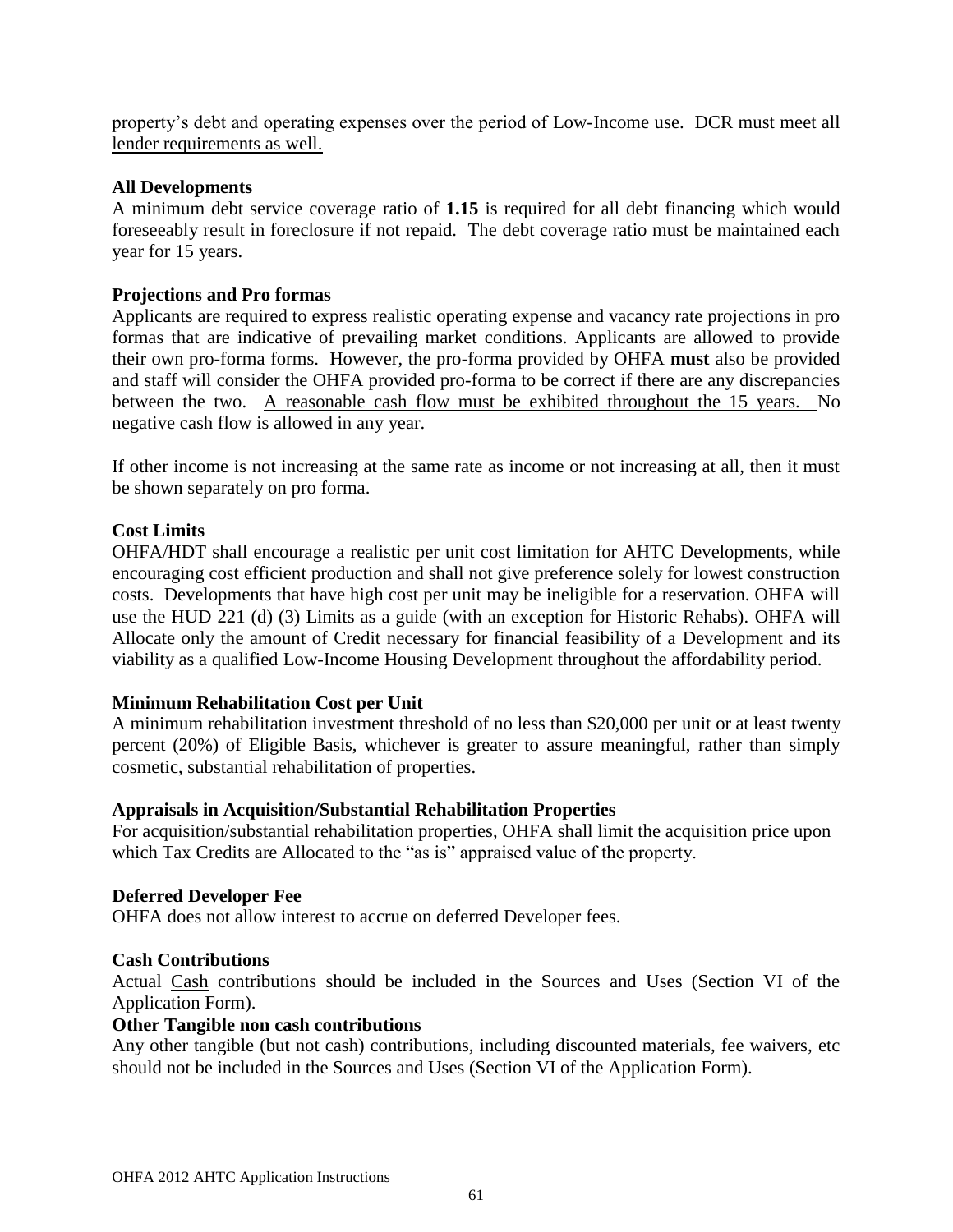#### **130% Boost**

Projects not located in a QCT/ DDA are eligible for the 130% general financial adjustment boost by requesting and showing a financial need for the general financial adjustment boost. \$750,000 is maximum amount of AHTCs that can be received with the 130% boost. This is inclusive of any adjustment.

**The maximum amount of Tax Credits will be based on the lesser of Gap or Eligible Basis Method of calculation. However, the final Allocation could be less due to underwriting.**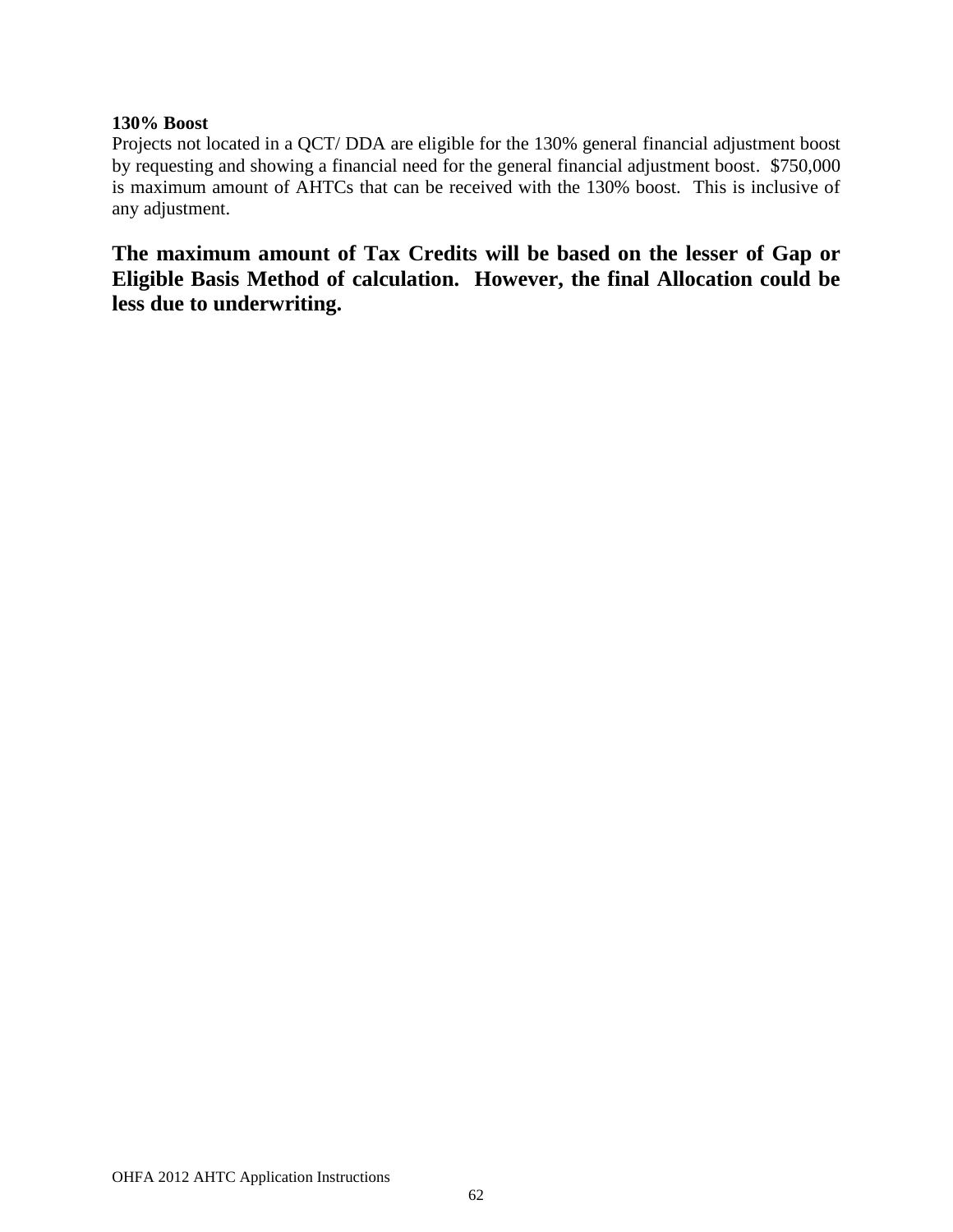# **Attachment #13 – Section 42 Leasing Language**

Development Name:

Applicant Name: 1986. The contract of the contract of the contract of the contract of the contract of the contract of the contract of the contract of the contract of the contract of the contract of the contract of the cont

I Certify the proposed Development will include the proper language in the Tenant Application and Lease Addendum. The Tenant Application language must include questions about full time students and felonies. The lease or an addendum must include Section 42 language.

Owner's Signature

Printed Name

Title

Date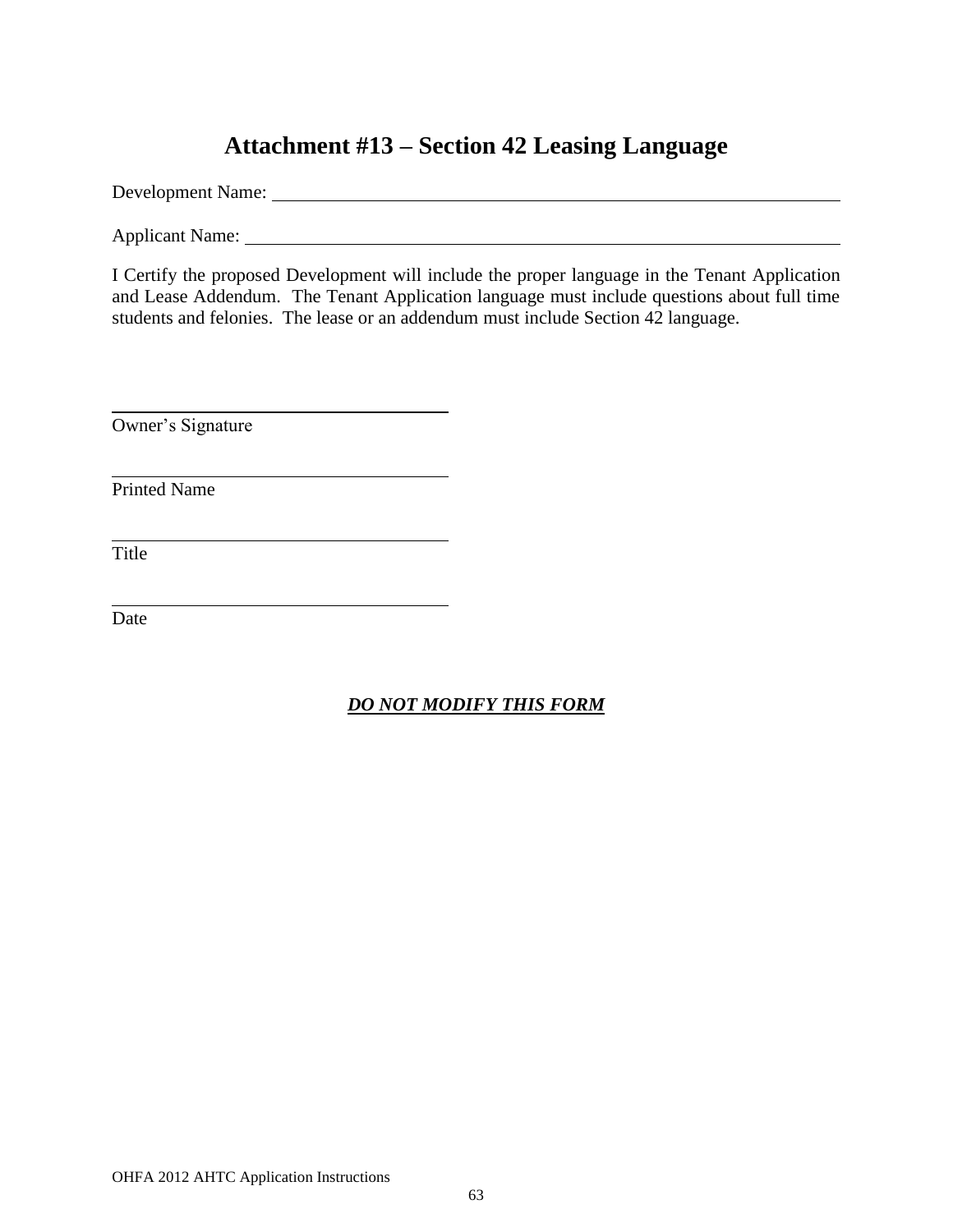# **Attachment #14 – Development Services Certification**

Development Name:

Owner Name:

The Owner hereby Certifies to notify tenants of development and/or community services available in the area. Such notification shall be in the form but not limited to letters to tenants, flyers, posters, etc. Documentation shall be made available to OHFA at any time requested.

Representative of the Ownership Entity Date

Printed Name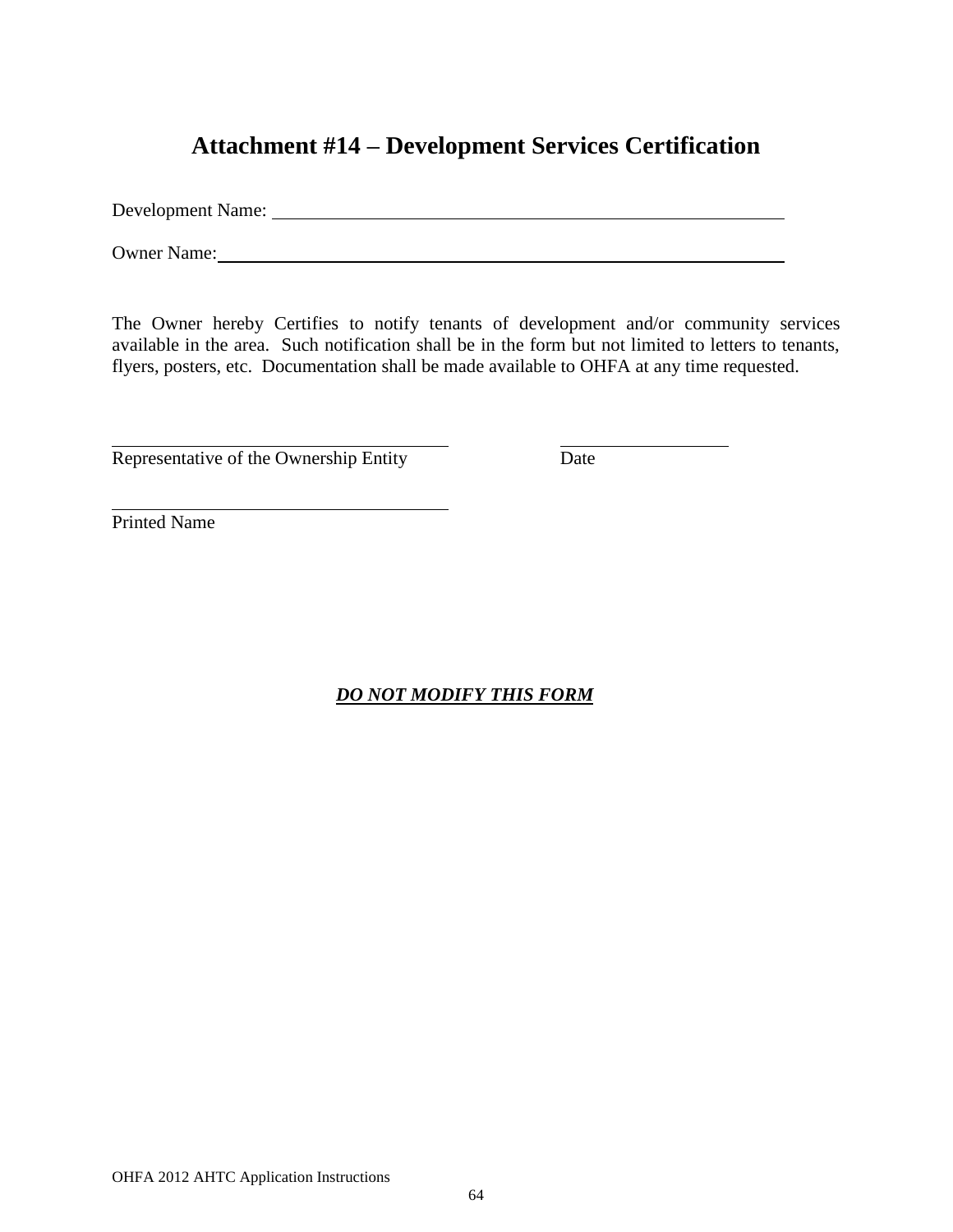# **Attachment #15 – Referral Acceptance Certification**

Development Name:

Owner Name:

The Owner hereby Certifies that the Owner/Applicant will accept referrals from the local PHA and or OHFA.

Representative of the Ownership Entity Date

Printed Name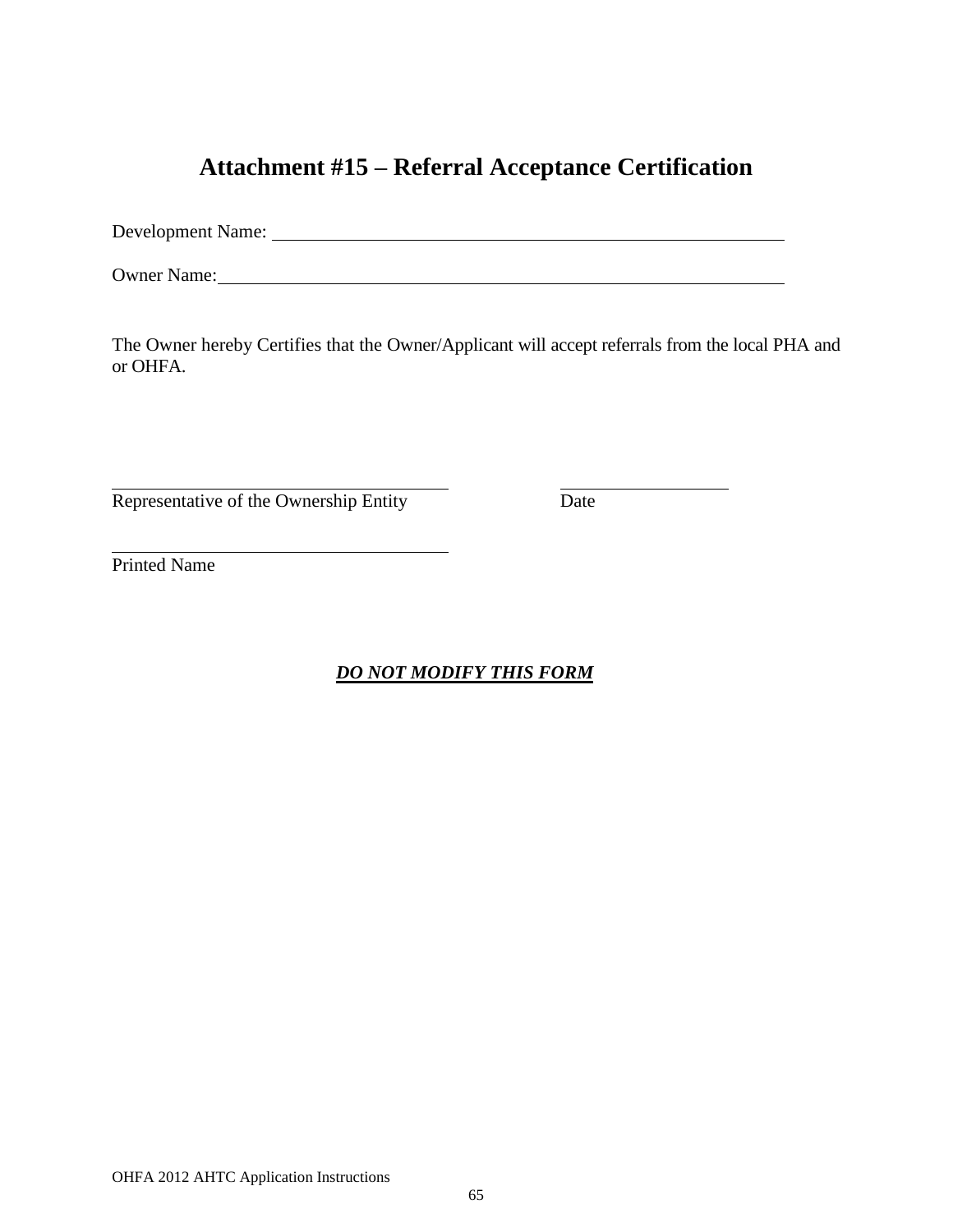# **Attachment #16 – Capital Needs Assessment Certification**

Development Name: Owner Name:

The Owner hereby Certifies that the proposed improvements plus reserves have a useful life that meets the full term of affordability, and that an interview was conducted with either the owner or onsite personnel.

List the Names and titles of all onsite personnel interviewed

Name Title Representative of the Ownership Entity Date Printed Name Individual who performed CNA Date Printed Name *DO NOT MODIFY THIS FORM*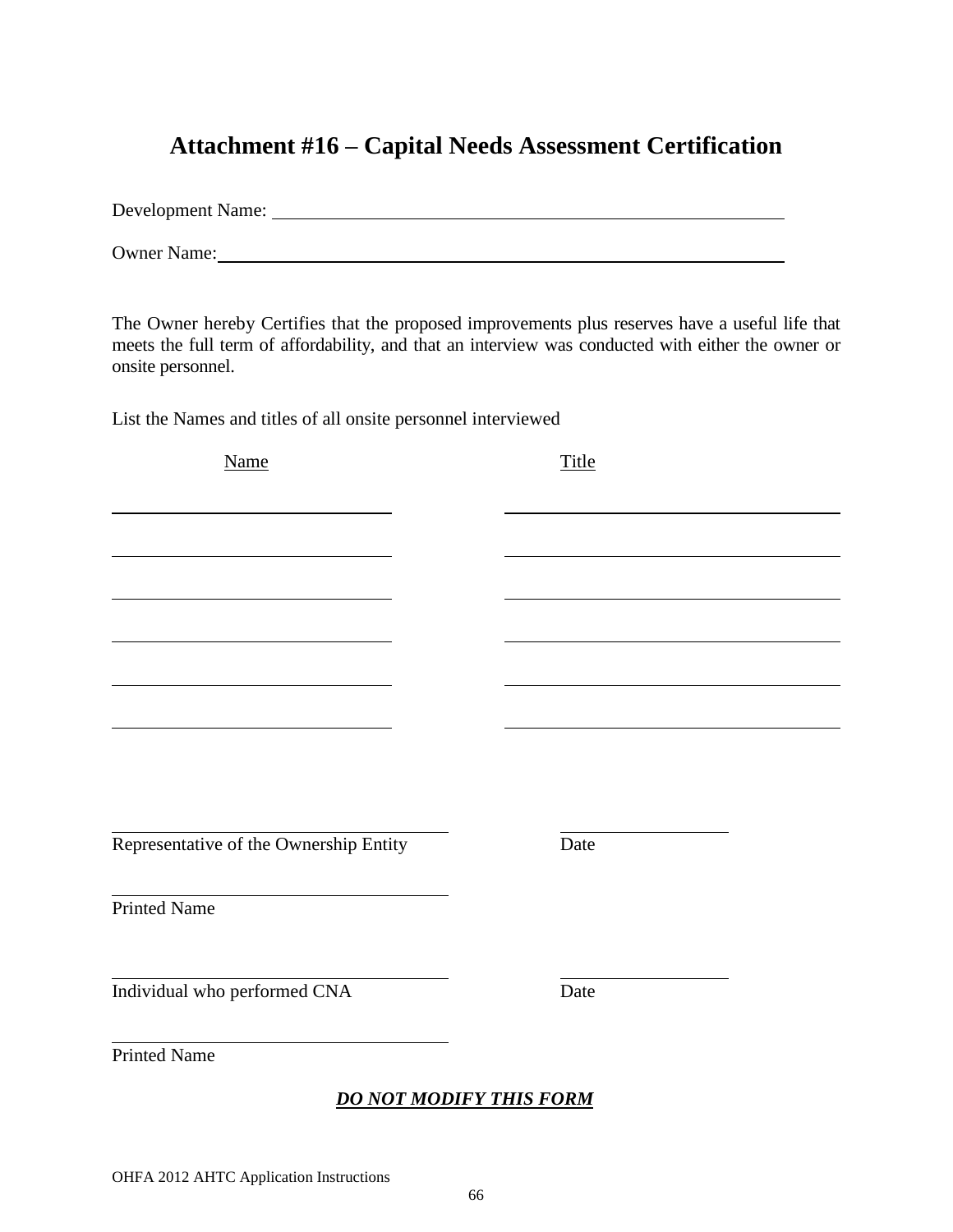# **Attachment #17– Development Amenities Certification**

Development Name:

Owner Name:

The Owner hereby Certifies that the following amenities will be included in the plans and specifications for the project, they are included in the budget, and that they exceed the minimum requirements of the applicable building codes.

#### **Check all that apply**

**Owners shall choose one "Building façade" from the following:**

 $\Box$ **Building facades that are a minimum of 40% brick or stone. The remaining percentage shall be comprised of Cement type boards** 

**Owners must verify that each of the following will be in place:**

 **Ceiling fans in each bedroom and in the living room** 

**Washer & Dryer access as provided by one of the following** 

- Washer & Dryer in each unit
- Washer and Dryer hook-ups in each unit
- A shared laundry room facility

#### **Additionally Owners must verify that at least one of the following will be provided in each unit:**

**Dishwasher**

**Garbage Disposal**

**Microwave (either built-in or free standing)**

Representative of the Ownership Entity (date) Printed Name

Project Architect (date) Printed Name

*(If applicable ensure any appliances provided match designations made on the Attachment #20 Energy Efficiency Certification)*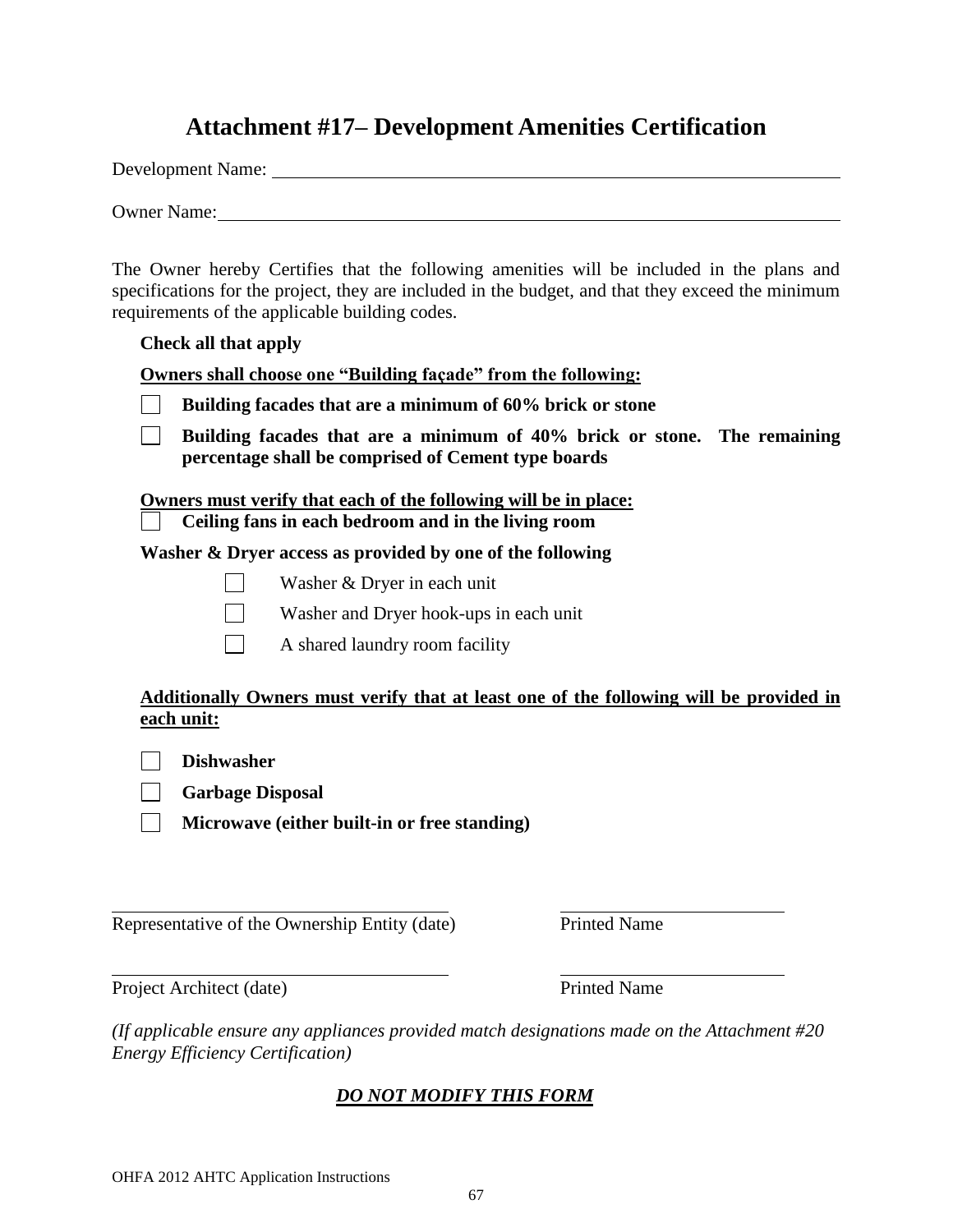# **Attachment #18 – Development Amenities Waiver for rehab Projects**

Development Name:

Owner Name:

The Owner hereby Certifies that the following amenities cannot feasibly be completed for the above named Development.

Please check those that **cannot** be done. All others must be included in the Development as described in Section 11 of the Application Instruction, "Development Amenities."

**Check all that apply**

**Owners shall choose one "Building façade" from the following:**

| Building facades that are a minimum of 60% brick or stone |  |
|-----------------------------------------------------------|--|
|-----------------------------------------------------------|--|

**Building facades that are a minimum of 40% brick or stone. The remaining**   $\mathbf{L}$ **percentage shall be comprised of Cement type boards** 

**Owners must verify that each of the following will be in place:**

 **Ceiling fans in each bedroom and in the living room** 

**Washer & Dryer access as provided by one of the following** 

Washer & Dryer in each unit

Washer and Dryer hook-ups in each unit

A shared laundry room facility

**Additionally Owners must verify that at least one of the following will be provided in each unit:** Check any of the following that **cannot** be provided

**Dishwasher**

**Garbage Disposal**

**Microwave (either built-in or free standing)**

Representative of the Ownership Entity (date) Printed Name

Project Architect (date) Printed Name

*(If applicable ensure any appliances provided match designations made on the Attachment #20 Energy Efficiency Certification)*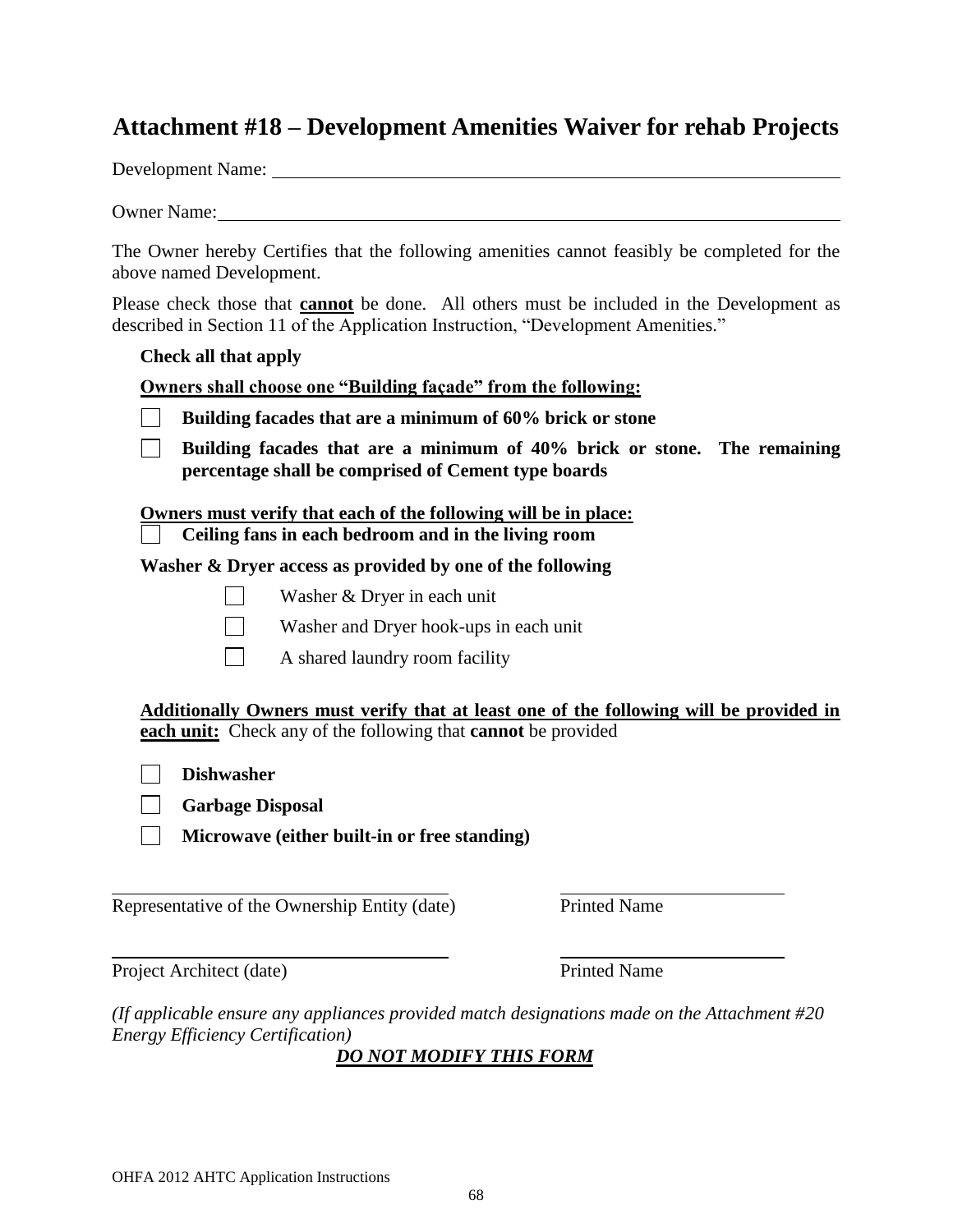# **Attachment #19 – Development Self Score Sheet & Certification**

percent (
with Development's Tax Credit units will be designated to

1. Income Targeting – 10 Points Possible Self Score

| persons at or below fifty percent (50%) AMI for the Extended Use Period.                                                                                                                                                                                                                                                                                                                                     |                   |
|--------------------------------------------------------------------------------------------------------------------------------------------------------------------------------------------------------------------------------------------------------------------------------------------------------------------------------------------------------------------------------------------------------------|-------------------|
| 2. Term of Affordability - 10 Points Possible                                                                                                                                                                                                                                                                                                                                                                | <b>Self Score</b> |
| NO The Development will remain affordable to Low-Income persons for ten<br>$\vert$   YES<br>years beyond required minimum of thirty (30) years. If awarded points, the right to request a<br>Qualified Contract is waived.                                                                                                                                                                                   |                   |
| 3a. Development Location and Housing Characteristics<br><b>10 Points Possible</b>                                                                                                                                                                                                                                                                                                                            | <b>Self Score</b> |
| 3b. Incentivizing the Expanded Distribution of Housing<br><b>Credit Funds - 2 Points Possible</b>                                                                                                                                                                                                                                                                                                            | <b>Self Score</b> |
| 4. Development Leverage – 10 Points Possible                                                                                                                                                                                                                                                                                                                                                                 | Self Score        |
| 5. Community Support – 5 Points Possible                                                                                                                                                                                                                                                                                                                                                                     | Self Score        |
| 6. Development Team Experience – 5 Points Possible                                                                                                                                                                                                                                                                                                                                                           | <b>Self Score</b> |
| 7. Management Experience – 9 Points Possible                                                                                                                                                                                                                                                                                                                                                                 | <b>Self Score</b> |
| 8. Tenant Special Needs Pop. - 10 Points Possible<br><b>Self Score</b><br>Five percent $(5\%)$ of the total residential units will have rents at fifty percent $(50\%)$ or less of the<br>allowable Tax Credit rents. These units will be designated to serve the Special Needs population<br><b>OR</b><br>One hundred percent (100%) of the total residential units will serve the Special Needs population |                   |
| 9. Tenant Populations of Individuals with Children<br><b>10 Points Possible</b>                                                                                                                                                                                                                                                                                                                              | <b>Self Score</b> |
| 10. Tenant Populations of Elderly Individuals<br><b>5 Points Possible</b>                                                                                                                                                                                                                                                                                                                                    | <b>Self Score</b> |
| 11. Tenant Ownership - 10 Points Possible                                                                                                                                                                                                                                                                                                                                                                    | <b>Self Score</b> |

# 12. Preservation of Affordable Housing Developments Self Score **5 Points Possible** (no pro-rating)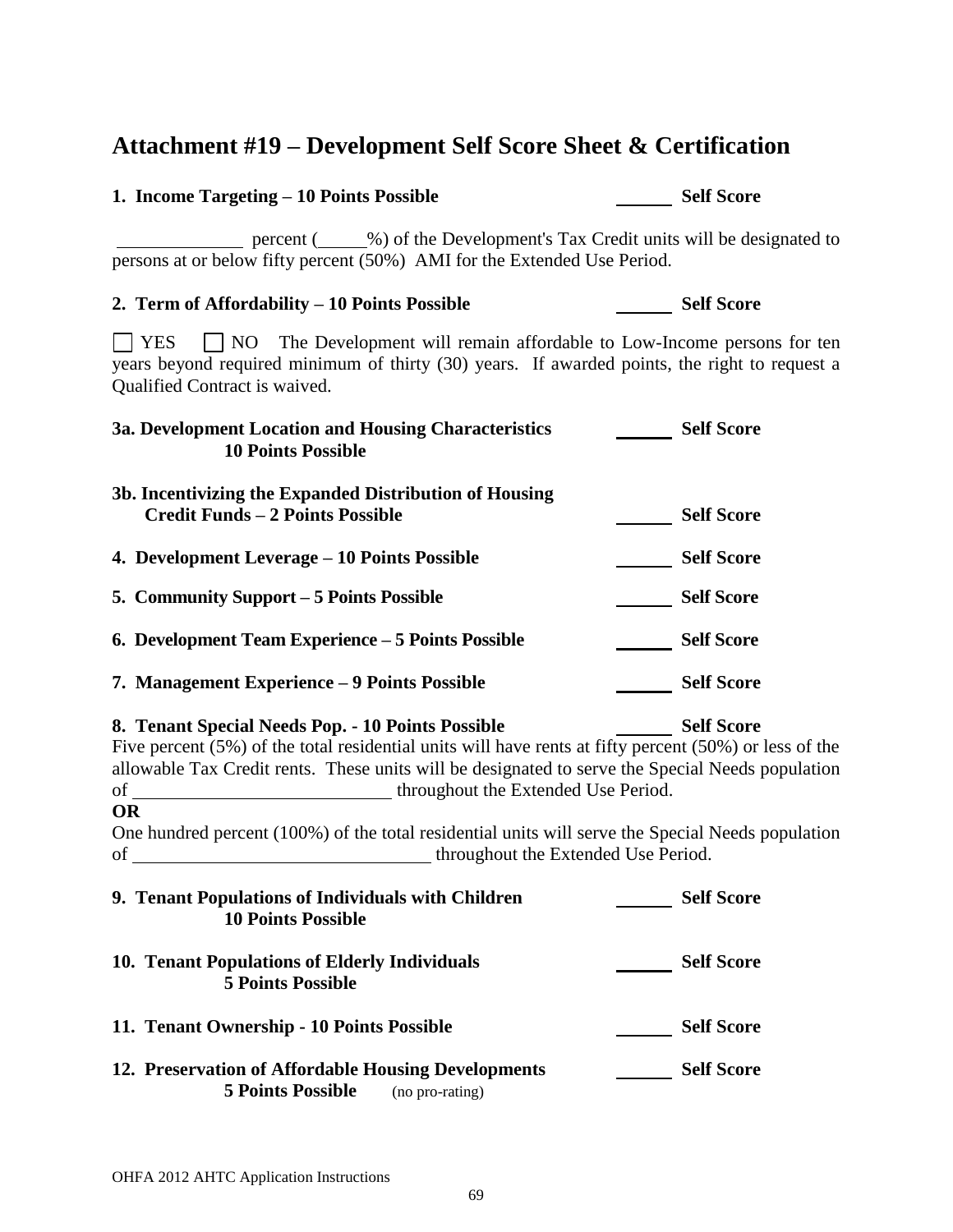| 13. Energy Efficiency – 10 Points Possible | <b>Self Score</b> |
|--------------------------------------------|-------------------|
| 14. Historic Credits – 4 Points Possible   | <b>Self Score</b> |

**Total Self Score** 

(cannot receive both Term of Affordability and Tenant Ownership points)

#### **Verify all documentation in individual Tabs is complete, accurate, and coincides with this Owner's Self-Score Sheet and Certification.**

### **Certification:**

The undersigned, being duly authorized, hereby represents and Certifies the Selection Criterion information, to the best of his/her knowledge, is true, complete and accurately describes the proposed Development. The undersigned is fully aware of the facts and circumstances surrounding the Commitments for the Selection Criterion. Misrepresentations of any kind will be grounds for denial or loss of the Tax Credits, and may affect future participation in the Tax Credit Program in Oklahoma. The undersigned is fully aware all Selection Criterion will be part of the recorded Regulatory Agreement.

The undersigned has executed this Certification in the name of the Owner this day of  $, 20$   $, 20$   $, ...$ 

Representative of the Ownership Entity

Printed Name

Title

Date

The **Development Self Score Sheet and Certification** was acknowledged before me  $\frac{1}{\text{this}}$  day of , , , by to to me to be the person described in and who executed the foregoing instrument and acknowledge that he/she executed the same as his/her free and voluntary act of deed.

Notary Public

My commission Expires: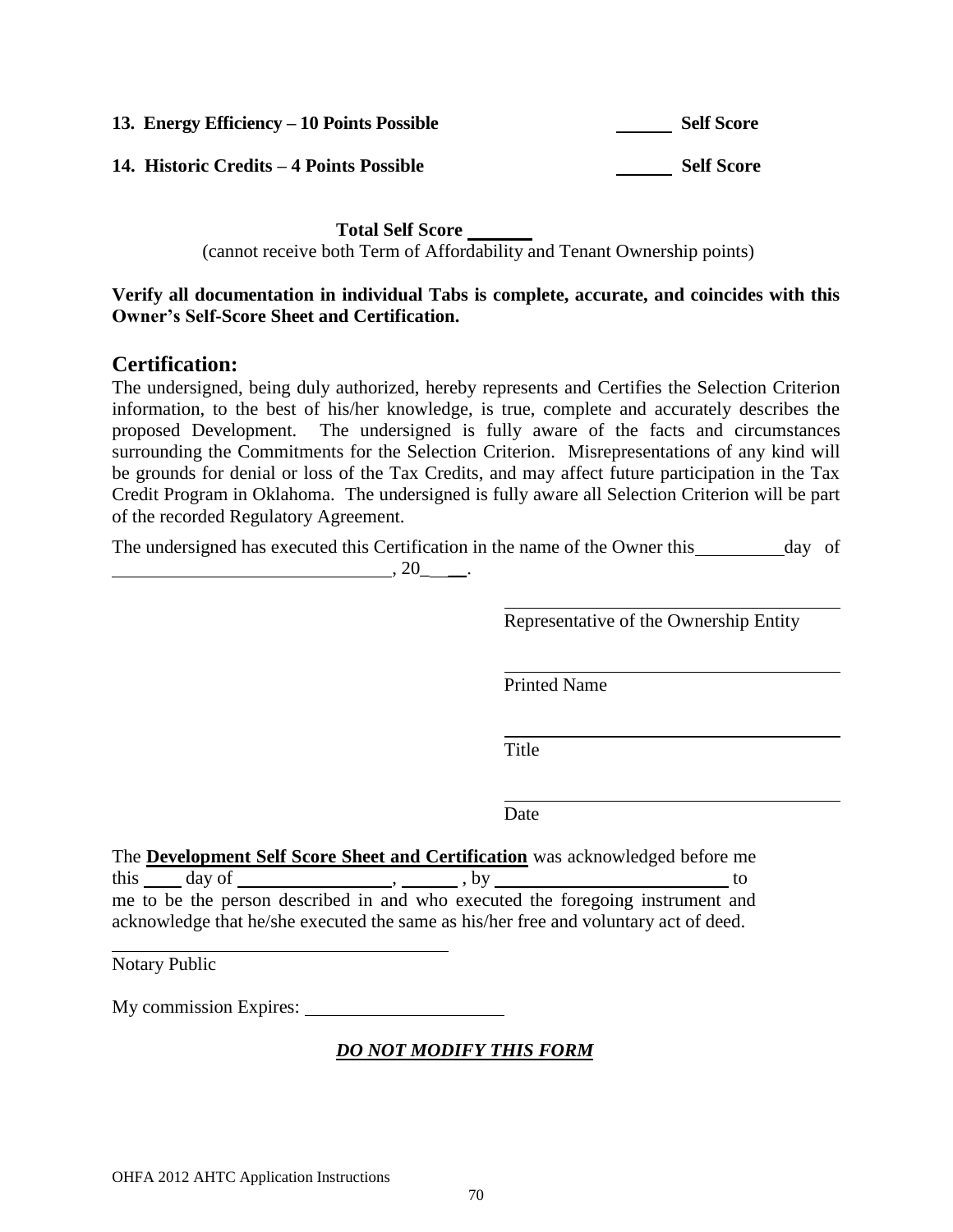# **Attachment #20 – Tenant Populations of Individuals with Children Amenities Certification**

Development Name:

Owner Name:

The Owner hereby Certifies that the following amenities will be included in the plans and specifications for the project and that they have been included in the construction budget. **The Owner further Certifies that the amenities marked below will be new and specific to the Development and not included in any other phase of the Development if it is a multi-phase Development.**

The Owner also Certifies that at least fifty percent (50%) of the units in the Development will be located within ½ mile of all amenities.

### **Included (Check all that apply)**

- $\Box$ **Onsite Computer Workstations** (with internet access)
- $\Box$ **Playground or Tot Lot w/equipment**
- $\Box$ **Library**
- $\Box$ **Swimming Pool / Splash Pad**
- $\Box$ **Outdoor Covered Seating**
- $\sim 10$ **FEMA approved storm shelter**
- $\Box$ **Club House/Community Room**
- $\Box$ **Sports Facilities (e.g. Soccer Field, Basketball Court, Tennis Court, fitness center etc.)**

Representative of the Ownership Entity Date

Printed Name

Architect Date

Printed Name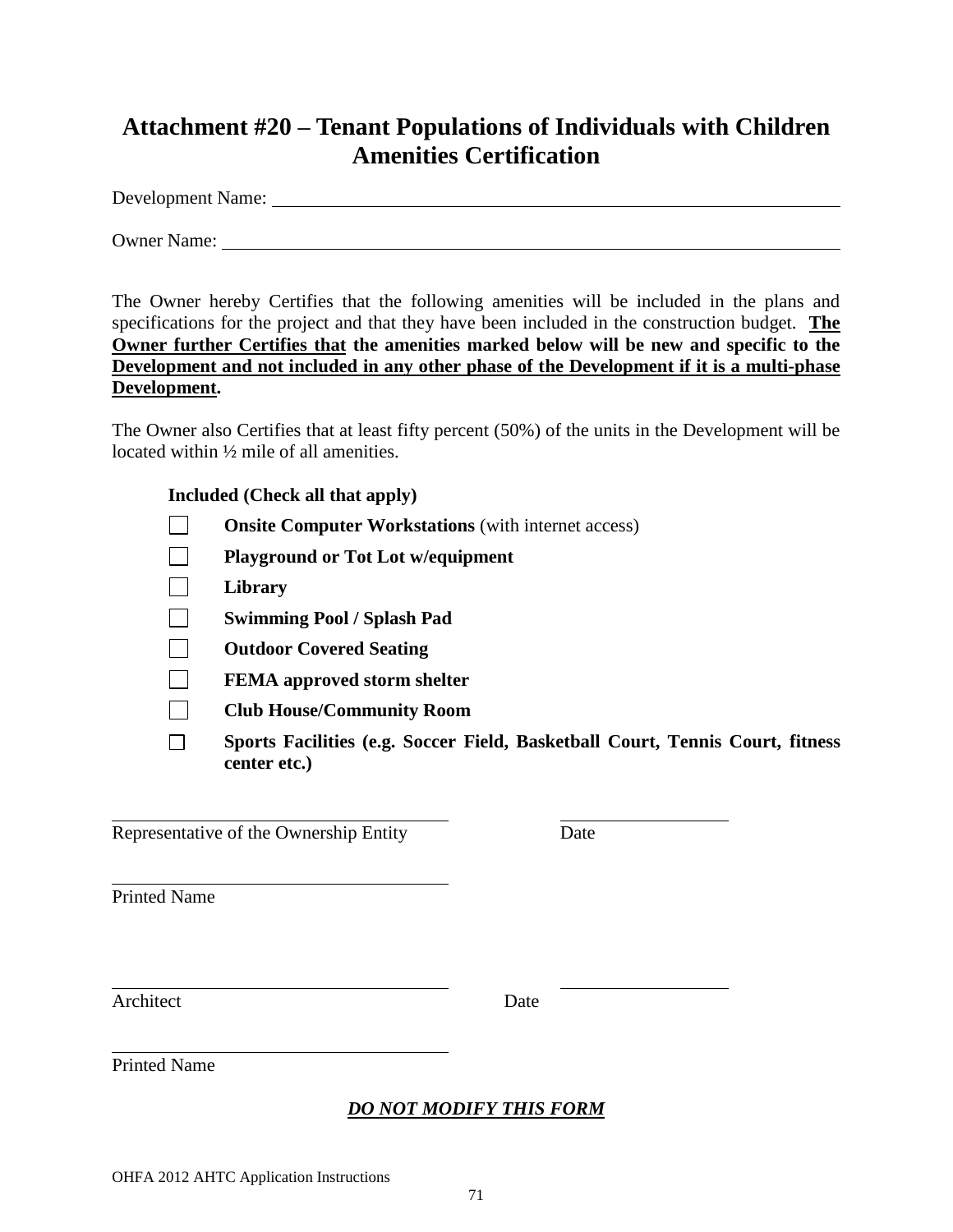# **Attachment #21– Tenant Populations of Elderly Individuals**

Development Name:

Owner Name:

The Owner hereby Certifies that the following amenities will be included in the plans and specifications for the project and that they have been included in the construction budget. **The Owner further Certifies that the amenities marked below will be new and specific to the Development and not included in any other phase of the Development if it is a multi-phase Development.**

The Owner also Certifies that at least fifty percent (50%) of the units in the Development will be located within ½ mile of all amenities.

#### **Included (Check all that apply)**

| <b>Onsite Computer Workstations</b> (with internet access) |
|------------------------------------------------------------|
| <b>Dedicated Green Space with Walking trails</b>           |
| <b>Fitness Center</b>                                      |
| Library                                                    |
| <b>Swimming Pool</b>                                       |
| <b>Outdoor Covered Seating</b>                             |
| <b>FEMA</b> approved storm shelter                         |
| <b>Club House/Community Room</b>                           |

Representative of the Ownership Entity Date

Printed Name

Architect Date

Printed Name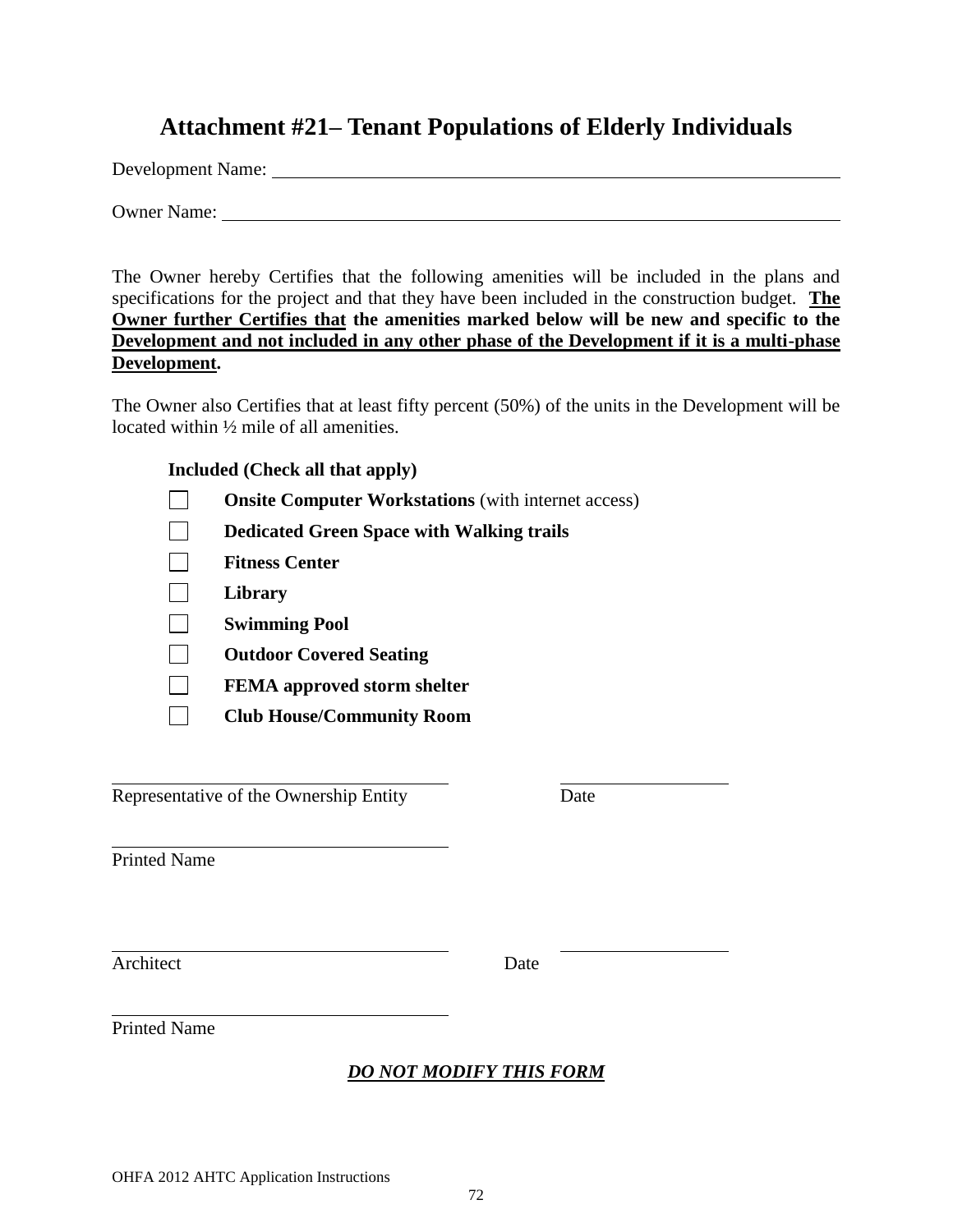## **Attachment #22 – Energy Efficiency Certification**

Development Name:

Owner Name:

The Owner hereby Certifies that the following energy efficiency items will be included in the plans and specifications for the project, they are included in the budget, and that they exceed the minimum requirements of the applicable building codes.

#### **Included (Check all that apply)**

- **1) Shower heads with a maximum of 2.5 gallons per minute flow rate**
- **2) Toilets with maximum 1.6 gallon flush and/or dual flush (1.6 for full and 0.8 for half)**
- **3) The use of ½ inch insulation on exposed hot water pipes**
- **4) Installation of Energy Star appliances**
- **5) Energy Star qualified windows with Low E glass**
- **6) Energy Star HVAC**
- **7) Energy Star Efficiency Water Heaters**
- **8) Radiant barrier per ASTM standards in attic and/or roof sheathing and/or exterior wall sheathing**
- **9) Use of Low or no VOC paint throughout the development for compliance period**
- **10) On-site recycling for aluminum, newspaper, glass, and plastics**
- **11) Photovoltaic (solar powered) lighting for all exterior lights**
- **12) Programmable thermostats**
	- **Choose one of the following:**
- **13) Insulation: Attic insulation R- 38 or better, wall insulation better than R – 13 and floor insulation better than R-19**

#### **OR**

**Spray foam insulation or natural fiber batt insulation at least two (2) inches thick**

Representative of the Ownership Entity Date

Printed Name

Project Architect Date

Printed Name

### *DO NOT MODIFY THIS FORM*